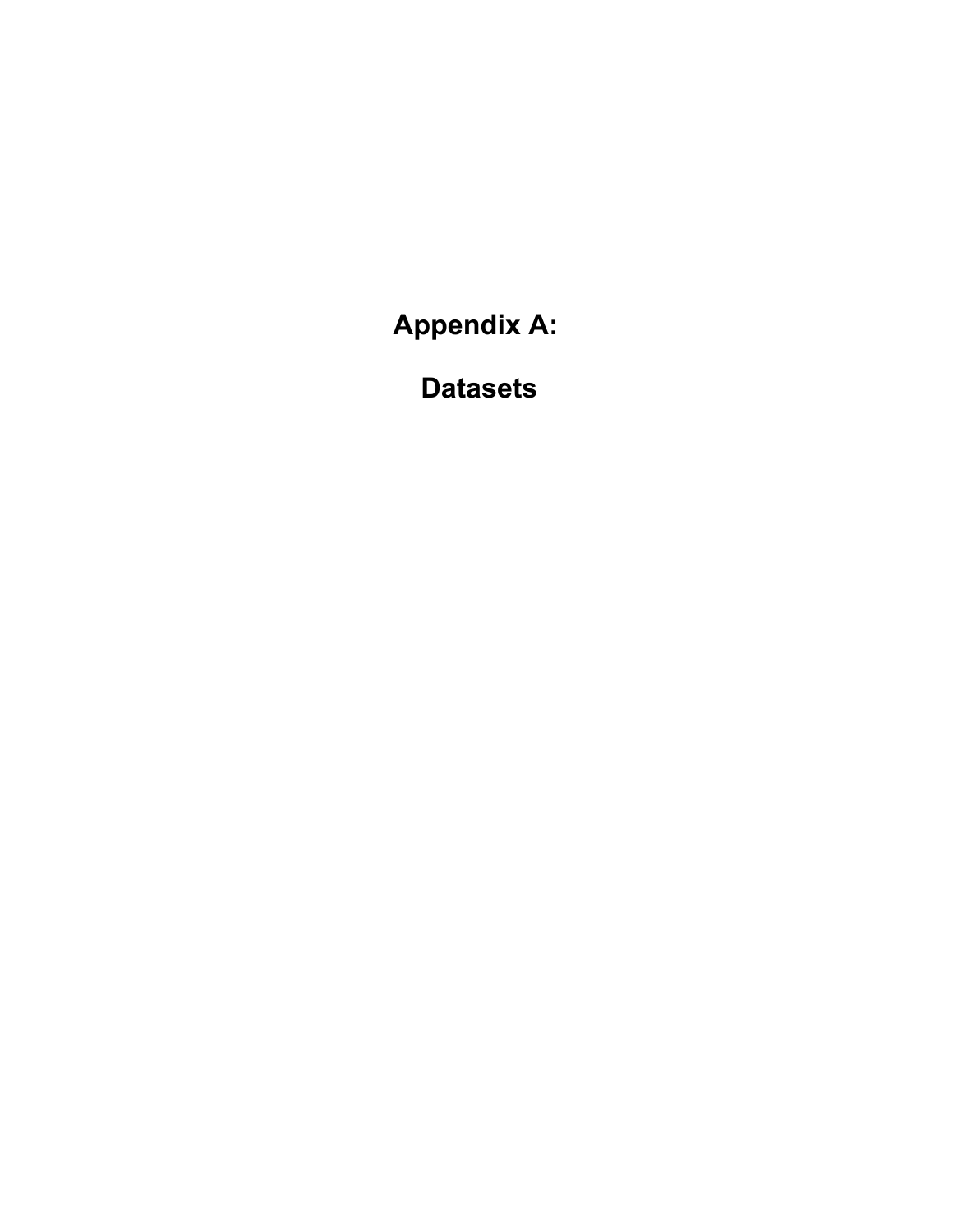**Table 1.** Regent Park Film Festival Staff members

| <b>Project Team</b>                                                                           |
|-----------------------------------------------------------------------------------------------|
| Ananya Ohri, Artistic Director, RPFF, Executive Director (until June<br>2018)                 |
| Elizabeth Mudenyo, Special Projects Manager                                                   |
| Safia Abdigir, Special Projects Coordinator                                                   |
| Mandeq Hassan (2018), Weeda Azim (2018), Marina Fathalla<br>(2019) Special Project Assistants |
| Shannon Gagnon, Evaluations and Archiving Coordinator                                         |
| <b>Regent Park Film Festival Team</b>                                                         |
| Tendisai Cromwell, Executive Director (June 2018 - Aug 2019)                                  |
| David Osubronie, Festival Manager                                                             |
| Shafia Shaikh (2019) Celine Moore (2017-19), Marketing and<br><b>Outreach Managers</b>        |
| Jennifer Su (2018), Camille Johnson (2017), Outreach<br>Coordinators                          |
| Emieke Geldof, Bookkeeper                                                                     |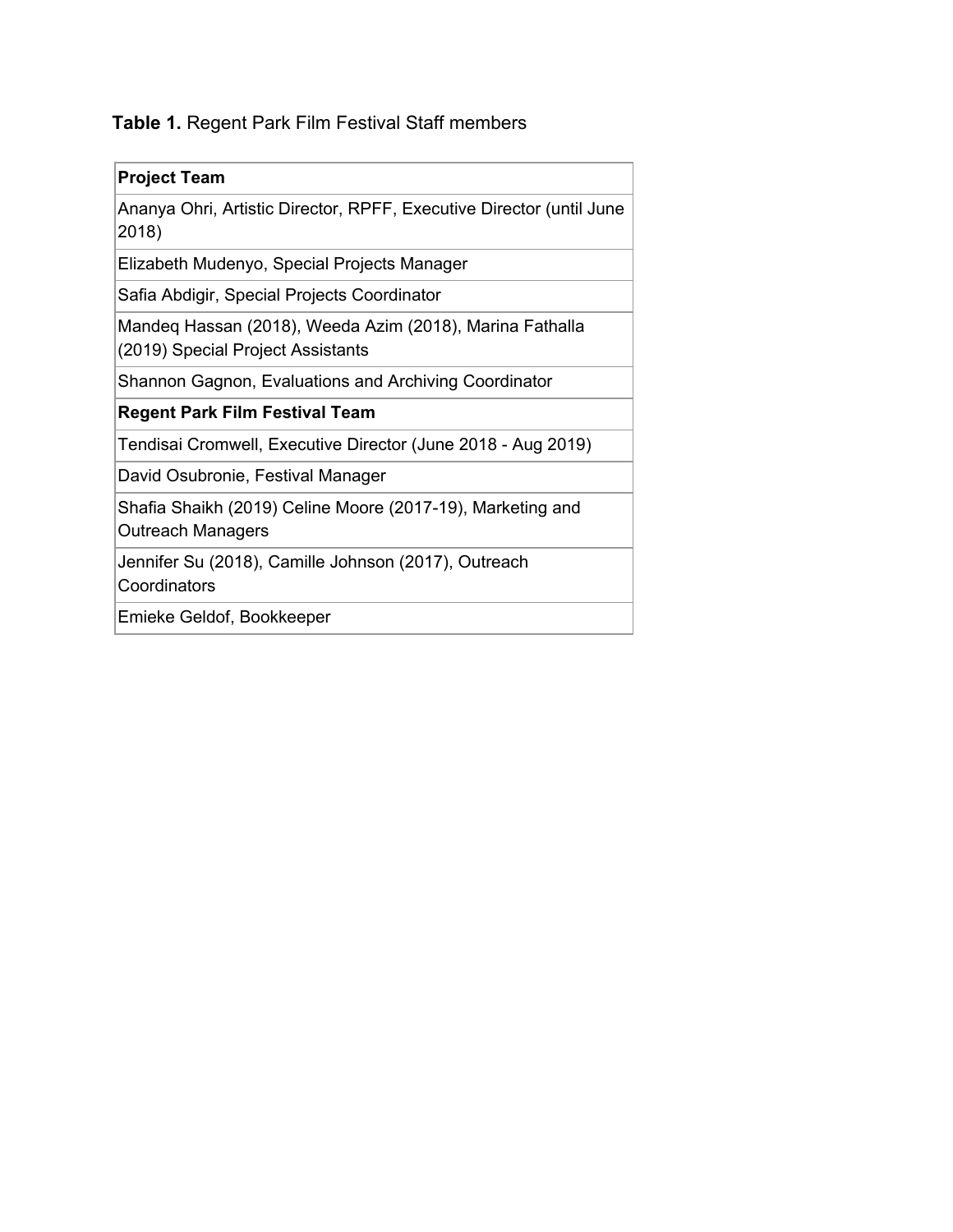| Table 2. Tour breakdown by event type <sup>1</sup> |  |  |
|----------------------------------------------------|--|--|
|----------------------------------------------------|--|--|

|            | <b>BRANCH</b>                                                                                                                             | E | W            |              | S |
|------------|-------------------------------------------------------------------------------------------------------------------------------------------|---|--------------|--------------|---|
| Jan        |                                                                                                                                           |   |              |              |   |
|            | TPL - Toronto Reference Library                                                                                                           | X | $\mathsf{X}$ | $\mathsf{X}$ | X |
| Feb        |                                                                                                                                           |   |              |              |   |
|            | <b>Halifax Central Library</b>                                                                                                            |   | X            |              | X |
|            | TPL - Spadina Road Library                                                                                                                |   | X            | X            |   |
|            | Thunder Bay Library - Waverley Resource Library<br>(workshop and screening)<br>Thunder Bay Library - Brodie Resource Library (exhibition) | X | X            |              | X |
| <b>Mar</b> |                                                                                                                                           |   |              |              |   |
|            | Sioux Lookout Public Library                                                                                                              |   | X            |              | X |
|            | TPL - Albion Library                                                                                                                      | X |              | X            |   |
|            | Skawenniio Tsi lewennahnotahkhwa - Kahnawake Library                                                                                      | X | X            |              |   |
| Apr        |                                                                                                                                           |   |              |              |   |
|            | <b>Fredericton Public Library</b>                                                                                                         | X | X            |              | X |
|            | Brampton Library - Chinguacousy                                                                                                           | X | X            |              | X |
| <b>May</b> |                                                                                                                                           |   |              |              |   |
|            | Vancouver Public Library - Central Library                                                                                                | X | X            |              | X |
|            | TPL - Scarborough Civic Centre Library                                                                                                    | X | $\mathsf{X}$ | X            |   |
|            | <b>Thompson Public Library</b>                                                                                                            | X | X            |              | X |
| June       |                                                                                                                                           |   |              |              |   |
|            | TPL - Don Mills Library                                                                                                                   | X | X            |              |   |
|            | Edmonton Public Library - Enterprise Square (Downtown)                                                                                    | X | X            |              |   |
|            | Whitehorse Public Library - Yukon Public Library                                                                                          | X | X            |              |   |
| July       |                                                                                                                                           |   |              |              |   |
|            | TMAC (Toronto Media Arts Centre)                                                                                                          | X | X            | X            |   |

<sup>1</sup> Note: (E) Exhibition, (W) Workshops, (I) Installation, (S) Screening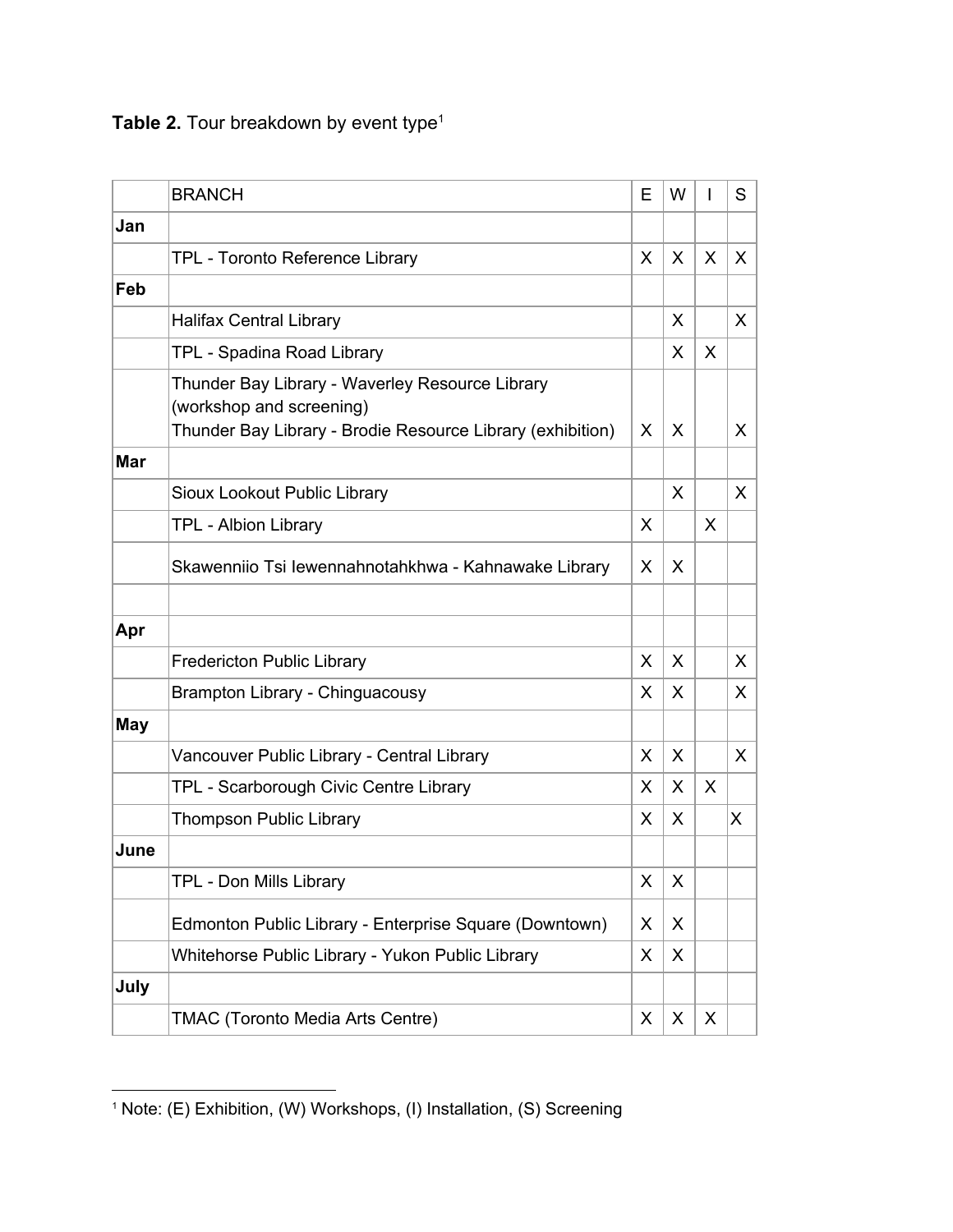### **Table 3.** Home Made Visible Activities

| <b>Type</b>                                | <b>Event Name</b>                                                                                        | <b>Date</b>   | <b>Region</b>    |
|--------------------------------------------|----------------------------------------------------------------------------------------------------------|---------------|------------------|
| External                                   | Reel Heritage Symposium<br>(TIFF) - The Vital Role of<br>Libraries, Archives and<br>Museums in the Arts, | Nov $20 + 21$ | Toronto, ON      |
| External                                   | Myseum - Motion Pictures:<br>Immigration Films from the<br>Vaults of Toronto's Archives                  | Mar-8         | Toronto, ON      |
| External                                   | Society for Cinema and Media<br><b>Studies Conference</b>                                                | Mar-17        | Toronto, ON      |
| <b>Regent Park</b><br><b>Film Festival</b> | Re:collections Symposium Day 1<br>(Private)                                                              | Apr-27        | Toronto, ON      |
| <b>Regent Park</b><br><b>Film Festival</b> | Re:collections Symposium Day 2<br>(Public)                                                               | Apr-28        | Toronto, ON      |
| External                                   | York University Department of<br><b>History's Public History</b><br>Symposium                            | Sep-28        | Toronto, ON      |
| <b>Regent Park</b><br><b>Film Festival</b> | Home Made Visible Premiere                                                                               | <b>Nov-17</b> | Toronto, ON      |
| <b>Regent Park</b><br><b>Film Festival</b> | Toronto Reference Library -<br>Screening                                                                 | Jan-7         | Toronto, ON      |
| <b>Regent Park</b><br><b>Film Festival</b> | Toronto Reference Library -<br>Workshop                                                                  | Jan-7         | Toronto, ON      |
| External                                   | Reframe Film Festival - The<br>Archive is Alive                                                          | $Jan-27$      | Peterborough, ON |
| External                                   | <b>Ontario Library Association</b><br><b>Super Conference</b>                                            | $Jan-30$      | Toronto, ON      |
| <b>Regent Park</b><br><b>Film Festival</b> | Halifax Central Library -<br>Screening                                                                   | Feb-2         | Halifax, NS      |
| <b>Regent Park</b>                         | Halifax Central Library -                                                                                | Feb-2         | Halifax, NS      |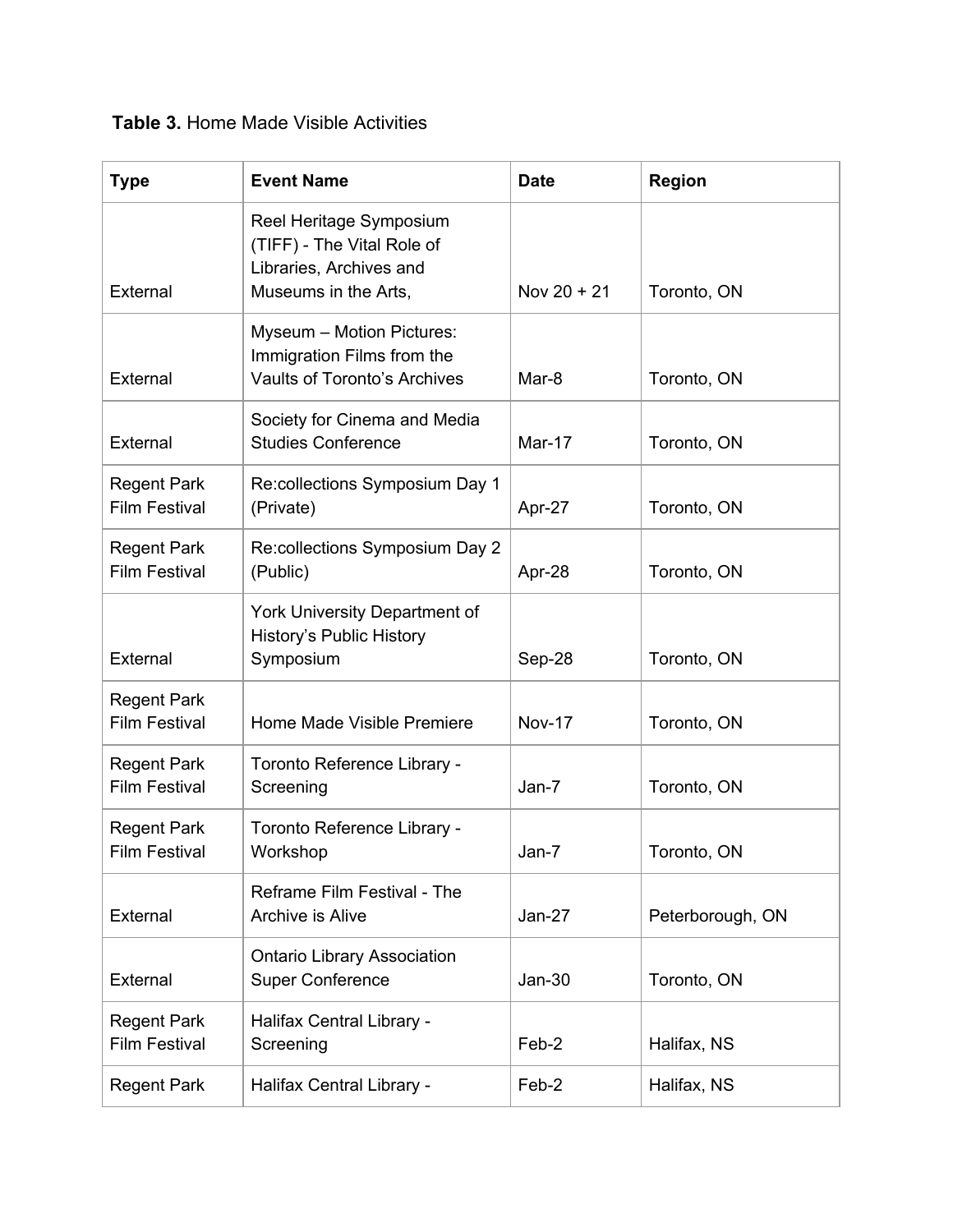| <b>Film Festival</b>                       | Workshop                                                            |                  |                   |
|--------------------------------------------|---------------------------------------------------------------------|------------------|-------------------|
| <b>Regent Park</b><br><b>Film Festival</b> | Spadina Road Library -<br>Workshop                                  | Feb-19           | Toronto, ON       |
| <b>Regent Park</b><br><b>Film Festival</b> | Thunder Bay Library - Waverley<br><b>Resource Library Screening</b> | Mar 2            | Thunder Bay, ON   |
| <b>Regent Park</b><br><b>Film Festival</b> | Thunder Bay Library - Waverley<br>Resource Library Workshop         | Mar 2            | Thunder Bay, ON   |
| <b>Regent Park</b><br><b>Film Festival</b> | Sioux Lookout Public Library<br>Workshop                            | Mar <sub>3</sub> | Sioux Lookout, ON |
| <b>Regent Park</b><br><b>Film Festival</b> | Sioux Lookout Public Library<br>Screening                           | Mar <sub>3</sub> | Sioux Lookout, ON |
| <b>Regent Park</b><br><b>Film Festival</b> | Kahnawake Library Workshop                                          | Mar 28           | Kahnawake, QC     |
| <b>Regent Park</b><br><b>Film Festival</b> | <b>York University Screening</b>                                    | Apr 2            | Toronto, ON       |
| <b>Regent Park</b><br><b>Film Festival</b> | <b>Fredericton Library Screening</b>                                | Apr 14           | Fredericton, NB   |
| <b>Regent Park</b><br><b>Film Festival</b> | Fredericton Library Workshop                                        | Apr 18           | Fredericton, NB   |
| <b>Regent Park</b><br><b>Film Festival</b> | Brampton Library -<br>Chinguacousy Workshop                         | Apr 17           | Brampton, ON      |
| <b>Regent Park</b><br><b>Film Festival</b> | <b>Brampton Library -</b><br><b>Chinguacousy Screening</b>          | Apr 17           | Brampton, ON      |
| <b>Regent Park</b><br><b>Film Festival</b> | Vancouver Public Library -<br><b>Central Library Screening</b>      | May 7            | Vancouver, BC     |
| <b>Regent Park</b><br><b>Film Festival</b> | Vancouver Public Library -<br>Central Library Workshop              | May 9            | Vancouver, BC     |
| <b>Regent Park</b><br><b>Film Festival</b> | Scarborough Civic Centre<br>Library Workshop                        | May 9            | Scarborough, ON   |
| <b>Regent Park</b><br><b>Film Festival</b> | Thompson Public Library<br>Screening                                | May 14           | Thompson, MB      |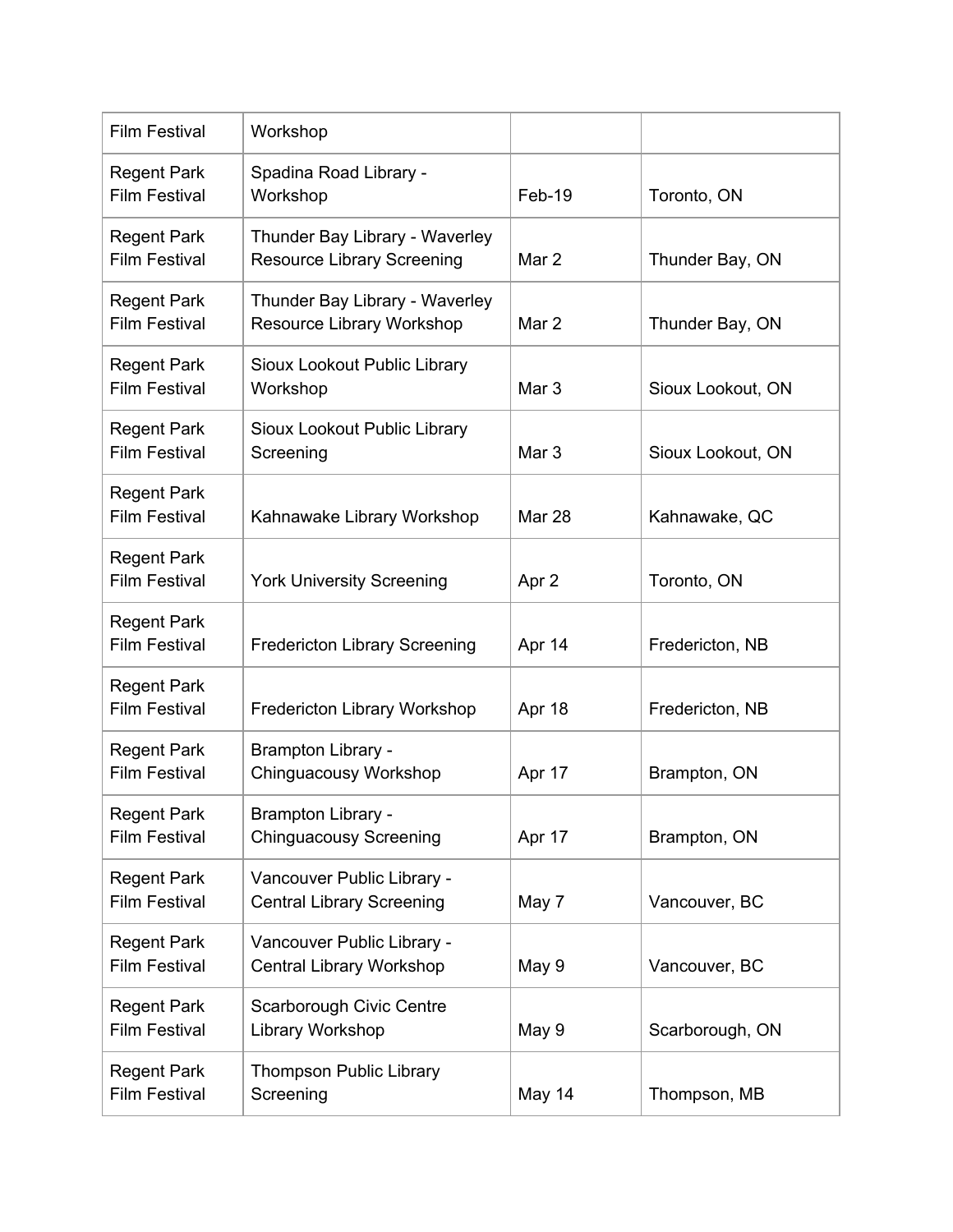| <b>Regent Park</b><br><b>Film Festival</b> | <b>Thompson Public Library</b><br>Workshop                                                               | May 14         | Thompson, MB   |
|--------------------------------------------|----------------------------------------------------------------------------------------------------------|----------------|----------------|
| External                                   | <b>Association of Canadian</b><br>Archivists conference plenary<br>panel on community-driven<br>archives | June 8         | Toronto, ON    |
| <b>Regent Park</b><br><b>Film Festival</b> | Edmonton Public Library -<br><b>Enterprise Workshop</b>                                                  | June 15        | Edmonton, AB   |
| <b>Regent Park</b><br><b>Film Festival</b> | <b>Whitehorse Public Library</b><br>Workshop                                                             | June 16        | Whitehorse, YK |
| <b>Regent Park</b><br><b>Film Festival</b> | Don Mills Library Workshop                                                                               | June 20        | Toronto, ON    |
| <b>Regent Park</b><br><b>Film Festival</b> | <b>TMAC (Toronto Media Arts</b><br>Centre) - Closing Workshop                                            | July 5         | Toronto, ON    |
| <b>Regent Park</b><br><b>Film Festival</b> | <b>TMAC (Toronto Media Arts</b><br>Centre) - Closing Event                                               | July 5         | Toronto, ON    |
| External                                   | Fly By Night                                                                                             | July 6         | Toronto, ON    |
| External                                   | Gimli Film Festival                                                                                      | July 24 - 28th | Gimli, MB      |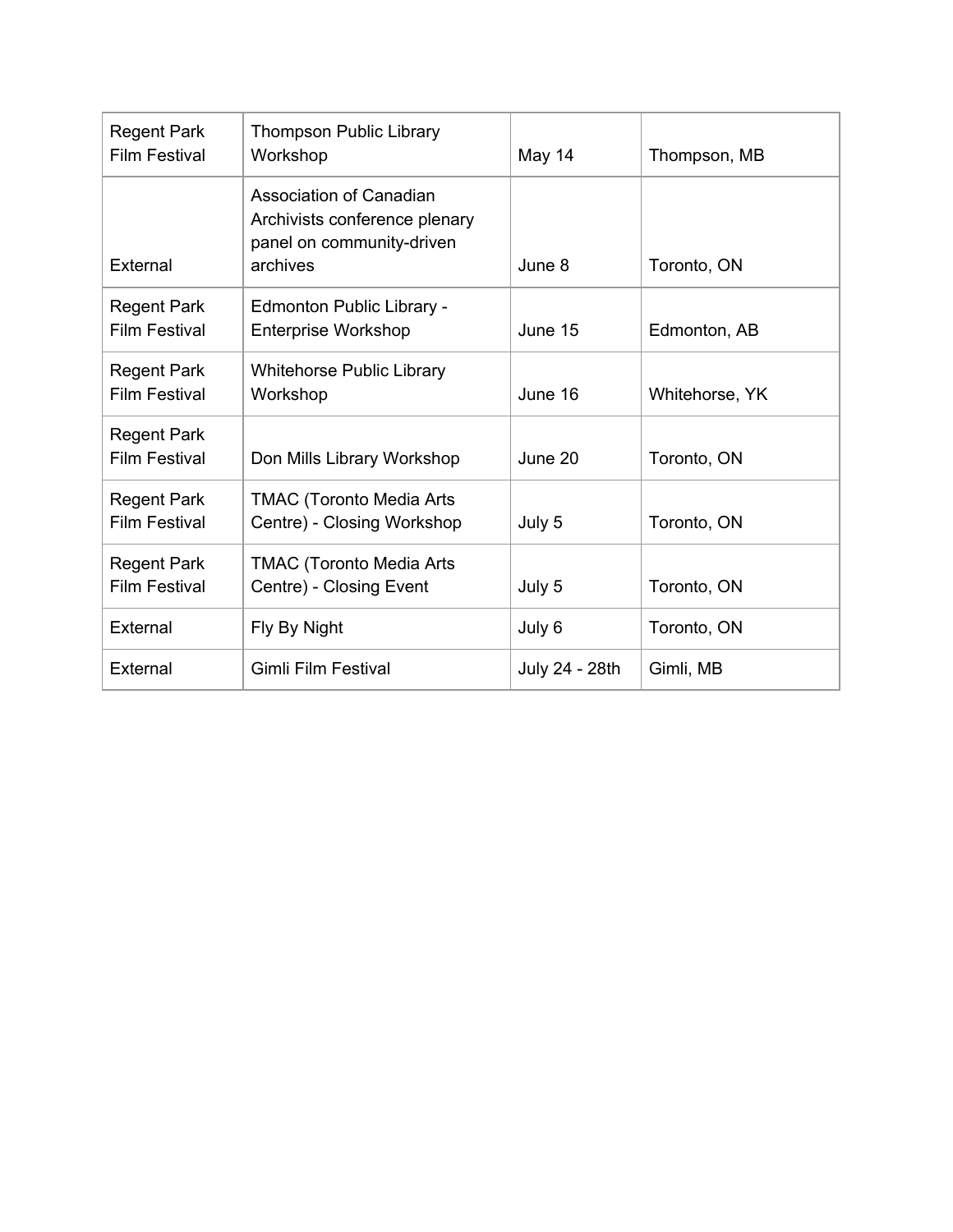### **Table 4.** Created Partnerships

| <b>Archival Partner</b>                            |
|----------------------------------------------------|
| <b>York University Library Archives</b>            |
| <b>Digitization Partners</b>                       |
| <b>Charles Street Video</b>                        |
| Niagara Custom Labs                                |
| Atlantic Filmmakers Cooperative (AFCOOP)           |
| <b>FAVATV.ASM</b>                                  |
| Centre for Art Tapes (CFAT)                        |
| Videographe                                        |
| <b>Distribution Partner</b>                        |
| VTape                                              |
| <b>Presentation Partner-Library</b>                |
| <b>Toronto Public Library</b>                      |
| Vancouver Public Library                           |
| Sioux Lookout Library                              |
| Thunder Bay Public Library                         |
| <b>Edmonton Public Library</b>                     |
| <b>Thompson Public Library</b>                     |
| Skawenniio Tsi lewennahnotahkh - Kahnawake Library |
| <b>Fredericton Public Library</b>                  |
| <b>Brampton Library</b>                            |
| <b>Whitehorse Public Library</b>                   |
| <b>Additional Presentation Partners</b>            |
| <b>DOXA Documentary Film Festival</b>              |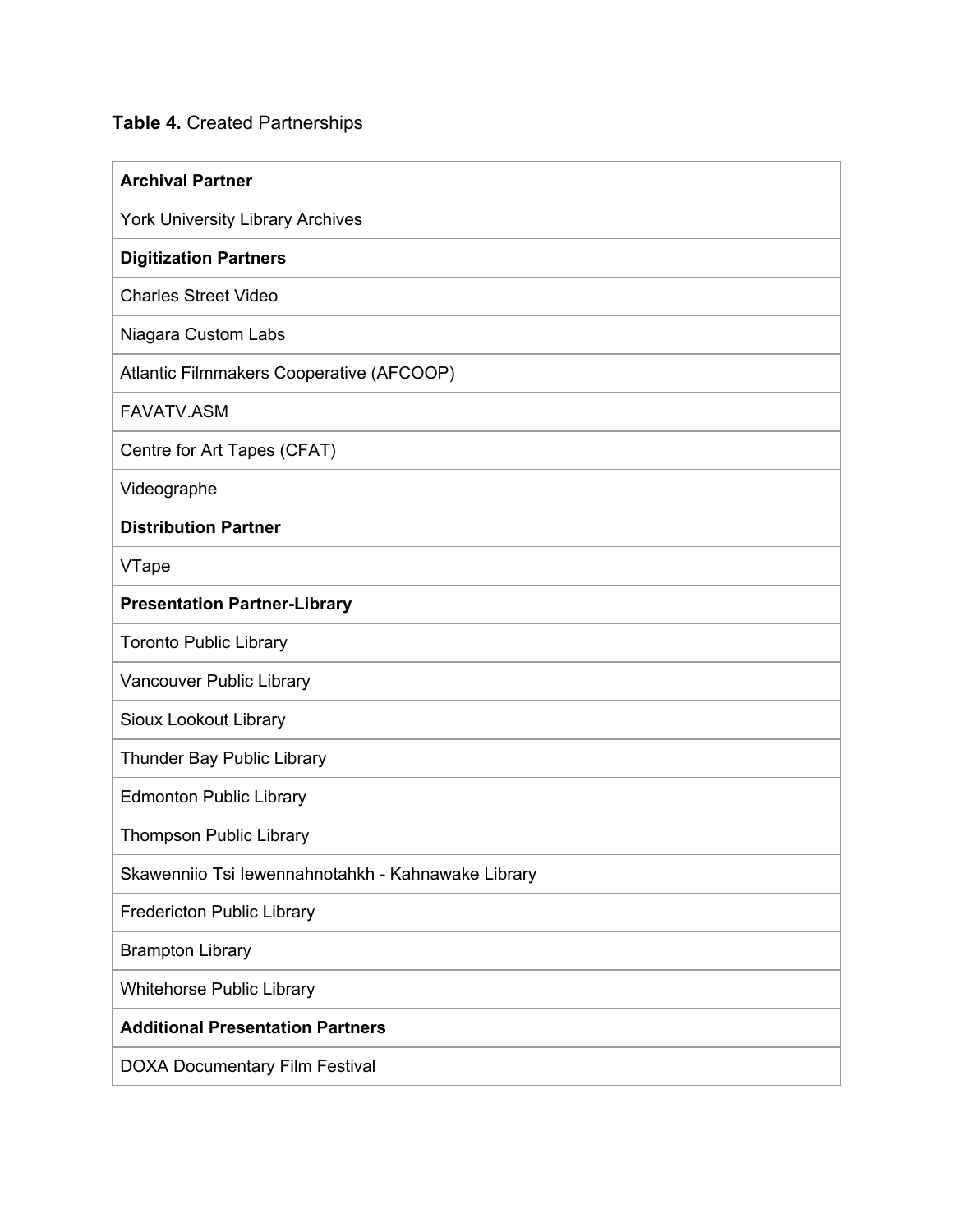Documentary Futurism

Myseum

Toronto International Film Festival (TIFF)

8fest

**Total Partnerships:** 23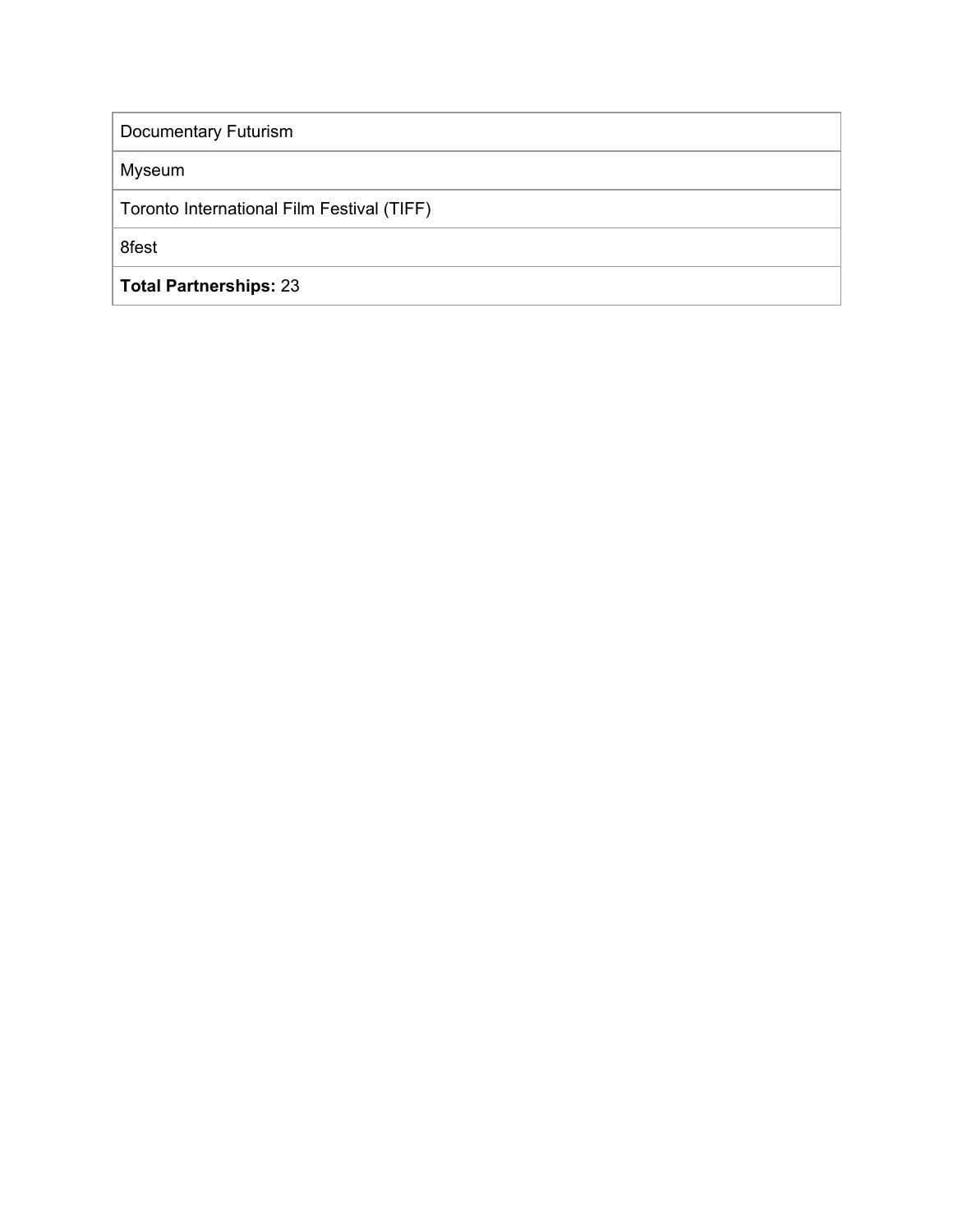# **Table 5.** Survey and Interview Responders

| <b>Responder</b>                      | Organization                                            |
|---------------------------------------|---------------------------------------------------------|
| <b>Artists/workshop facilitators</b>  |                                                         |
| Aeyliya Husain                        |                                                         |
| Jennifer Dysart                       |                                                         |
| Maya Bastian                          |                                                         |
| Nadine Arpin                          |                                                         |
| Faraz Anoushahpour                    |                                                         |
| Parastoo Anoushahpour                 |                                                         |
| <b>Melisse Watson</b>                 |                                                         |
| <b>Library Exhibition Partners</b>    |                                                         |
| Elsa Ngan                             | <b>Toronto Public Library</b>                           |
| Martha Cooley                         | Afcoop                                                  |
| Meaghan Smith                         | Vancouver Public Library                                |
| <b>Jesse Roberts</b>                  | Thunder Bay Public Library                              |
| <b>Colleen Andriats</b>               | <b>Edmonton Public Library</b>                          |
| <b>Cheryl Davies</b>                  | Thompson Public Library                                 |
| <b>Tyler</b>                          | Skawenniio Tsi lewennahnotahkhwa - Kahnawake<br>Library |
| Ryan Chiasson                         | <b>Fredericton Public Library</b>                       |
| <b>Archival/Digitization Partners</b> |                                                         |
| Katrina Cohen-Palacios                | York University--Archiving Partner                      |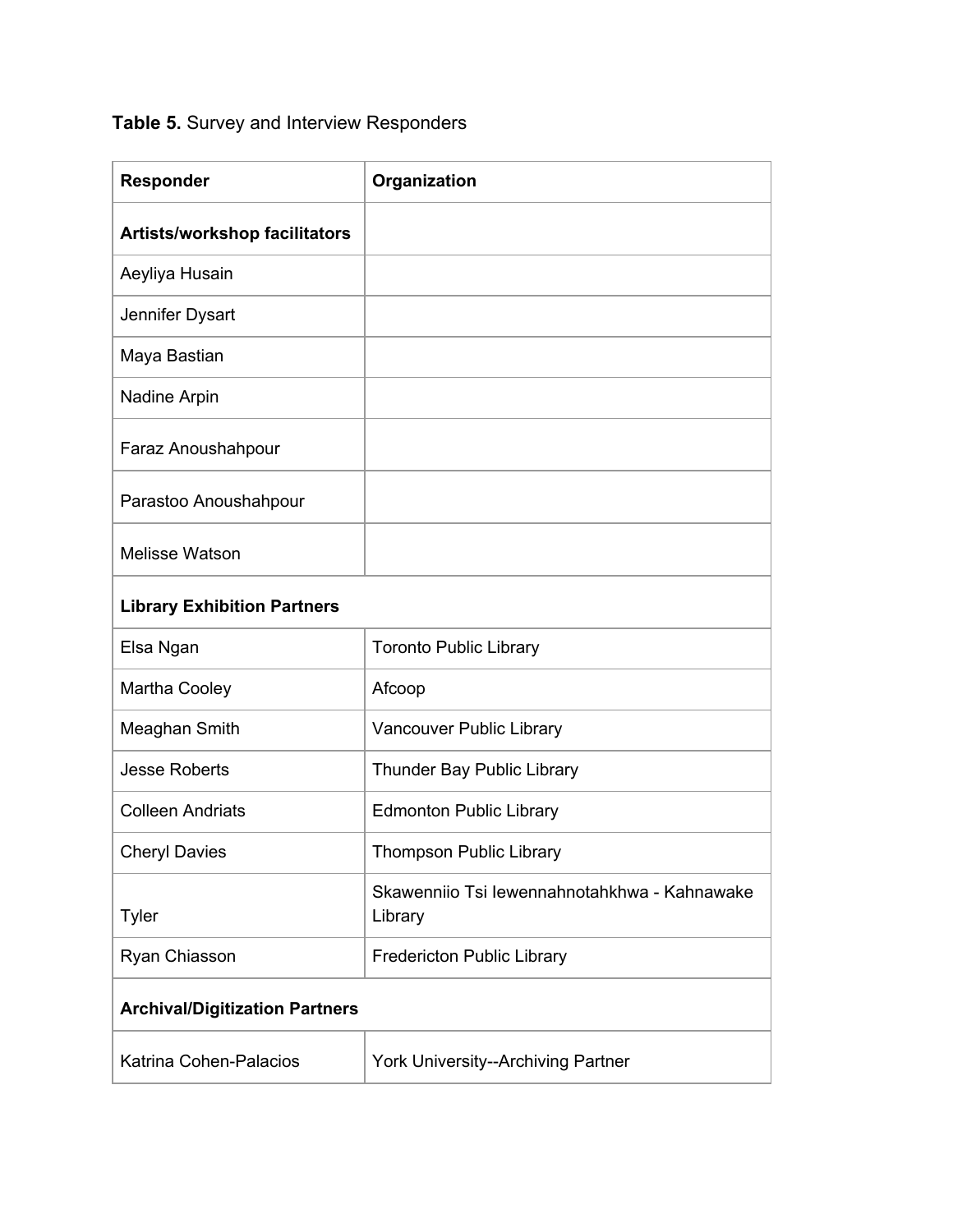| Greg Woodbury                    | <b>Charles Street Video</b>      |
|----------------------------------|----------------------------------|
| <b>Andrew Scholotiuk</b>         | <b>FAVATV/ASM</b>                |
| <b>Advisors</b>                  |                                  |
| <b>Richard Fung</b>              |                                  |
| Wanda Vanderstoop                |                                  |
| Indu Vashist                     |                                  |
| <b>Total responses received:</b> | 21                               |
| <b>Formal rejections:</b>        | 4 (all advisors in early stages) |
| No response:                     | 10                               |
| <b>Total inquiries:</b>          | 35                               |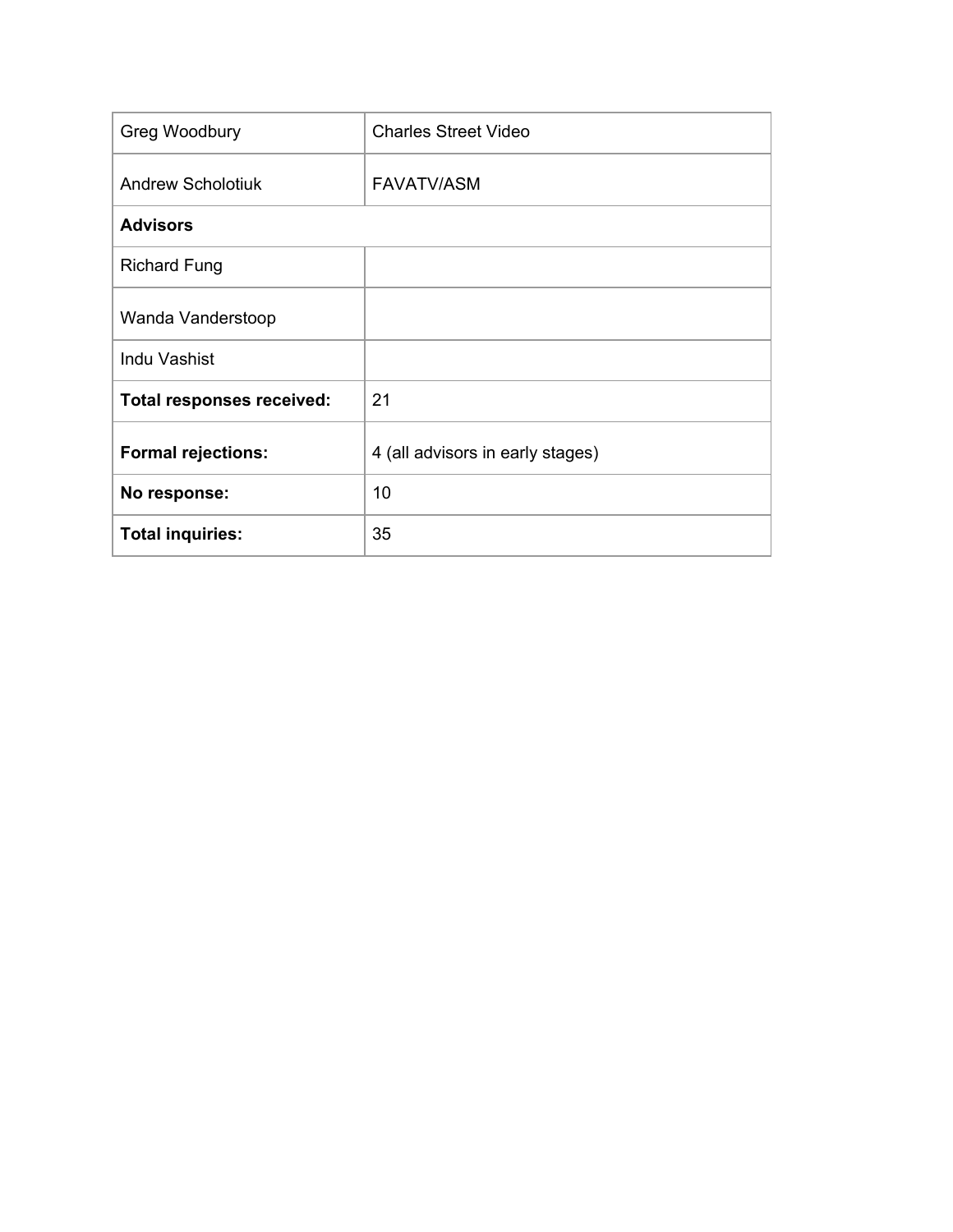**Appendix B: Raw Survey Responses**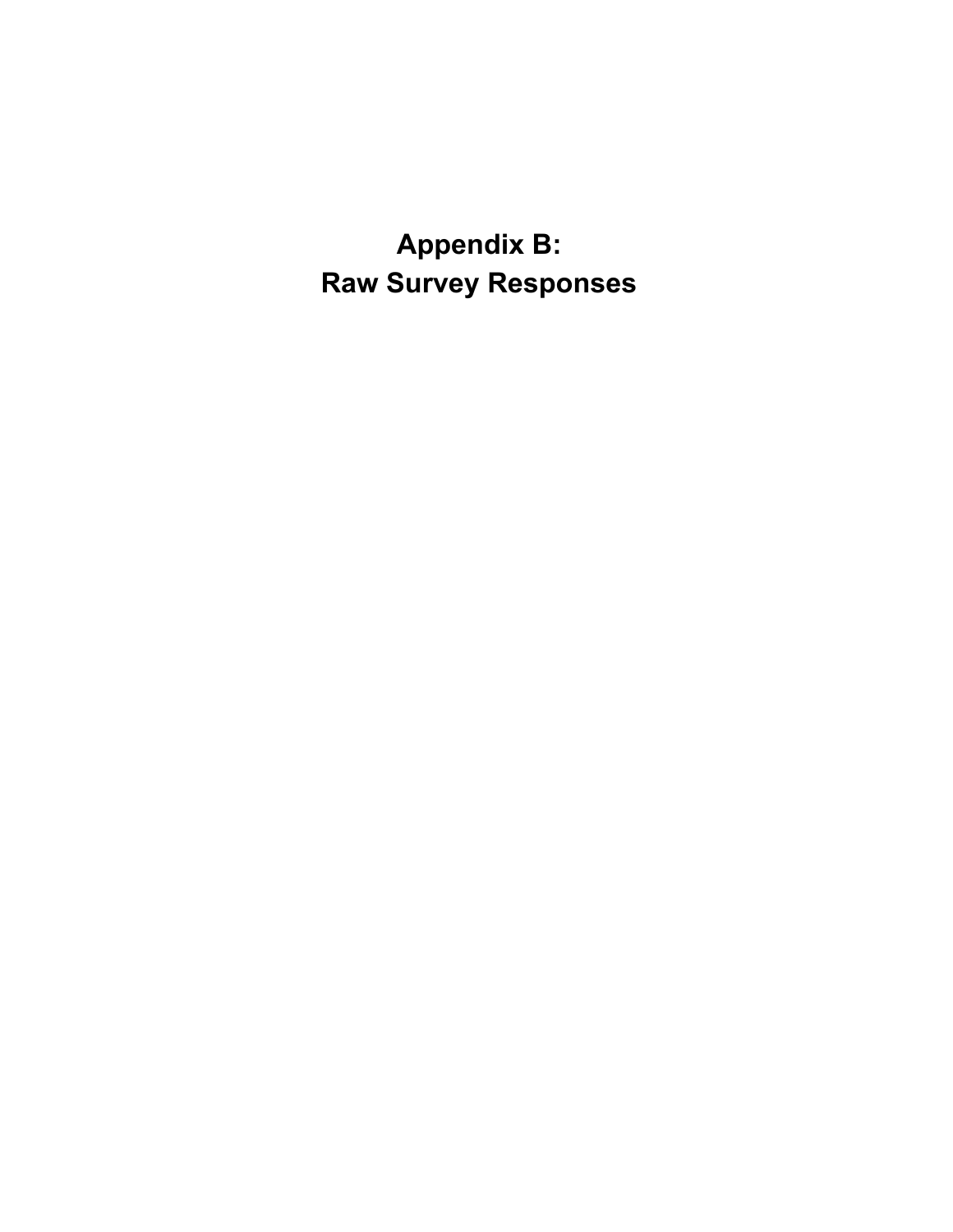**Question 1:** Did this partnership lead to any innovation or experimentation within your own institution? This can mean anything, be it technological, program curation, new methods of outreach, etc.

| <b>Yes</b>                                               | Respondent demographics: Library partners (8); Digitization Partners<br>6<br>(2); Archival Partner, York University (11 total).                                                                                                                                                                                                                                                                                                                                                          |
|----------------------------------------------------------|------------------------------------------------------------------------------------------------------------------------------------------------------------------------------------------------------------------------------------------------------------------------------------------------------------------------------------------------------------------------------------------------------------------------------------------------------------------------------------------|
| No                                                       | 3                                                                                                                                                                                                                                                                                                                                                                                                                                                                                        |
| <b>Themes</b>                                            | <b>Comments</b>                                                                                                                                                                                                                                                                                                                                                                                                                                                                          |
| Outreach and<br>Awareness                                | 1. "[The] Library was able to branch out to local community networks to<br>promote our partnership with the Home Made Visible tour. The awareness<br>about Indigenous and visible minority archives through FREE exhibitions,<br>screenings, and workshops was fresh and outstanding to our library, patrons<br>& community."                                                                                                                                                            |
| Inspiring<br>organizational/<br>operational models       | 2. "This is not directly related to the programming but I was inspired by Regent<br>Park's hiring of a PR firm to help generate media interest in the Project and I<br>since have written a grant to help our film festival be able to afford a service of<br>that nature. It's always inspiring to see how other organizations and festivals<br>run and Regent Park seems uniquely organized and professional for a<br>relatively small festival."                                      |
| <b>Inspiring Curation</b><br>methods                     | 3. "In planning the exhibition we discovered a new way to highlight videos in<br>our digital lab, which may lead to highlighting patron content."                                                                                                                                                                                                                                                                                                                                        |
| Spawned new ideas for<br>programming and<br>partnerships | 4. "It illustrated some of the challenges of this kind of program and gave us<br>some new ideas for programming and partnerships. I think it also gave us<br>some new perspectives on an existing program (Canada 150 digital<br>storytelling)."                                                                                                                                                                                                                                         |
| <b>Technological Growth</b>                              | 5. "During this partnership, I learned how to use and ingest material into<br>Islandora (our digital repository platform for digital.library.yorku.ca), and how<br>to configure links between our descriptive database (atom.library.yorku.ca)<br>and the digital platform to aggregate the analog and digital donations. Our<br>digital scholarship infrastructure department also coded the digital platform to<br>keep the metadata publicly available, but the content locked down." |
| Growth of institutional<br>mandate                       | 6. "[We are] now going down path transcoding and digitizing, not just<br>dubbing--reframing the institution. Artists using facility for their work, type of<br>work they're work was great for institutional mandate. Nice how contrite<br>Regent Park Film Festival was about thanking and acknowledging [us] was<br>fantastic, helped with funders, reputation, very positive."                                                                                                        |
| <b>Technological Growth</b>                              | 7. "Yes, we were able to test technology to allow HMV to easily post and host<br>video on their sub domain."                                                                                                                                                                                                                                                                                                                                                                             |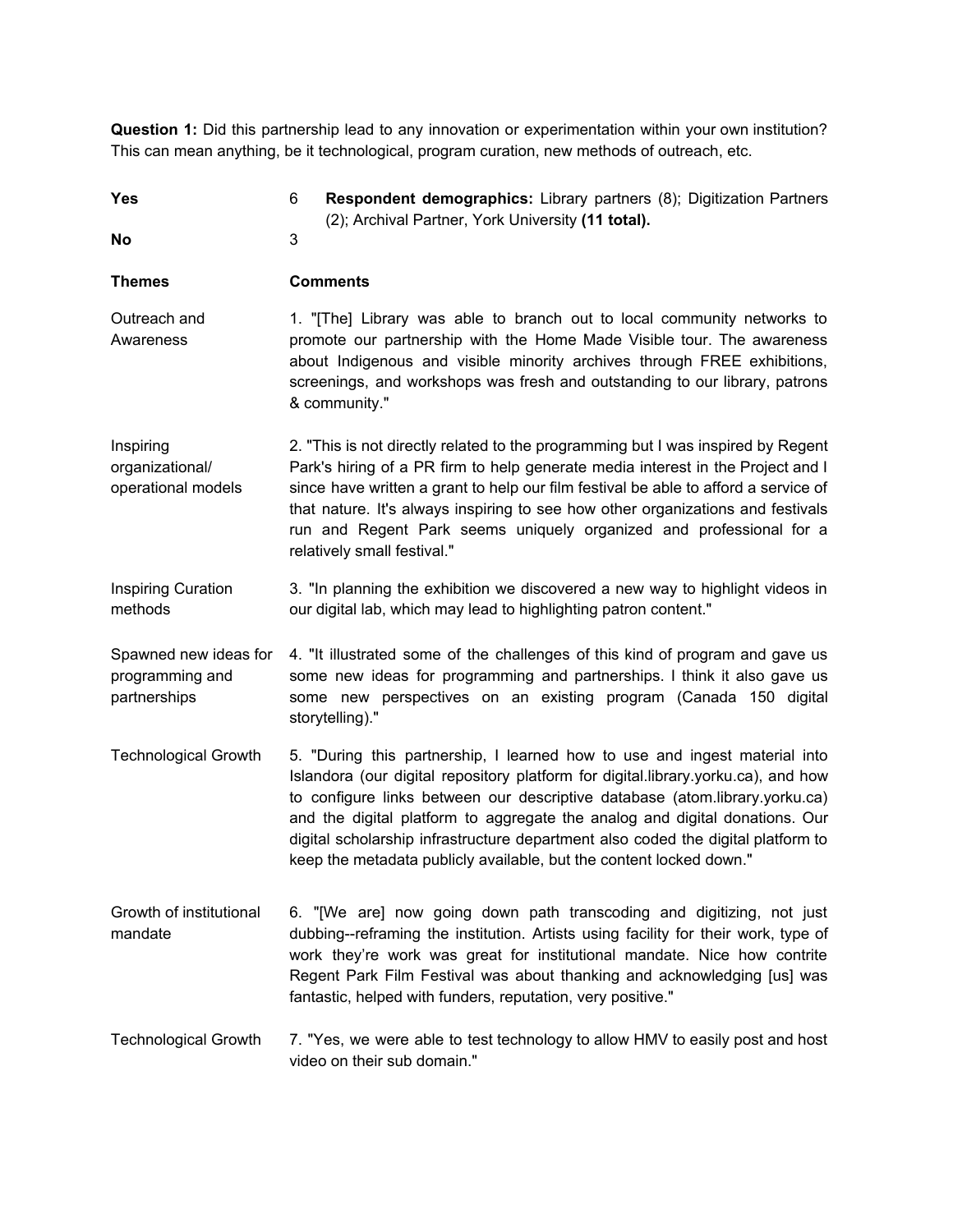**Question 2.** Did this Project lead your institution to any long-term benefits? For example, did it lead to other partnerships, generate income, or enhance exposure?

| <b>Yes</b>                  | Respondent demographics: Library partners (8); Digitization Partnerws<br>8<br>(2); Archival Partner, York University. (11 total)                                                                                                                                                                                                                    |
|-----------------------------|-----------------------------------------------------------------------------------------------------------------------------------------------------------------------------------------------------------------------------------------------------------------------------------------------------------------------------------------------------|
| No                          | 3                                                                                                                                                                                                                                                                                                                                                   |
| <b>Themes</b>               | <b>Comments</b>                                                                                                                                                                                                                                                                                                                                     |
| Outreach                    | 1. "New contacts with local artists, potential programming going forward with<br>them."                                                                                                                                                                                                                                                             |
| Outreach                    | 2. "It definitely enhanced an awareness about Home Made Visible which<br>brought exposure to the Library. Many people were intrigued to view the 6<br>commissioned films at the exhibition computer. The workshop with facilitator<br>and artist Kenzie Whyte for 'Saving Ephemera: Storytelling and the Role of<br>Archiving' was very prevalent." |
| Undetermined                | 3. "Long-term benefits, undetermined at this point. While this opportunity was<br>the first time [we were] able to partner with Regent Park Film Festival, it was<br>not observed to directly leading to other partnerships, generate income, or<br>enhance exposure."                                                                              |
| Deepened partnerships       | 4. "We had an amazing time working with the Project. We got to deepen<br>partnerships with local filmmakers and gave our patrons programming that we<br>would not have been able to do alone."                                                                                                                                                      |
| New partnerships<br>created | 5. Potentially one new partnership re: oral history (potential partnership with<br>MacEwan university and local Indigenous communities). We're still in the very<br>early stages of deciding if/what this might be, but it has lots of promise.                                                                                                     |
| Outreach                    | 6. This Project enhanced the archives' exposure within [York] University but<br>also to the broader community.                                                                                                                                                                                                                                      |
| New partnerships<br>created | 7. "Not financial, but a strong partnership with Regent Park [Film Festival]."                                                                                                                                                                                                                                                                      |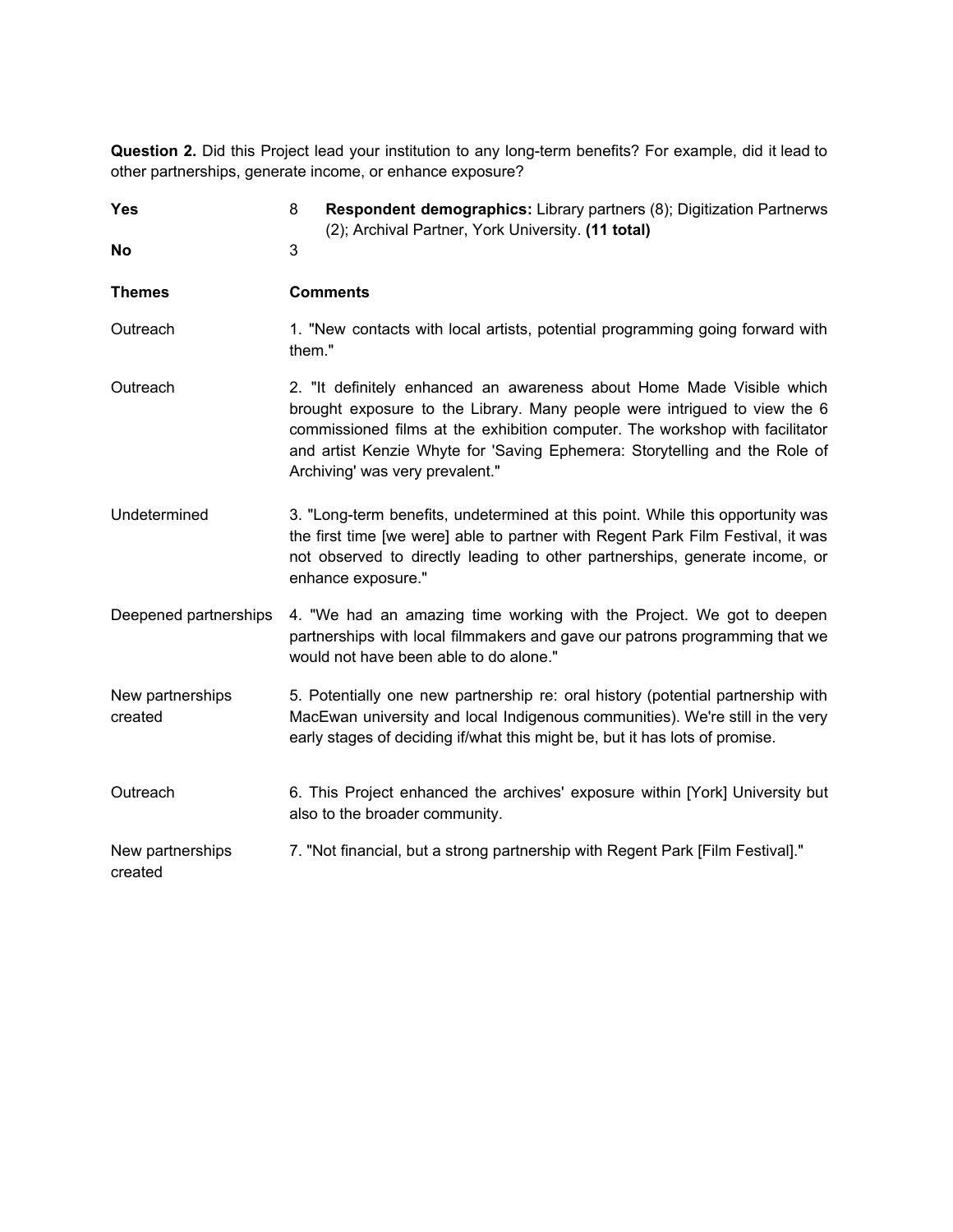Open to long-term partnerships 8. "[Our organization] has been around for a long time, and we are always looking for ways to innovate—drawback of that small size is low resources, but that can be more fluid in opportunities as a bonus. It has been a blessing to be involved [in HMV from the] beginning—ambitions of the Project. It was a little bit of a poker game and we won, which was very positive for us.

> 9. We are now more inclined to sustain partnerships; [HMV] in its' nature was sustained because of the timeframe. When you work with organizations and people Like Ananya and Elizabeth, it sets a high bar for partnerships.

> 10. What a successful partnership entails is: holding to your end of contract, flexibility as the Project develops, and having an openness to "that wasn't in the contract, but..."

> 11. The never-ending struggle to make CSV make not an oppressive place, through this partnership. Furthered us down that never ending path. Anti-oppression is more than words for us and Regent Park Film Festival put us down that path."

**Question 3.** How did you find the audiences responded/engaged with the curation and/or workshops of the HMV Project? [Linear scale: 1-5, 1=Did not engage at all, 5=Extremely responsive and involved]

| 1: Did not engage                         | Respondent demographics: Library partners (8); Artists (7). (15 Total)<br>1                                                                                                        |
|-------------------------------------------|------------------------------------------------------------------------------------------------------------------------------------------------------------------------------------|
| 2: Low engagement                         | 3                                                                                                                                                                                  |
| 3: Medium level of<br>engagement          | 3                                                                                                                                                                                  |
| 4: Highly engaged                         | 0                                                                                                                                                                                  |
| 5:Extremely<br>responsive and<br>involved | 8                                                                                                                                                                                  |
| <b>Themes</b>                             | <b>Comments</b>                                                                                                                                                                    |
| Resonating content                        | 1. "From the actual premiere screening to the tour, I was stunned by how our<br>work resonated with other audiences and how much HMV worked to facilitate<br>those conversations." |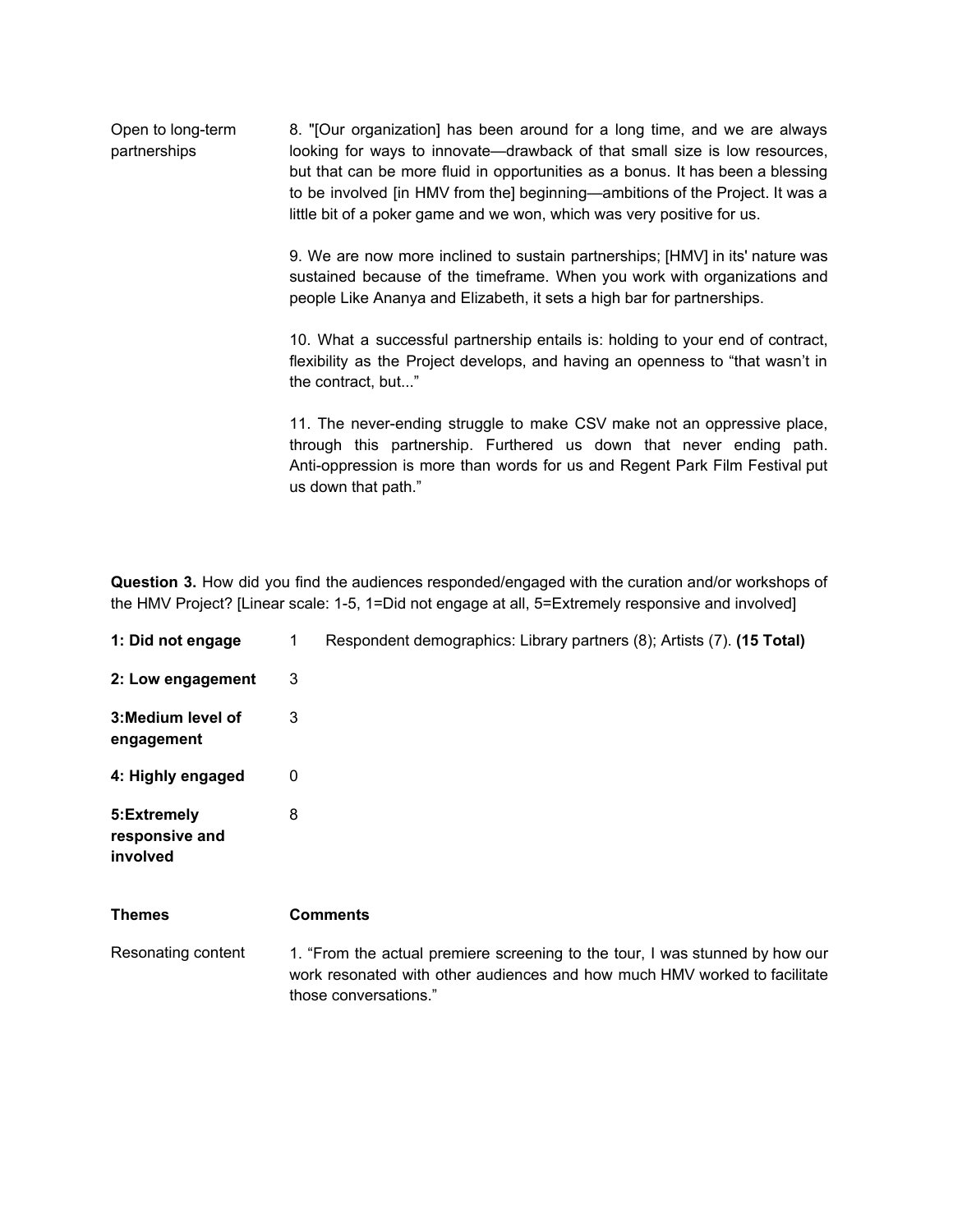- Resonating content 2. "The audience response was frequent and sincere, from being approached after screenings to receiving e-mails from audiences across Canada who felt compelled to share their thoughts with me on the work. I had a fantastic experience working with the curatorial and the logistics team of HMV. An inspiring group of people who managed to make an ultimately very complex Project feel very smooth, welcoming, and easy. Working with HMV was one of the best experiences I have had working with institutions on art commissions."
- Resonating content 3."The Ontario workshops provided great interest and participants appreciated the opportunity to discuss their own personal memories. It offered space to share and was emotional for some; most people really got into it. The low numbers benefitted the workshops as it allowed people to be more candid."
- High audience talk-back 4."High level of engagement during question periods, and eager to learn more."
- Resonating content 5."Audience responded positively to the works."
- Impactful workshops 6."In the three communities I was able to attend either screenings and workshops I found the audiences to be very engaged and genuinely interested in our diverse and eclectic program of films. Although the workshop participant numbers were low I believe Overall the experience each person had sharing their archives with a larger group was quite honestly profound and significant. I feel, I believe the workshops were impactful."
- Personal response to audience member 7."[For] those that did engage with the workshops it was noted that one participant came for the workshop, wanting to see the videos. When she completed the workshop, library staff took her to the public computers to watch three of the short videos. The participant informed library staff that she loved them and that she had a great evening."
- Community building 8. "I Attended one workshop, and it went well (at Don Mills Library), which had 8-10 people. There was still a sense of community building [at 8-10 people]. With small turnout it is hard to come to terms with the outreach [being low]. Libraries are accessible, but there wasn't a lot of visibility [to the exhibitions and workshops]. 8-10 was good, people still got personal with their stories and it was emotional. Large workshops need time to build trust, and small workshops allowed support. It wasn't about teaching a skill, it was about the emotional experience. Teaching to a big group is not as beneficial as to a small one.

There was not a lot of time for me to be with the work [in the exhibition]—events at beginning and end events worked [for witnessing engagement]. At libraries, it felt difficult to get people to go on the computers, and it maybe was not as accessible in the way libraries needed [to attain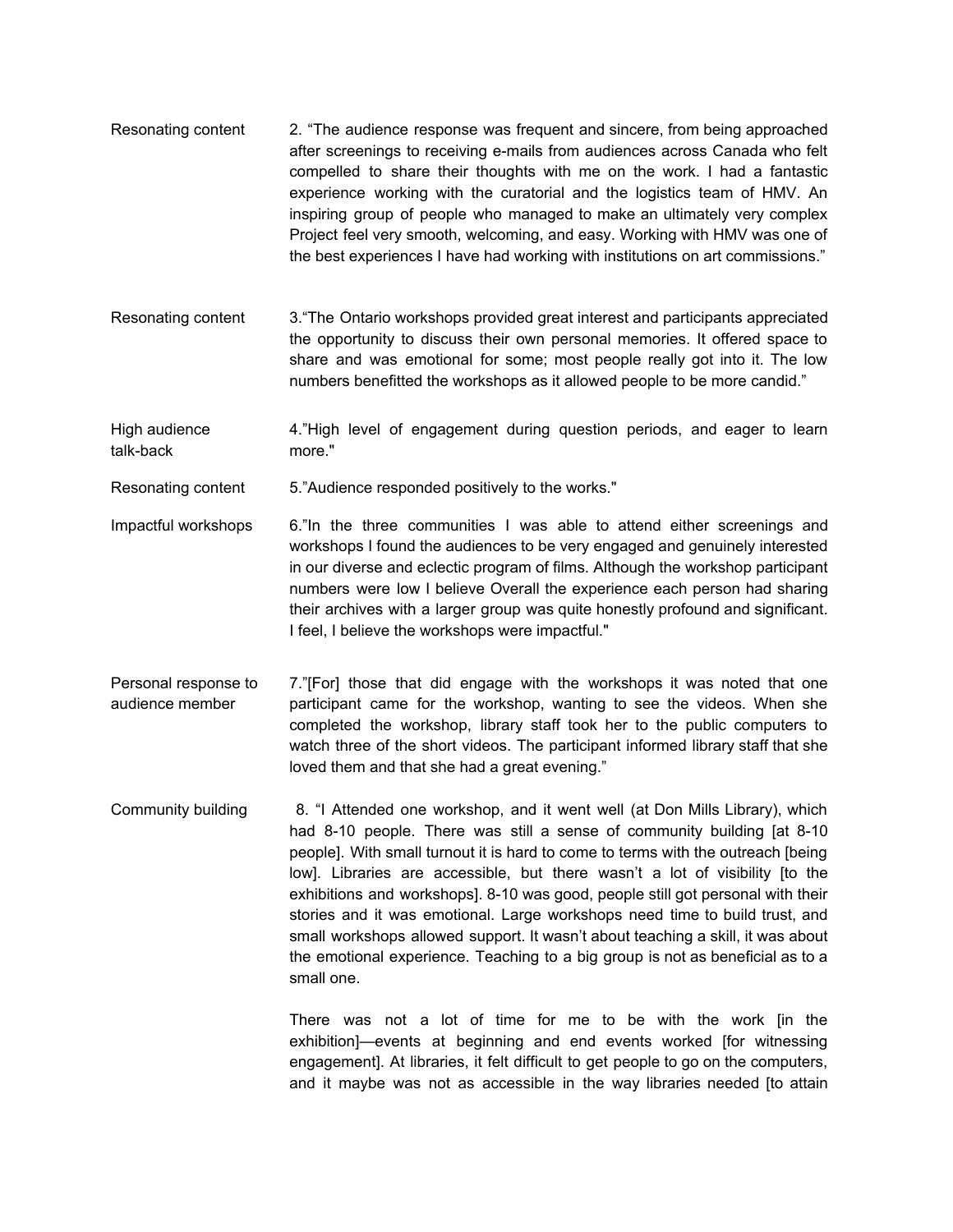|                                        | engagement]. I asked at humber [about the engagement], and the work was<br>well received, and prompted thought. If anything, it gave people a chance to<br>see that these stories are here." |
|----------------------------------------|----------------------------------------------------------------------------------------------------------------------------------------------------------------------------------------------|
| Resonating content                     | 9. "Thompson public Library had zero attendees, even though we had people<br>sign up—free events don't get real commitment—maybe a nominal charge                                            |
| No participants but<br>active sign-ups | would help solidify numbers"                                                                                                                                                                 |

**Question 4.** Does your institution have a history of working with Indigenous or culturally diverse peoples prior to this Project?

| <b>Yes</b><br>No               | Respondent demographics: Library partners (8); Archival Partner, York<br>11<br>University; Digitization Partners (2). (11 Total)<br>$\mathbf{0}$                                                                                                                                                                                                                                                                                                                                                                                                                                                                 |
|--------------------------------|------------------------------------------------------------------------------------------------------------------------------------------------------------------------------------------------------------------------------------------------------------------------------------------------------------------------------------------------------------------------------------------------------------------------------------------------------------------------------------------------------------------------------------------------------------------------------------------------------------------|
| Themes                         | <b>Comments</b>                                                                                                                                                                                                                                                                                                                                                                                                                                                                                                                                                                                                  |
| Context of IBPOC<br>engagement | 1. "Our institution has a culture of working with culturally diverse peoples prior<br>to this Project, including community Projects such as the Portuguese<br>Canadian History Project, the Greek Canadian History Project, and the Coptic<br>Canadian History Project which facilitates the preservation and donation of<br>these communities' documentation. As our institution's participation was<br>entailed receiving and tending to donations, our engagement with Indigenous<br>or cultural diverse peoples was minimal, but hopefully the first stepping stones<br>to building stronger relationships." |
| Growth of engagement           | 2. "Yes, and it has increased since this Project."                                                                                                                                                                                                                                                                                                                                                                                                                                                                                                                                                               |

**Question 5.** Did you find the communications between Regent Park Film Festival and yourself/your institution to be constructive, thorough, and timely?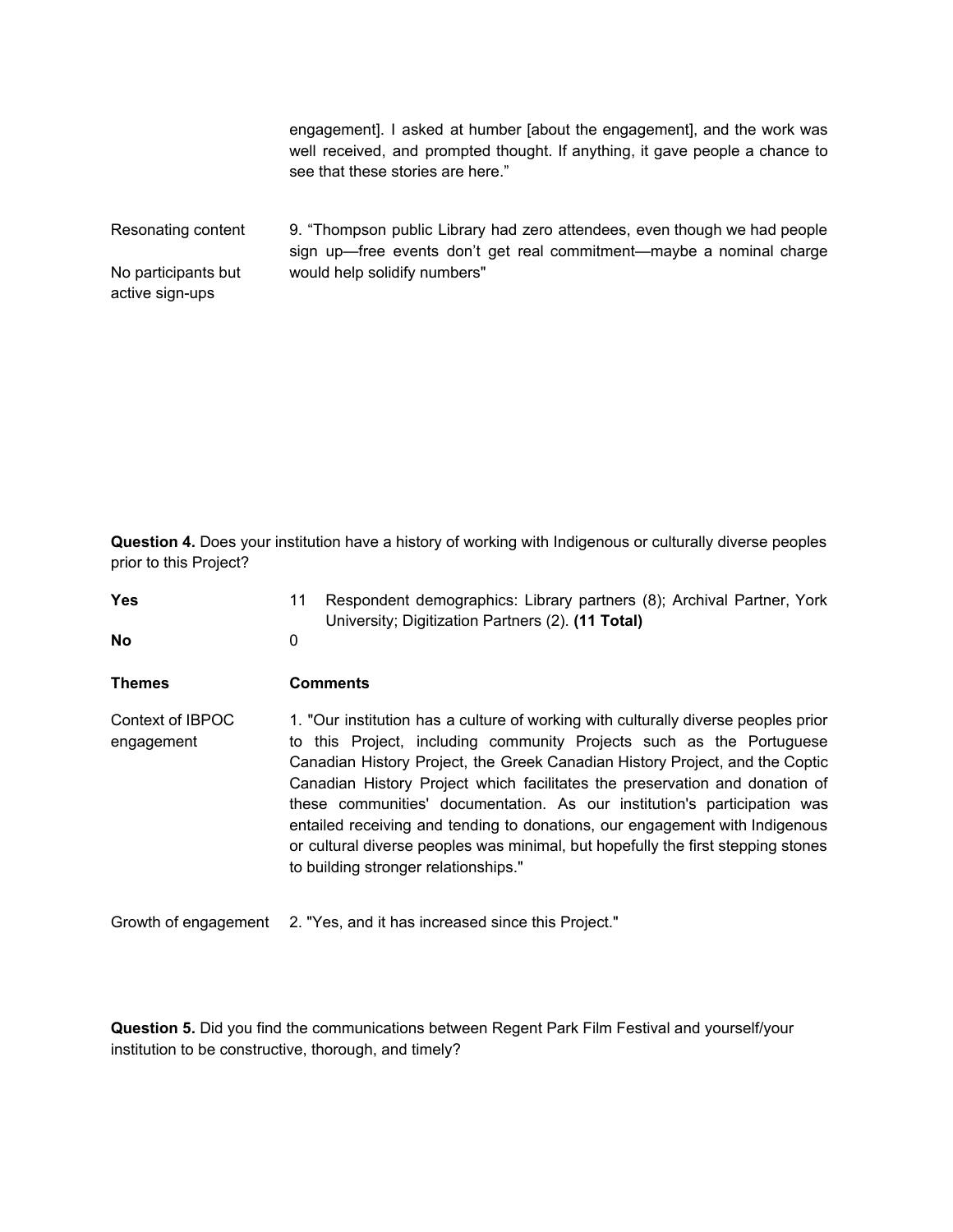| Yes, excellent<br>communication     | 15     | Respondent demographics: Library partners (8); Archival Partner, York<br>University; Digitization Partners (2); Artists (7); Advisors (3). (21 Total)                                                                                                                                                                                                                                                                                                                                                                                          |
|-------------------------------------|--------|------------------------------------------------------------------------------------------------------------------------------------------------------------------------------------------------------------------------------------------------------------------------------------------------------------------------------------------------------------------------------------------------------------------------------------------------------------------------------------------------------------------------------------------------|
| <b>Needs minor</b><br>improvements  | 3      |                                                                                                                                                                                                                                                                                                                                                                                                                                                                                                                                                |
| The communication<br>was suboptimal | 2      |                                                                                                                                                                                                                                                                                                                                                                                                                                                                                                                                                |
| other                               |        |                                                                                                                                                                                                                                                                                                                                                                                                                                                                                                                                                |
| <b>Themes</b>                       |        | <b>Comments</b>                                                                                                                                                                                                                                                                                                                                                                                                                                                                                                                                |
| Praise of staff                     | time." | 1. "Yes absolutely. I felt I could reach out to Elizabeth and Ananya at any                                                                                                                                                                                                                                                                                                                                                                                                                                                                    |
| Praise of staff                     |        | 2. "The team at Regent Park Film Festival were always on top of all details,<br>always professional and constructive. Regent Park Film Festival authored a<br>presentation for the York U SSHRC collaborators conference and detailed<br>their experiences to offer up both challenges and successes to the group,<br>some of whom may be working toward commissioning initiatives. This really<br>was one of the most stellar experiences I've had the pleasure of working with."                                                             |
| Praise of staff                     |        | 3. "Communications were very good. Accommodating, generous, thankful.<br>Acknowledging of our role."                                                                                                                                                                                                                                                                                                                                                                                                                                           |
| Praise of Staff                     |        | 4. "yes definitely. Liz was good at asking how they can support you. No<br>passive aggressiveness which is great, and usually something I expect. I<br>requested they text after they email. The communication was good, flexible,<br>and they seemed to have a lot of space.<br>the mentorship aspect was really great—it would have been great to keep this<br>going. I did receive support later on with one mentor, and I created a resource<br>for artists. The mentor helped me focus my upsets. This was a very valuable<br>resource. " |

**Question 6.** Were the MOUs you received from Regent Park accurate in the reflection of your partnership and the workload of your institution?

| <b>Yes</b><br><b>No</b> | Respondent demographics: Library partners (8); Archival Partner, York<br>17<br>University; Digitization Partners (2); Artists (7); Advisors (3). (21 Total)<br>3                                               |
|-------------------------|----------------------------------------------------------------------------------------------------------------------------------------------------------------------------------------------------------------|
| <b>Themes</b>           | <b>Comments</b>                                                                                                                                                                                                |
| High expectations       | 1. "I think the expectations were high for the amount of time and production<br>resources that were available. However, I believe every filmmaker and artist<br>involved in the Project rose to the occasion." |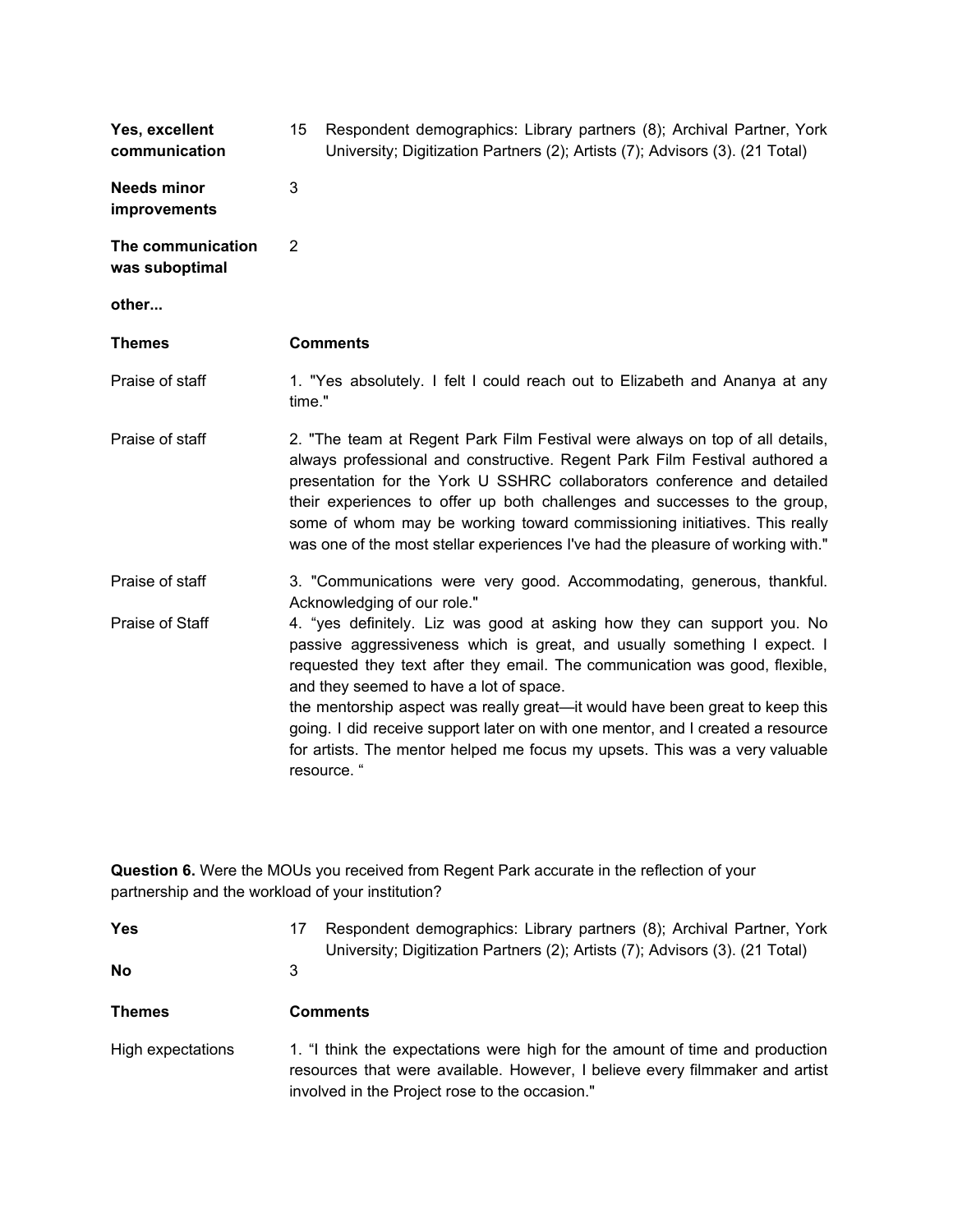- Flexible staff 2. "We needed to update our MOU a number of times based on the changing elements of the program and Elizabeth was amazingly helpful and quick in getting everything right."
- Flexible staff 3. "I thought the MOUs were thorough, Regent Park Film Festival was responsive to our suggested changes (reflective of our own limitations and what we felt we could do here with HMV). Elizabeth was really, really responsive and kept us to our timeline (thanks!)."
- Change in scope of Project 4. "The scope of the Project changed from the originally signed MOU. In hindsight, the content and commitment in the MOU should have been updated to reflect the evolution of the Project. The amount of time spent coordinating the art installation and workshops exceeded expectations from the originally signed MOU. [Our organization] lead and additional branch staff time was spent on revising workshop details and promotion."

Weakness in workshop 5. "The MOUs were good for the initial Artist contracts.

**MOU<sub>s</sub>** 

The MOU for the workshop was not as good. It did not accurately encapsulate the workload to be expected. It seemed to shift a lot, they would tell us one thing and change their mind, especially about money. Facilitator fee was 375\$, 300\$ for preparation, and 200\$ for material costs, with a total of 800 being communicated to us, without a need for receipts. This seemed to change half way through the course. Pay should always be clear from the beginning."

- Strength in MOU 6. "The MOUs were direct and well articulated. The Regent Park team was organized and coordinated and from my perspective, planned well for the support teams."
- More Install required than expected 7. "[I can't really recall] but as far as I can remember, it didn't delve into workload which was good—it was understand that I was responsible for installation, but there were not a lot of guidelines. My work was very generative, and this flexibility allowed it to shift. hands off in a good way.

For the installation piece, the only difficulty there was understanding the physical labour necessary. Had to do install, and drive and do 3 site visits per installation. David Osubronie was a great help.

At one library, I could only install one of three parts of the installation. There were a lot of pieces (9 total) and I could only install four because of the restrictions; the needs of the space changed and I was worried about the safety of the work, it was a two-toned thing. There was a safety concern for installing the frames on walls, the library representatives wanted to place the works on bookshelves, but they were heavy and I didn't want them to fall on someone. There was an expectation for more, and I felt an air of disappointment. I could only install the acetate pieces and it wasn't seen as what was expected."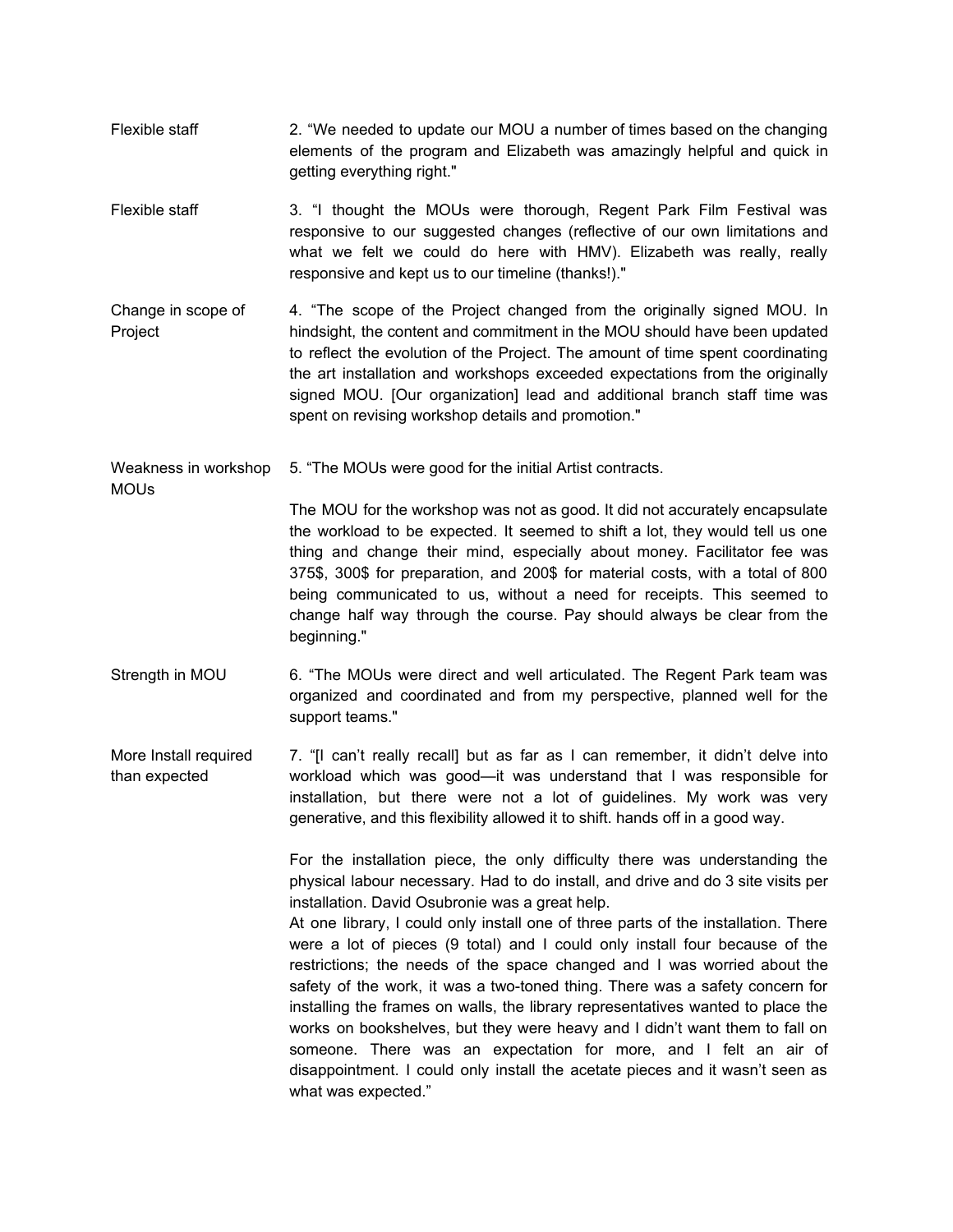Weakness in workshop 8. "There was far more time required on our part than anticipated to organization coordinate and facilitate the workshops."

- Professionalism 9. "Regent Park was very organized and professional simply the fact that they are engaging in this reflection is evidence of their thoughtful and conscientious approach."
- Strength in MOU 10. "MOU—very strong. Even with big budget, Projects always seem to run short across all big Projects. Wonder if budget is accurate but that is something to see at the very end. But, not about profit makes this type of org. "Holding by their nails" staying afloat financially via funding."

**Question 7.** Would you deem this partnership successful? [scale of 1-5]

| 1 (unsuccessful)    | 0  | Respondent demographics: Library partners (8); Archival Partner, York<br>University; Digitization Partners (2); Artists (7); Advisors (3). (21 Total) |
|---------------------|----|-------------------------------------------------------------------------------------------------------------------------------------------------------|
| $\mathbf{2}$        |    |                                                                                                                                                       |
| 3                   | 3  |                                                                                                                                                       |
| 4                   | 4  |                                                                                                                                                       |
| 5 (very successful) | 13 |                                                                                                                                                       |

**Question 8.** Did any logistic developments affect your institution's contribution to the Project?

| <b>Yes</b>                       | 5  | Respondent demographics: Library partners (8); Archival Partner, York<br>University; Digitization Partners (2); Artists (7). (18 Total)                                                                                                                                                                                     |
|----------------------------------|----|-----------------------------------------------------------------------------------------------------------------------------------------------------------------------------------------------------------------------------------------------------------------------------------------------------------------------------|
| <b>No</b>                        | 10 |                                                                                                                                                                                                                                                                                                                             |
| No response                      | 2  |                                                                                                                                                                                                                                                                                                                             |
| <b>Themes</b>                    |    | <b>Comments</b>                                                                                                                                                                                                                                                                                                             |
| Express desire for<br>more staff |    | 1. "You always want to support the artists more; went beyond the program<br>with [one artist--they did another program here as well, but still worked on<br>their Project for HMV, spent more time with them. More people support is<br>always needed, crew, staff, install, more options for editors to the artists, etc." |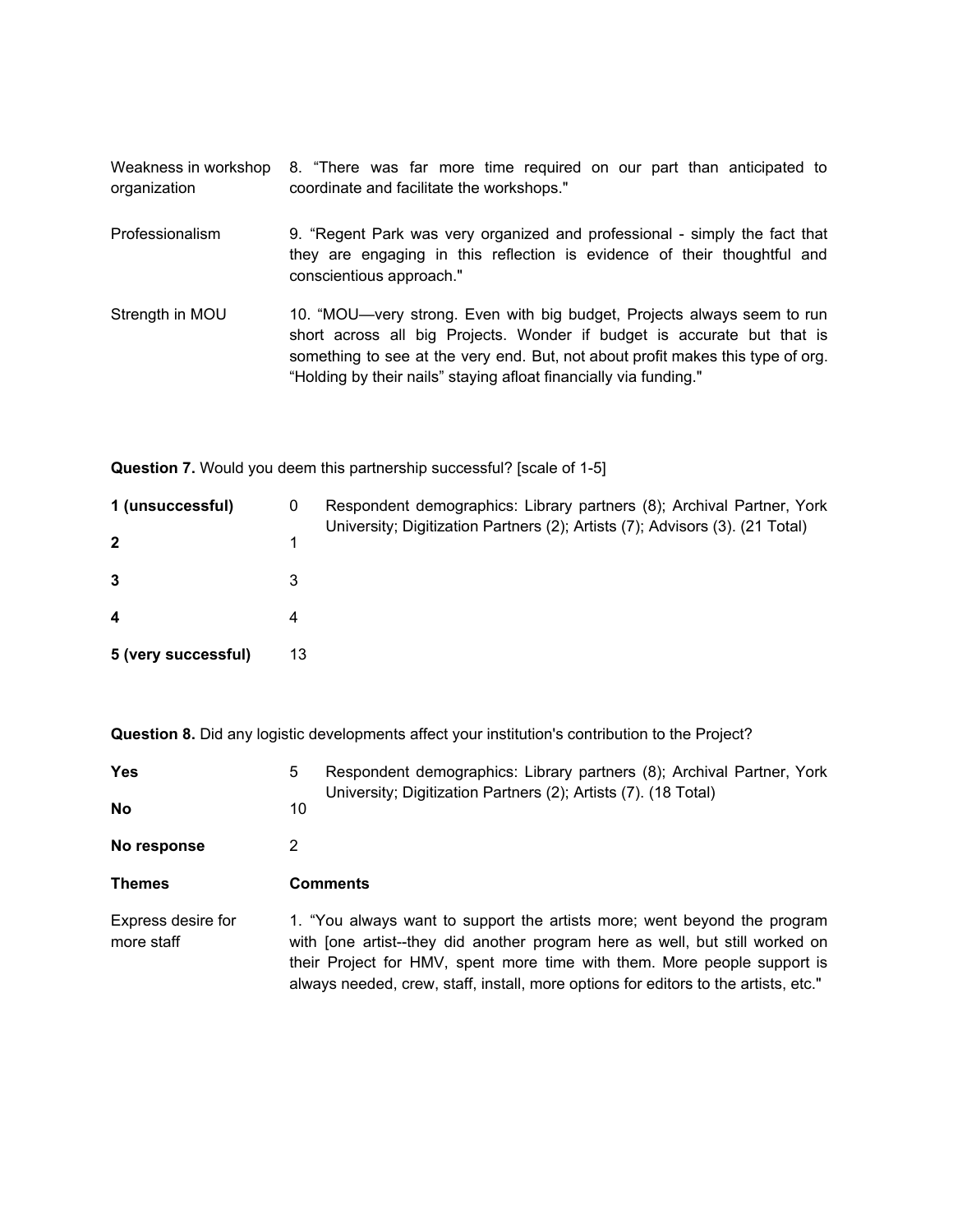Misunderstanding of necessary lines of communication with rural communities

2. "There was not enough staff to run this program. For the Ontario workshops, 3 of the artists got together to lead it as a group; the information coming out of Regent Park Film Festival was like molasses—large chunks at a time, but nevertheless slow. We would send questions for clarification, and received no answers. We felt hindered to get the questions answered. We wanted to know about the space, etc. the information came too late, and half of it was wrong [for the Thunder Bay location]. "People who only live in big cities in Canada, think differently about communication—in rural areas, there is a different way of being and the

personal touch is much more valued; communication online is less accessible. [My co-facilitator] and I are both northerners—southerners don't listen to us and how it is best to communicate. This ideology stems from the history of Canada and power relationships.".

With the Thompson Public Library, I had previously shown work there. The library felt the outreach [from Regent Park Film Festival] would go steadily and then fall off. Thompson was the last event on the road, and I feel like it was an afterthought, whereas we got our hand slapped in Thunder Bay [for reaching out to the library independently], in Thompson this never occurred—we [the workshop facilitators] realized there was no time left and asked the librarian if they had any clue what was going on for the event. The communication [from Regent Park Film Festival] seemed to have ended.

There was a lot of reliance on the Artist and Library Partners outside of Ontario, but no communication of this being the case."

No issue 3. "Frankly I can only remember good things. I do not recall any issues personally."

Technical issues 4. "IT staffer had issues with installing videos initially. More of an issue caused by error, not logistical."

Technical issues "In the end, no but had we not flagged the issue of the film hard drive being formatted for a Mac we would not have been able to present the films."

Technical issues 5. "The only hurdle I encountered was technical and some personnel issue which was brought up with Regent Park Film Festival and Charles Street Video right away."

Difficult to make accessible 6. "The exhibition, slightly clunky access was challenging. I think putting the films on an open platform would have been much simpler and would have drawn more attention-- greater convenience in terms of film access would have been positive, I think."

Logistics on exhibitors' end 7. "The only logistical issue happened on our end, because we had difficulty securing a date for one of our workshop leaders, so our dates didn't make it into the professional printing, but that again was our fault."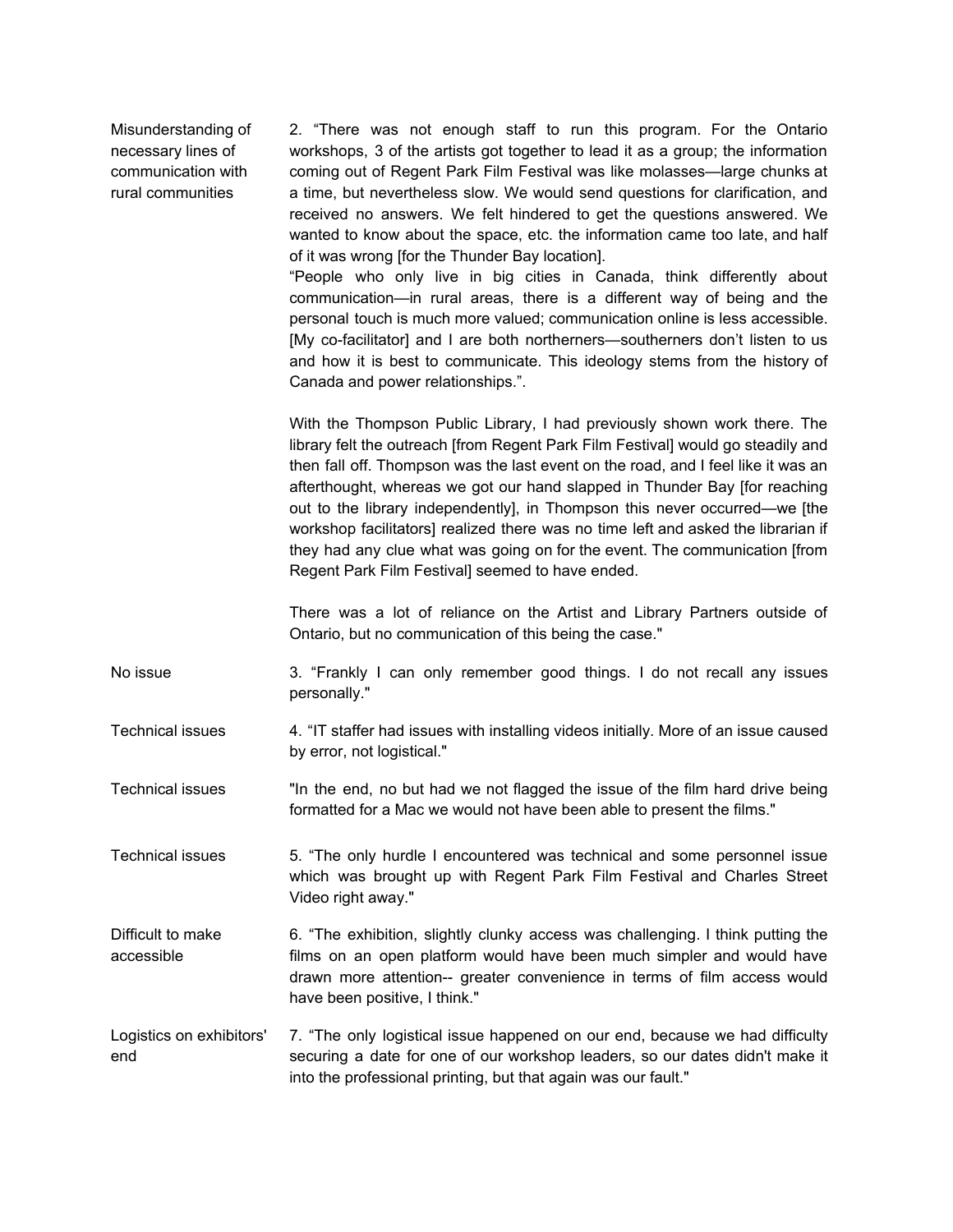Audience engagement positive 8. "Many artists visited our Library and enjoyed the multi-disciplinary workshop. The participants opportunity to create archival memories by writing and painting logo/tattoo to represent their own life experiences brought on a self-appreciation & joy."

Miscommunication with library coordinator "Yes. We didn't negotiate about communications, style or process. The process started before the artists were found and was already set. Im not sure if other artists had more communication because their work was finished and didn't need installation. They would talk to RPFF, RPFF would talk to library, which caused some issues. The expectations and the deliverables and the experience of the installation was different than the expectations for the library. RPFF was great with communication, understanding and flexible, although it seemed like their hands were tied and didn't have a lot of flexibility [with the exhibition locations], hence why one of my installations didn't occur. A lot of tension bubbled up from that. I would have liked to have regular check-ins, maybe 3, at the beginning middle and end of the project with RPFF and library representatives to establish what was going to work and what wouldn't. There was a high expectation for being on the ball with installation, although when I was, it wasn't recognized and it felt like there was a "Hawk in the room" if you were x minutes late. I would have preferred a more level power dynamic, rather than any changes to the communication, in-order to develop a process that worked with everyone. Also to be asked what I needed to ensure a smooth install (for example, I was in need of a ladder, and couldn't use theirs so I had to rent one).

> As far as communication goes… the library reps seemed stretched. Direct communication was preferred, but library reps reinforced that it wasn't within their capacity.

> Felt like the library was at the head of power dynamic, with RPFF sandwiched between us—and I understand how thats a difficult place to be. I would recommend the discussion to take place round-table style throughout the process. I didn't have much choice throughout any of it. When the library said the Don Mills installation wasn't going to happen, there was no discussion, it was just cut without any feedback. I see that it wasn't personal, but there was no sharing of the reasons for the cut. The value of community was higher than the risk of being late for installation. There was a lot of time and labour for this project and I was paid adequately for it, but there was a lot of excess expenses depending on library buildings.

> The libraries were heritage buildings, hence no taping on the walls. It was communicated that there were limitations on install, but difficulties—you can't have a temporary installation that is ideal for building preservation stretched for a month long exhibition."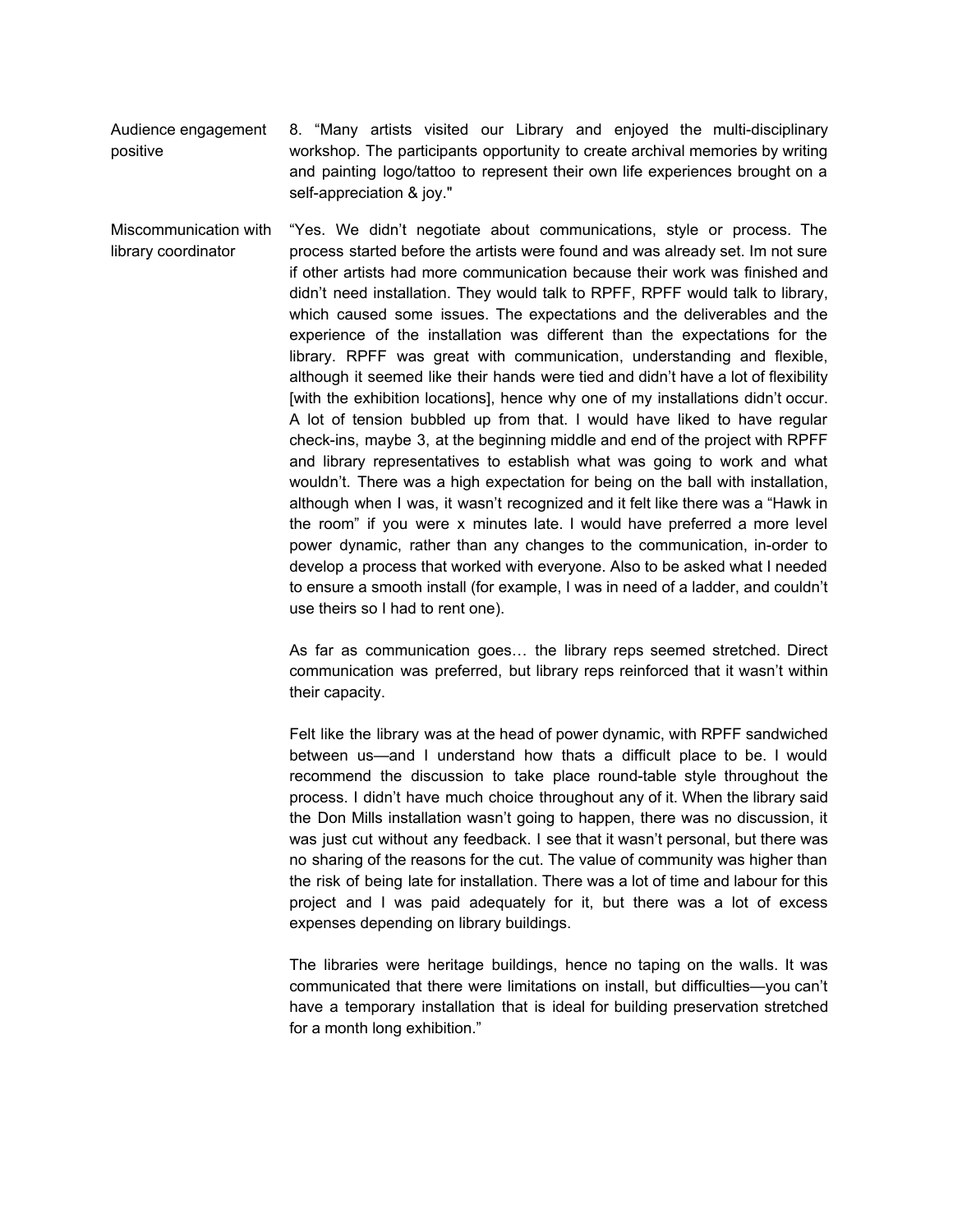Lack of space and technical requirements at library 9. "Yes. There wasn't enough space or sufficient technical requirements in the library to host a fulsome art installation. At the end, [we] had to forego one installation site due to staff capacity being exceeded. More information about the pieces from Regent Park Film Festival would have been helpful for [our] staff in order to better explain the art installation to interested customers. Due to health and safety reasons, [we] could not support any additional structures to be brought in to a couple of the smaller libraries."

**Question 9.** Would you be open to collaborating with Regent Park Film Festival in the future? **Yes** 14 Respondent demographics: Library partners (8); Archival Partner, York University; Digitization Partners (2); Advisors (3). (14 Total) **No** 0 Maybe 3 **Themes Comments** Future partnerships 1. "Hell Yes!" Future partnerships 2. "Yes and our relationship with Regent Park Film Festival proceeds this, so we will definitely continue. 3. We have supported different films at the festival and many people who have had some relationship to SAVAC have also worked at Regent Park Film Festival, so it is a pretty clear relationship." Future partnerships 4. "Yes, we would be open to collaborating with Regent Park Film Festival if the Project fits in with TPL's strategic priorities." Future partnerships 5. "Simply depends on if the program was aligned with our programming goals."

**Question 10.** What were the major strengths and weaknesses of this Project?

Respondent demographics: Library partners (8); Archival Partner, York University; Digitization Partners (2); Advisors (3). (14 Total)

**Themes Comments**

1. "Strength = providing access to content and work that otherwise would have been inaccessible to our community Weakness = logistical and operational planning and level of miscommunication."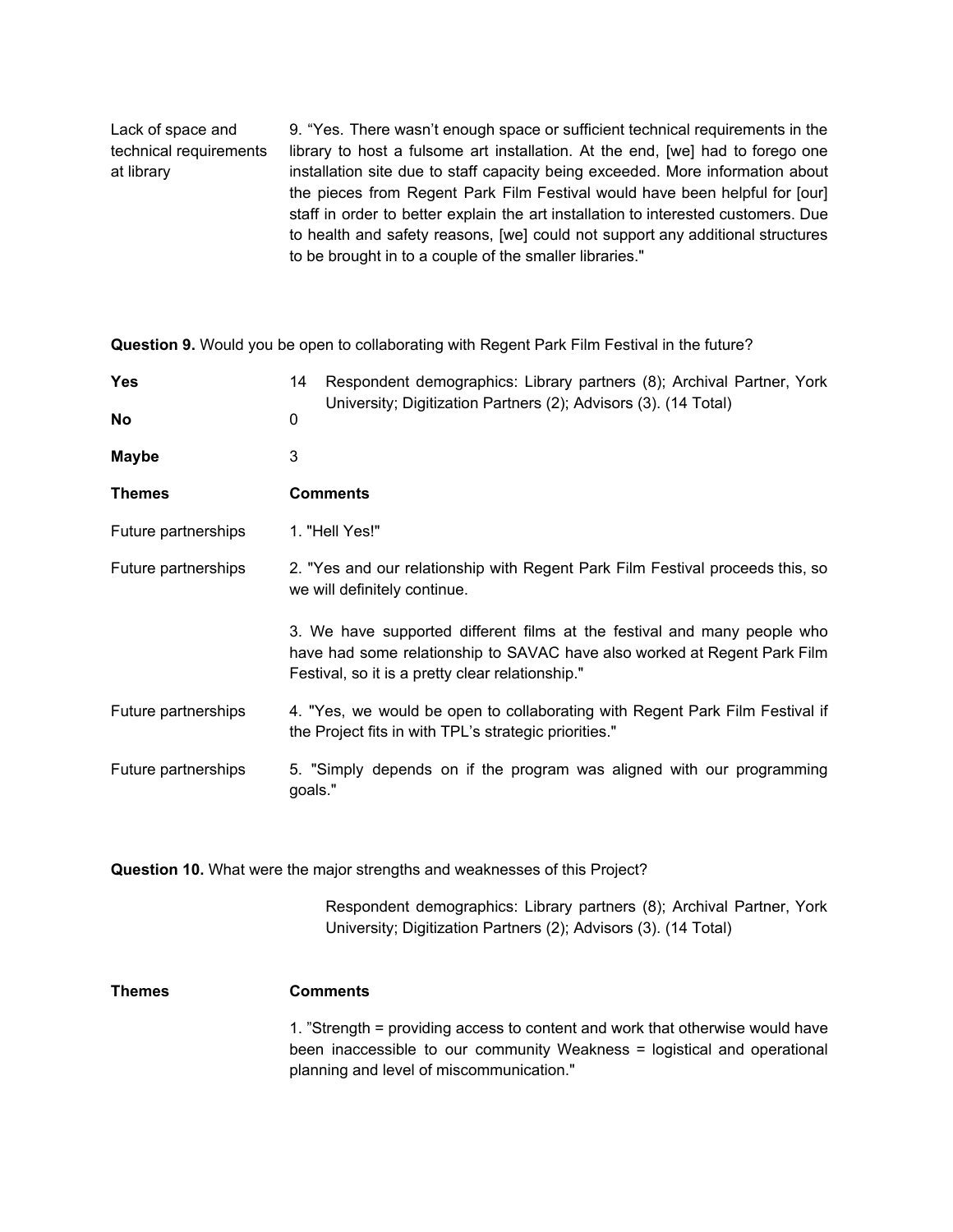2. "A small group sitting was a highlight in the workshop. There was much respect and encouragement among the group. The participates were also very pleased to be in a fun and reflective space."

3. "Attendance was low - hard to say why this was really, could be a variety of factors and one-off screenings are always difficult to judge in that regard."

4. "Strengths

• The concept of collecting Indigenous and multicultural home video footages.

• The additional support provided by David Osubronie and Elizabeth Mudenyo in terms of

the art installation.

• Bringing together community engagement and arts creation.

Weaknesses

• Required a stronger mutually agreed upon understanding about the artist's responsibilities tied to this Project and the limitations of library space for art installation.

• The communication from Regent Park Film Festival to the artist regarding the proper materials to be used for the installation within the library space."

5. "The content of this Project was so important and moving. Our patrons had nothing but great feedback about the films."

6. "Strength-- Elizabeth herself, the hands-on Project management. Marketing materials were high quality and impactful also! Weakness-- not having a clear target for the films and/or workshop."

7. "Advertising was a problem for us. The literature did not clearly communicate the intent of the Project. I found I had to add explanations to all the advertising so people understood the purpose of the Project."

8. "Strength was The Festival's resource commitment to soliciting participation, interviewing, and translating interviews to descriptions in the community's own words. Weakness may have been the time constraint (grants!) as it takes time to build trust with underrepresented communities to donate their private and personal memories."

9. "The collection and production of new work were major strengths. It may be too soon to judge, but I'm not sure a lasting community of Indigenous and racialized people has been built--though this was not an explicit goal."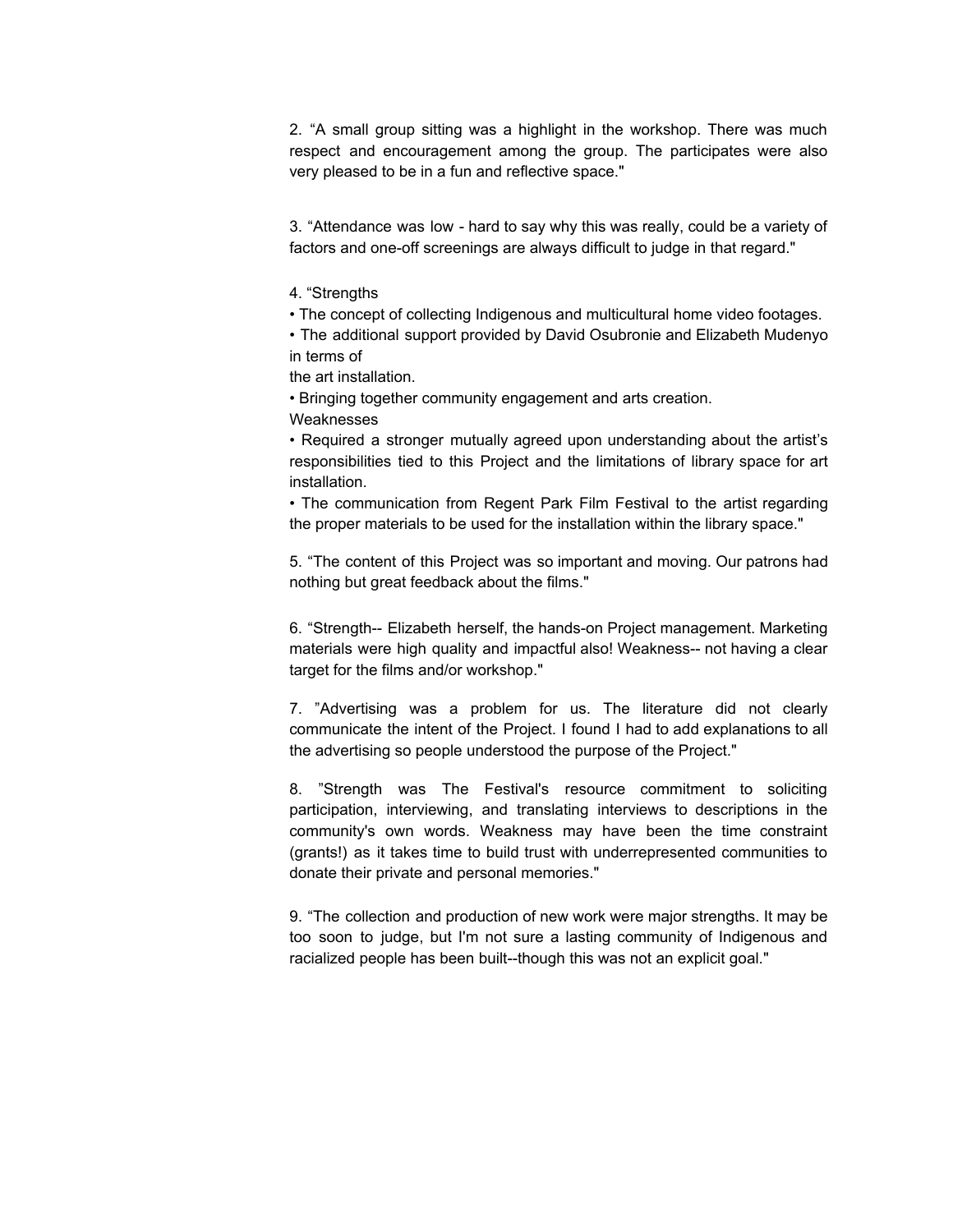10. "The major strengths were the breadth of it, it was manageable in its size and its conception from the beginning, there was a lot of thought put towards the framework of the Project so that was really quite successful in terms of the original conception…

its weaknesses, I think was that the quality of the work produced for the archive varied—I would be curious I think next time, if this Project were to occur again, to get a different variety of artists and see what else could be produced."

11. "This Project provides a true example of activating an archive as an act towards reconciliation. Jennifer Dysart's film involved negotiations with the NFB to use footage from her Indigenous community, in exchange of her capturing the names of individuals in the footage. This is a true example of colonialism at work—coming into a community, recording/documenting them as subjects, and not engaging with them. This activation works towards flipping the gaze of colonialism, as a reparation. This strength (IE., counter archival) brought on by the Project would not have happened without the HMV Project."

Vision, planning, communication and foresight, a core of staff management and coordination, a successful consultation team that had the experience and connections to work past some of the challenges of access (NFB footage, York). I don't feel I can speak to the weaknesses, I think any weakness would be defined by The Festival itself."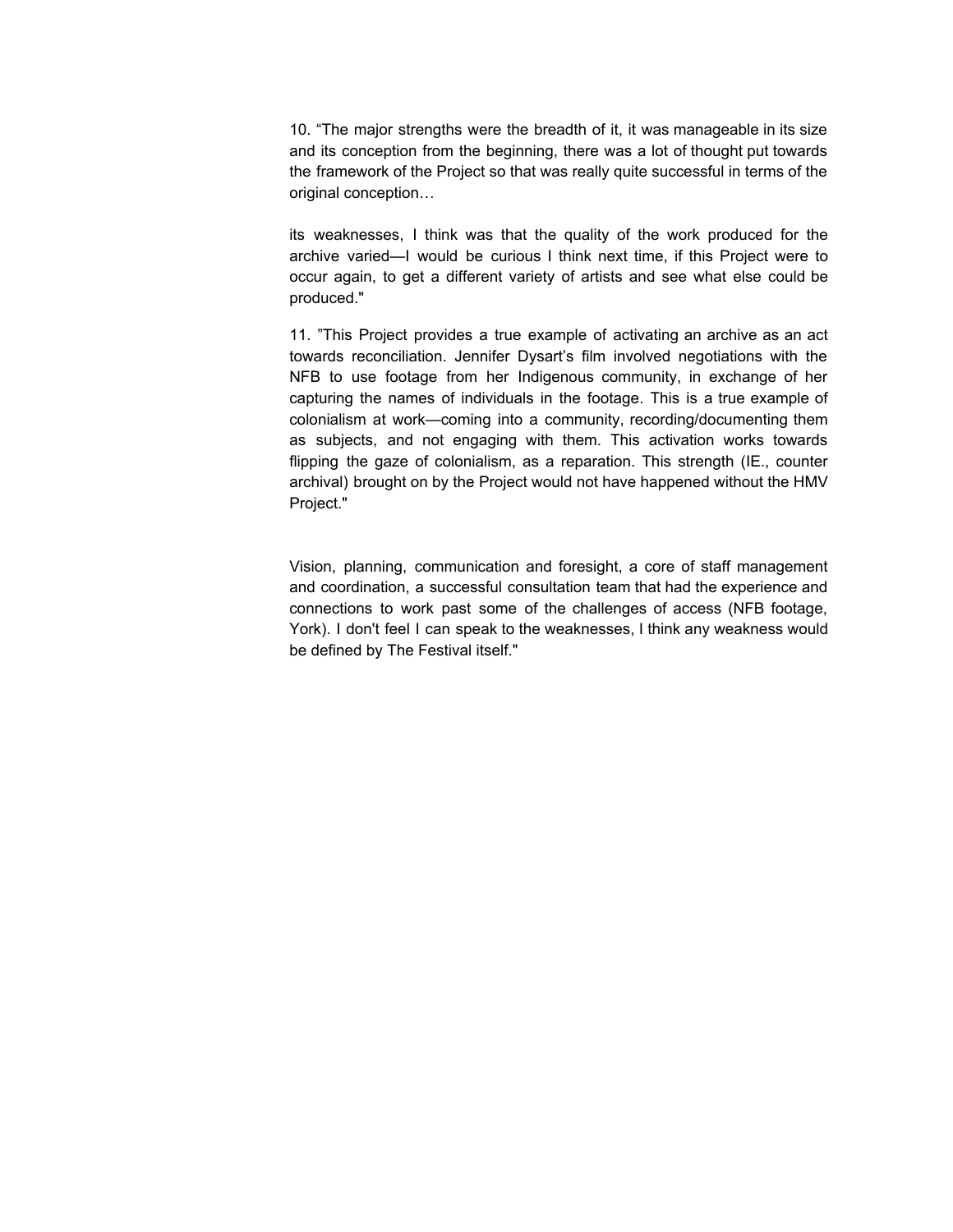12. "The submissions to York were processed on an as-it-comes basis. If we had done one upload, there would be a pile-up of the originals in CSV; our goal was to send it off as soon as possible to return the items back to the family.

Recommendation for future Projects: follow this framework of uploads, in order to catch issues as they come, minimizing resources spent re-doing work. Make agreed upon dates with Archive.

Strengths—well organized, great personnel, sustained through the three years, built nicely overtime with increased interest, involvement, donors. It was well thought out. It built relationships outside of Toronto—power of word of mouth and arts community. Power of funding, massive Project, and they pulled it off!

Community growth

—The want to work with other fellow arts orgs. Provides a potential death trap of professionalizing through partnerships but, should keep it grass roots and small to maintain the mandate.

Weaknesses—more support for the artists, financial and personnel support. More assessment of true costs, more money into dubbing and transfer.

Recommendation: keep it grass roots! Thats where mandate will be fulfilled"

13. "I thought the focus was fantastic, strongly support."

14. "Workshop was strong. Clarity of idea, in terms of being able to explain the Project as a whole quickly and succinctly would be weakness."

**Question 11.** What were your hopes of participating in this Project? Would you say they were achieved?

| <b>Yes</b>     | Respondent demographics: Library partners (8); Archival Partner, York<br>17<br>University; Digitization Partners (2); Artists (7); Advisors (3). (21 Total) |
|----------------|-------------------------------------------------------------------------------------------------------------------------------------------------------------|
| <b>No</b>      | 3                                                                                                                                                           |
| No response    |                                                                                                                                                             |
| <b>Themes</b>  | <b>Comments</b>                                                                                                                                             |
| Low engagement | 1. "We had hoped for a high level of engagement within the community based<br>on the indicated levels of support and promotion from Regent Park Film        |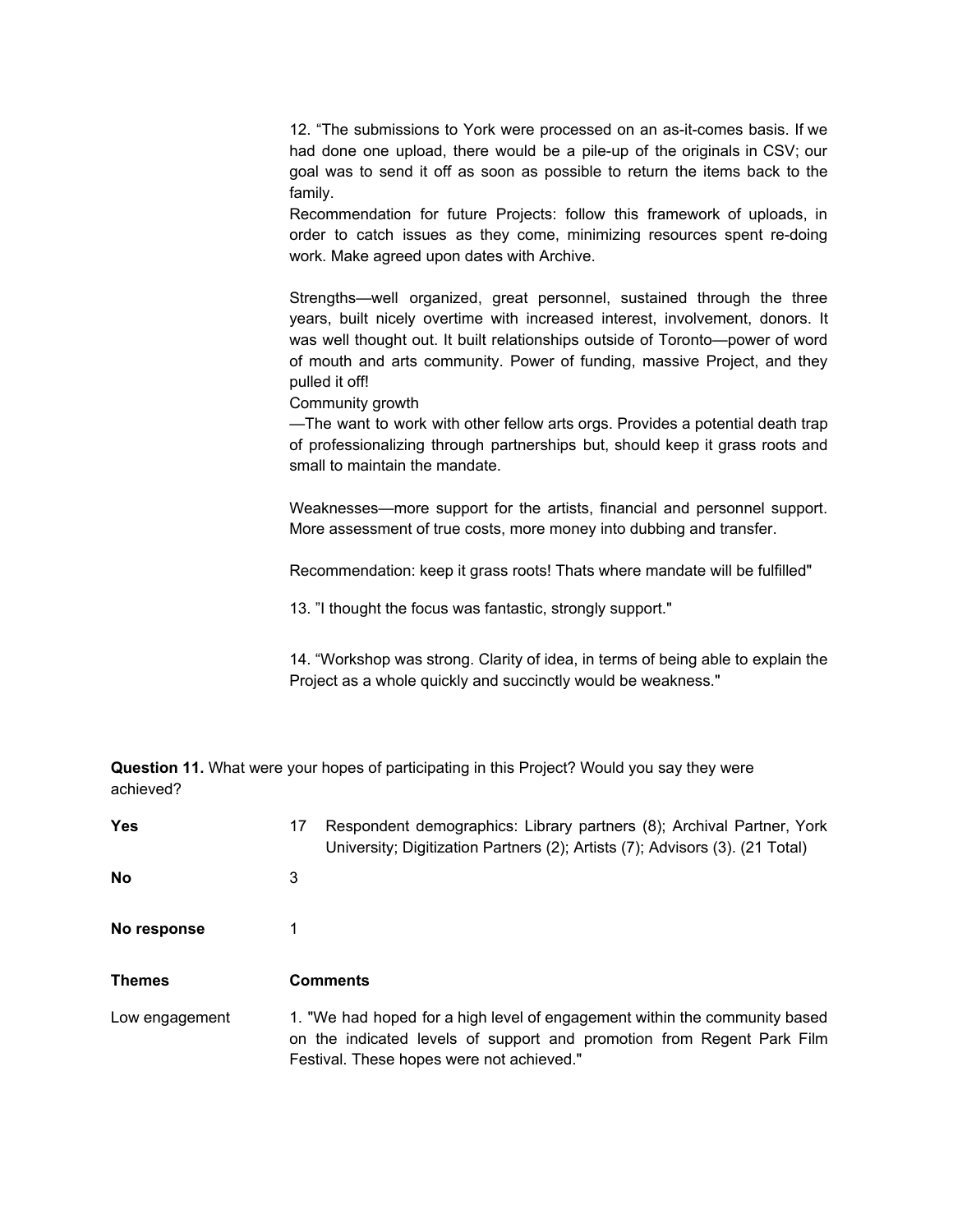Interesting 2. "Interesting programming, and yes."

programming

Increased exposure 3. "The Library's hope of this Project was to bring an awareness and appreciation for media works which was very well achieved."

Increased exposure 4. "To support in the sharing of stories from Indigenous and multicultural communities. Yes."

Interesting programming 5. "My hopes were achieved as we were able to provide amazing programming and Regent Park Film Festival helped do amazing things with our library."

Increased exposure 6. "I think bringing the experience to [library] customers-- in which we were successful, bringing the films to all [our] branches/customers-in-branch."

Low engagement 7. "I hoped it would bring people into my library. Sadly, only 2 people viewed the videos and nobody came for the workshop."

Interesting programming 8. "My hope was to work with a community to tell a story that reflected themselves with archival images. On a personal level I hoped to experiment with a new visual storytelling style for and if successful to see how it could be incorporated into my practice. I believe I achieved both goals through this program."

Create new work 9. "My intention was to make a short film that challenged newcomer stereotypes, and to do so with the help of mentors from Regent Park Film Festival. And yes, that was achieved."

Create new work 10 "My hope was to make my film and I am very proud and humbled by the wonderful reception I have had from audiences."

Increased exposure 11. "I hoped that by participating in this Project I would be able to reach a new audience for my work and feel engaged in conversations more directly related to being a person of colour/filmmaker living and working in Canada. I would say that the Project was successful and my aim was achieved."

Low engagement 12. "As the access centre for western Canada, we didn't receive any submissions to digitize, I thought HMV could of done better at getting the word out to western Canada."

Interesting programming 13. "I was interested in the collection of home movies by racialized and Indigenous people and the production of new works based on home movie footage, and these goals were achieved."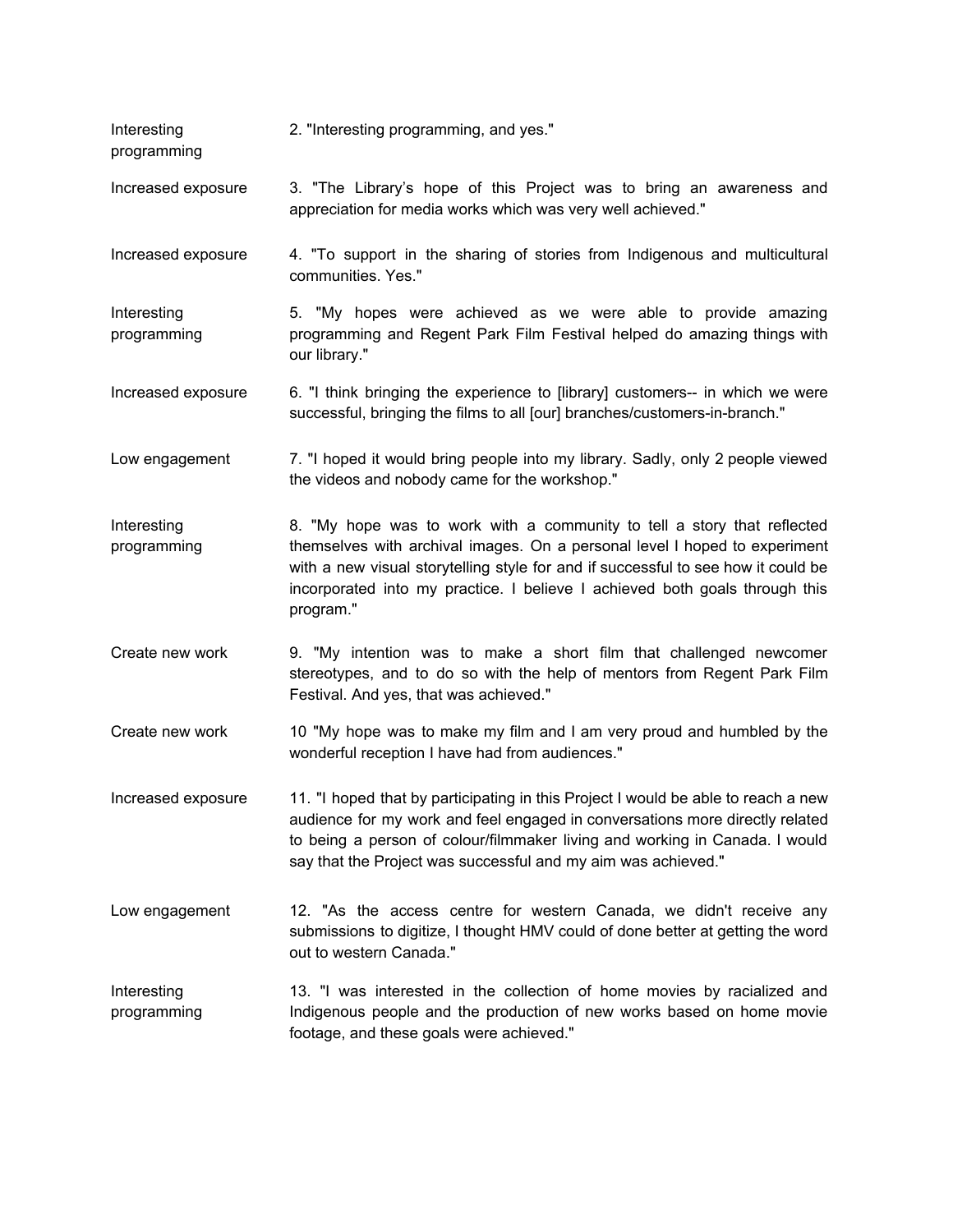- Interesting programming 14. "I was not completely sure what the outcome would be as working with home archives is such an unwieldy proposition. I felt that working toward the completion of a number of artists productions and a public screening with a moderated presentation was ambitious, but Regent Park planned and executed a tour to libraries and community centres, I understand that archival footage/documents will be contributed to the York University SSHRC initiative "Archive/CounterArchive" collection and Vtape plans to support the Home Visible screening program with distribution to alternative screenings and educational institutions. These stories document incredible and diverse histories of new Canadians as well as First Nations and we like to do everything we can to have the program absorbed into Educational curriculum."
- Supported Project mandate 15. "My hopes were simply that I wanted the Project to happen and I wanted to support the Project happening. Yes, that was achieved."

Interesting programming 16. "Hoped to increased representation of the IBPOC community, beyond anti-racism work, but their normal, everyday lives. As a Latinx archivist, it was a pleasure and so much fun working with material with people who looked like my family members (ex: Marchant family.)"

Create new work 17. "My expectations were to make a film and they were achieved."

Personal development 18. "yes definitely. My project was about going and meeting my family for the first time. Beyond the project, this was the goal, and the pieces came out of the emotional process of this. Even RPFF giving me the opportunity to do this, financially and artistically, the opportunity to do this was what I needed. It was pretty personal. Jennifer's was also like this—so intense and necessary. We got this opportunity to go to places, meet people I've never met before that are related to me. It was more than going to an archive. We were given this opportunity to build an archive outside of an institution."

**Question 12.** In the future, what changes would you make to the framework of this Project? What would you suggest for other Projects operating in a similar vein?

> Respondent demographics: Library partners (8); Archival Partner, York University; Digitization Partners (2); Artists (7); Advisors (3). (21 Total)

**Themes Comments** Need increased communication on workshops 1. "Provide far more detail to the participating organizations, consider sending a Regent Park Film Festival representative to be on site for the workshops."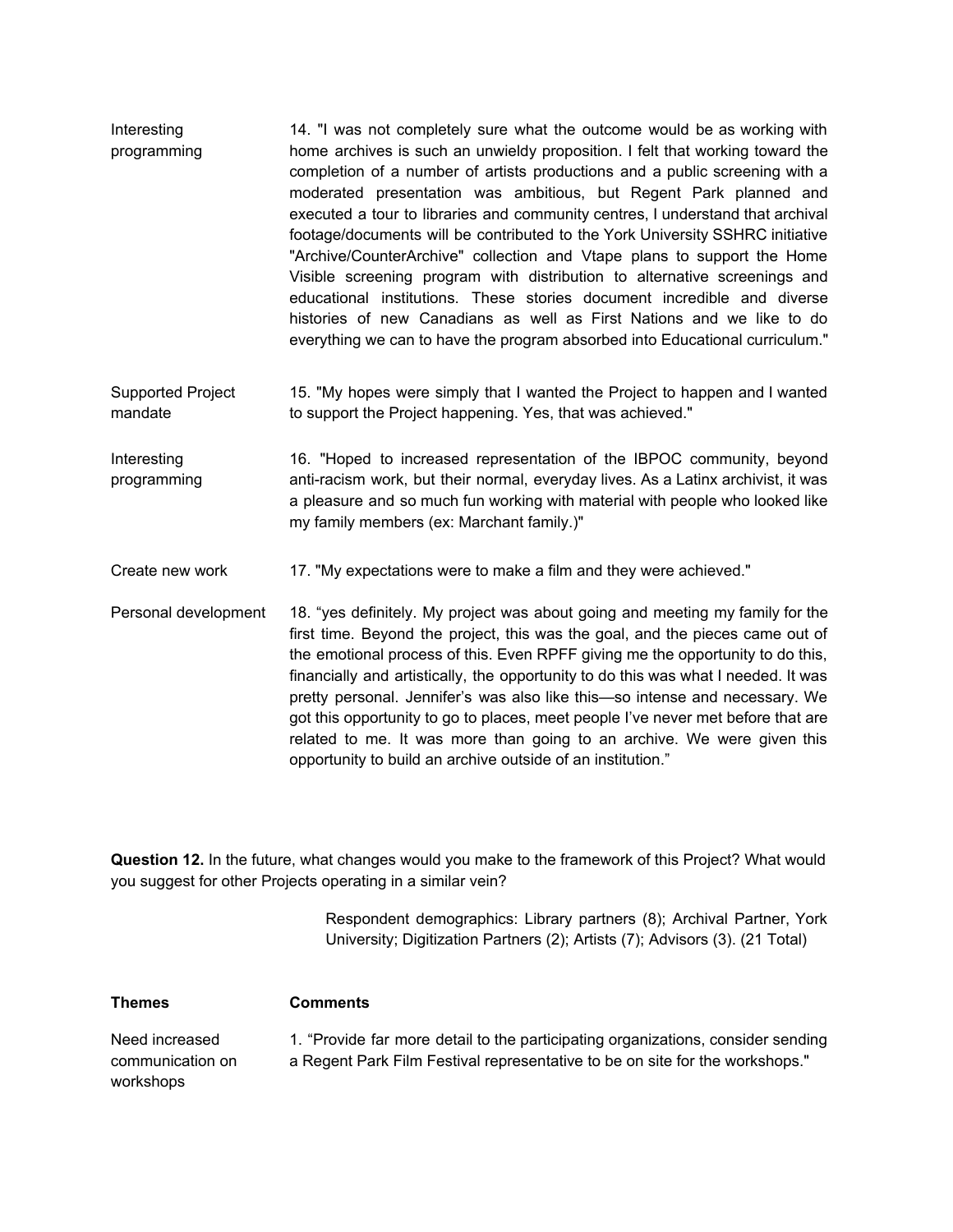- No change 2. "Overall, the framework of the Project met expectations and was well received. Planning, sharing ideas and communication is very important for other Projects operating in a similar vein." Increase communication on expectations 3. "Communicating expectations clearly about what is possible given the scope." Define the audience more 4. "I think having a more clearly defined target audience (both in terms of eliciting content and sharing the resulting films) would help. Workshop timing- having it earlier in the whole Project (i.e., have it at the content-gathering stage)." Create ongoing aspect for metadata upkeep 5. "I don't know if this is a tangible suggestion, but I think it's always difficult to have Projects that engage with racialized identities because you end up, even if you don't want to tokenize, you still end up trying to be as holistic as possible. I'm wondering if there are always more ways of thinking about it, and that being an ongoing aspect of the Project." No change 6. "Other than the changes already suggested none come to mind."
- Define timeline 7. "Arriving at the definition of the Project in order to provide a significant timeline for the call for submissions. I believe that Regent Park Film Festival learned that creating parameters for the artists and budgets had complexities that could not be foreseen (though this was managed constructively and successfully), and a slush fund should always be budgeted in."
- No change **8.** "The framework made perfect sense to me in terms of the specificities of this Project."
- Low attendance 9. "I found the attendance at some of the library screenings low, I would suggest to have more focus on outreach and marketing of the events in the future. Other Projects should look at the framework for HMV --and try to emulate it. This was the best grant/mentorship experience I've ever encountered."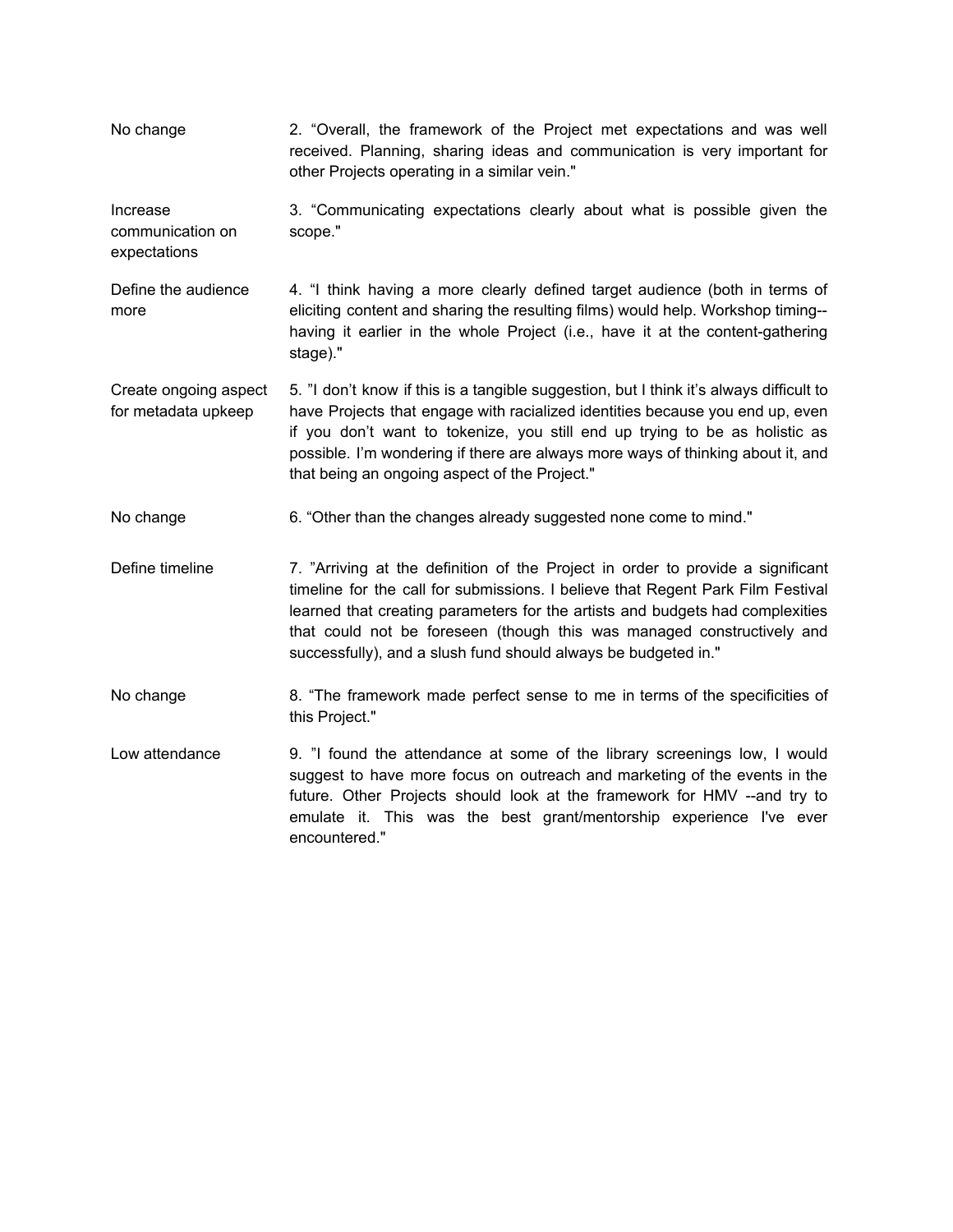| Increase mentorship | 10. "—Indigenous advisory board on the Project had minimal interaction with    |
|---------------------|--------------------------------------------------------------------------------|
|                     | the artists; we met them at the symposium. At the time of the symposium, we    |
|                     | thought they would advise the artists on production, but their purpose was     |
|                     | more for advising Regent Park Film Festival on the Project. We had no access   |
|                     | to these people. In the future, although they it was great they were advising  |
|                     | The Festival, it would be beneficial to suggest feedback at the half-way point |
|                     | of production. I had personally reached out and they were too busy and I felt  |
|                     | bad.                                                                           |

The indigenous advisory board was helpful behind the scenes, and were key players for advocating directly to the highest level to NFB, provided me free access to footage. This is absolutely indispensable. The advisor was Kerry Swanson; Lisa Jackson is on the advisory board for the NFB and may have weighed in as well.

—There should be a midway checkin with the advisory team, even if conducted in the artist's own space, independently. —The budget needed to be more locked in.

—When working with northern communities, there needs to be more commitment to engagement with these locations. Culturally they are different and don't operate in the same way. There should be more trust placed with Indigenous northerners to tell Regent Park Film Festival how to approach these communities. There should have been reversal where the northerners lead Regent Park Film Festival to the area instead of vice versa. "

- Create education plan 11. "I would suggest designing collaboration with schools such as York, OCADU and Ryerson to interface with curriculum."
- Increase promotions 12. "Better Promotions and awareness."

Maintain anti-oppression values 13. "Work on an exhibition that you can really support. Lots of engagement, inviting, get that down.

—for other Projects: if you're doing something with goal for art and also for making a world that is less oppressive… how do you do Projects that help with that? Question this, how do we amplify it."

Increase programming 14. "I would even appreciate more programming surrounding any Project we do in future with Regent Park Film Festival because of the level of quality of the content, and the professionalism of Elizabeth and Ananya made working with Regent Park Film Festival very nice."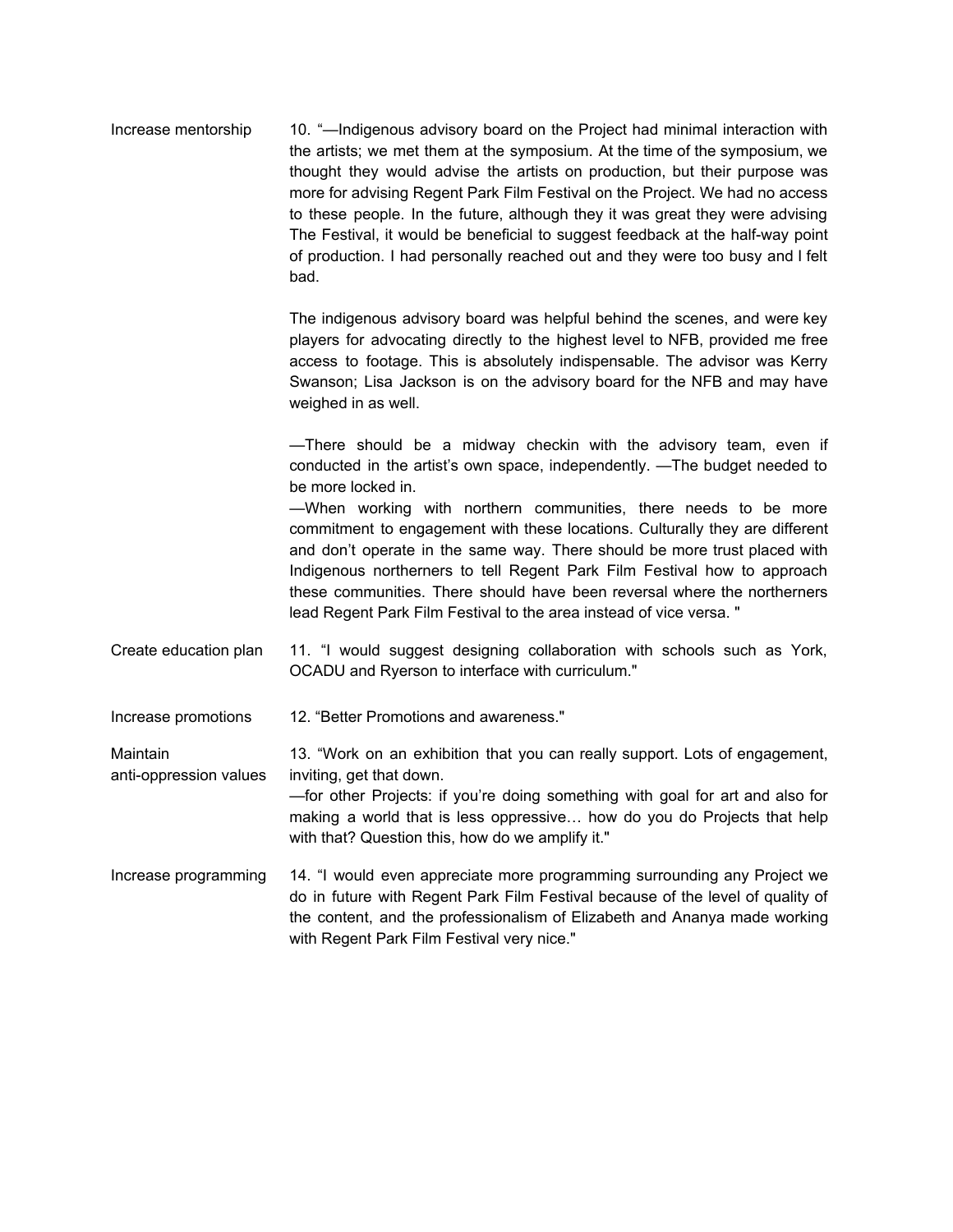- Hire an archivist 15. "It is a bit of a catch 22: it may have been more beneficial to have an archivist's participation in the Project (talking to donors, explaining transfer of ownership but not copyright, providing an understanding of access restrictions, etc), but we would not have been able to provide the resources. Perhaps (in an ideal world) a budget line could be set aside for part-time professional archivist to work on the provide full-time? I also initially thought the material would be donated at the end of the Project, not as-it-was-processed, which meant changing the workflow (I wouldn't have created that massive excel spreadsheet). In hindsight, perhaps a timeline should have been created with batches donated at certain time periods with milestones for upload and/or important dates to have outputs (ex: Regent Park Film Festival in Nov)."
- Increase mentorship 16. "Again I would suggest more opportunity to show work to mentors in the development stage and post production stages."

Focus more on programming 17. "For us, the programming was a success, and what we were happiest with. That being more of a focus, and less of a side benefit would be something we would enjoy."

Increase pedagogical exposure of Archives to artists 18. "We all came together with different understandings of what archives were. All my experiences previously had been archiving people of experiences, faces, portraiture. It would have been cool to have other people come to talk about what different kinds of archives could look like. when I went to the archives in Georgia, It was really difficult. Most of the information was really difficult to digest—that most Indigenous people are wiped out in Georgia, and most documents revolved around slave-ownership. It would have been great to have people who've been exposed to this research to prep us for what to expect."

**Question 13.** How could Regent Park improve in the future when fostering collaborative partnerships? in other words, what could Regent Park have done better?

> Respondent demographics: Library partners (8); Archival Partner, York University; Digitization Partners (2); Artists (7); Advisors (3). (21 Total)

No change 1. "I don't think there was much that could've gone better. Regent Park Film Festival was very responsive and was very professional and wonderful. Elizabeth is a fantastic partner and so much fun to work with and a joy to collaborate with."

**Themes Comments**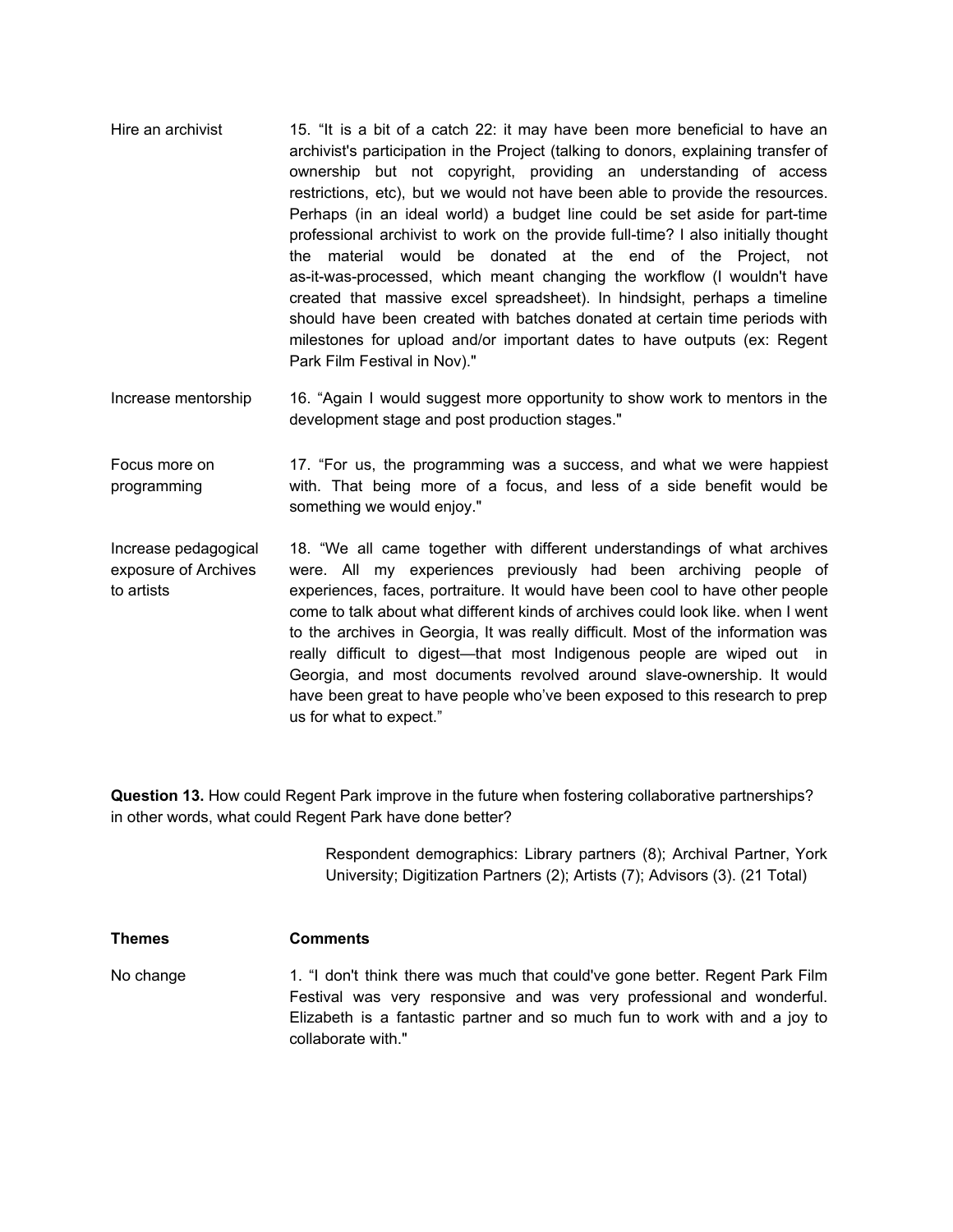- Workshop restructuring 2. "I think the HMV Project afforded us more latitude and customization than was helpful-- i.e., if HMV had been more prescribed (e.g., a more ""canned"" workshop or suggesting a partner group for us to work with) we might have had a better response to the workshop itself. If the workshop had occurred earlier in the process (e.g., when collecting the videos) that might have directed more attention to the Project."
- Change in funding strategies 3. "I believe some further financial support would have been beneficial. the Projects were commissioned works and this made my Project ineligible for some completion funding from Canada Council for the Arts. I'm not sure how this can change to help filmmakers to access some additional funding to off set some costs. "
- Increase mentorship 4. "For myself personally I would have liked more contact with the original mentors who were at the first symposium in 2018. Feedback, when time is permitting, is vital for a successful and film. I believe because the production funds were modest we all ended out working alone with only minimal feedback from region park during the development and editing stages. Perhaps more contacts with mentors could help shape even more successful final films."
- No change The S. "I felt very supported during this Project."
- Underfunding for staff 6. "There should be improvements on clarity, they didn't have all the details worked out, figuring it out as they went. There was a lack of staff—I respect them being busy, they were just underfunded staff-wise.

There could have been a more consistent communication in regards to the workshop and screening locations, standardizing the protocol and timeline instead of rushing off. We did three workshops, at each of the three the librarian had different paperwork to what we [the facilitators] had received. Maybe less personalization in that regard would have been more beneficial and less confusing when delegating responsibilities.

There was an ASL Interpreter at the Thunder Bay Library; the Facilitators didn't know about this and had to give her prep-notes on the day of. There was also a high media presence at this location; these two factors were both unexpected distractions on the day of.

When it came to the commission of the work, there were no issues of communication."

No change 7. "I was really happy with the level of engagement and I don't think I have anything to add to it."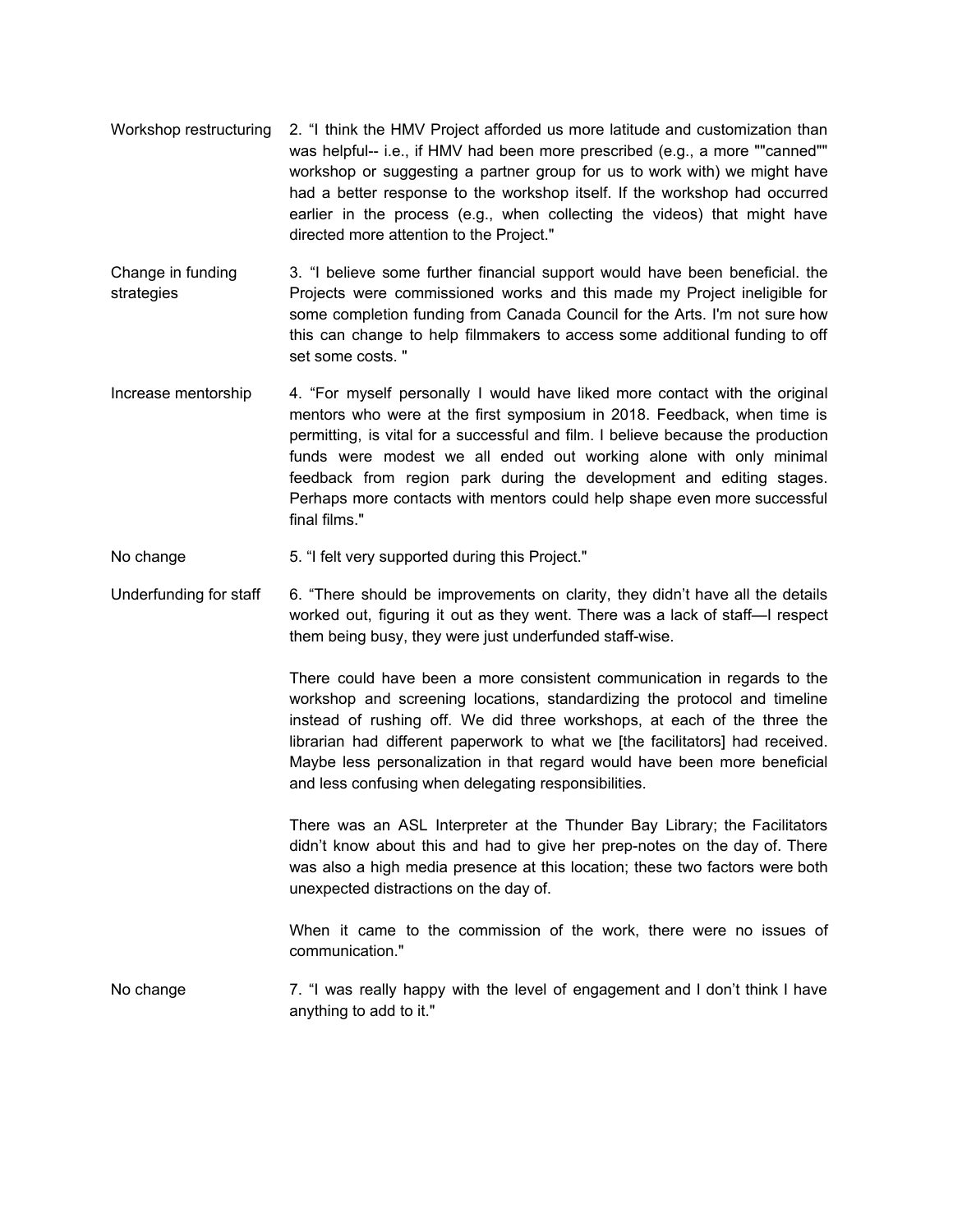Increase awareness 8. "One thing, not exclusive to Regent Park Film Festival, regarding the exhibitions, in general… how do you get people here? Numbers were low, a problem in general across most arts exhibitions… one idea is getting more groups in, organized tours, with educational, enhance reach. Can't expect when it opens people will come…

Quality over quantity of participation is something to bear in mind as well.

---Symposium--great place to know the artists, get to put your own two cents."

Praise for communication Recommendations for communications 9. "As someone that has previously worked on the programming committees, I have long been involved with Regent Park Film Festival and the lines of communication are direct. With regard to other partnerships and outreach to communities, I think this Project has provided a great learning curve. The terms of Home Made Visible expanded as the consultation process evolved and that delayed the call out to artists a little. I think developing timelines are always the biggest challenge, but that said, this Project was very successful." 10. "have more circle conversations where all stakeholders are together in the room to speak evenly. have more room for mental health and disability. I needed more support in this. Would be cool as a residency, and it wouldn't have been much more work. The only time this happened it was so great, it was so neat to hear everyones ideas. Their passion was there—for us too we don't often see each others stories. It would foster a bit more collaboration and provide more feedback on the work, the process would have been good."

**Question 14.** Has your involvement with this Project shaped your desire and capacity to participate in similar Projects or institutional collaborations in the future?

| <b>Yes</b>                              | 12 | Respondent      | demographics: Archival Partner, York<br>Digitization Partners (2); Artists (6); Advisors (3). (12 Total)                                                                                                                                                                                                                                                                                                                                                                                                                                                                                                                     |  | University: |
|-----------------------------------------|----|-----------------|------------------------------------------------------------------------------------------------------------------------------------------------------------------------------------------------------------------------------------------------------------------------------------------------------------------------------------------------------------------------------------------------------------------------------------------------------------------------------------------------------------------------------------------------------------------------------------------------------------------------------|--|-------------|
| <b>No</b>                               | 0  |                 |                                                                                                                                                                                                                                                                                                                                                                                                                                                                                                                                                                                                                              |  |             |
| Themes                                  |    | <b>Comments</b> |                                                                                                                                                                                                                                                                                                                                                                                                                                                                                                                                                                                                                              |  |             |
| Project highlights need<br>for research |    |                 | 1. "Yes I think I would—the reason why we supported this Project was<br>because we noticed a trend around family photography, [of] a desire amongst<br>communities of colour to populate archives with their own materials [] I<br>continued to see the need for that, and I was really happy with what was being<br>produced from that archiving—it wasn't just archiving for archivings' sake. It<br>was also activating the archive, and I'm really glad that was built into [the<br>Project]. If I was asked to be on any kind of advisory [again] I'd be interested<br>in not just the collections but the activation." |  |             |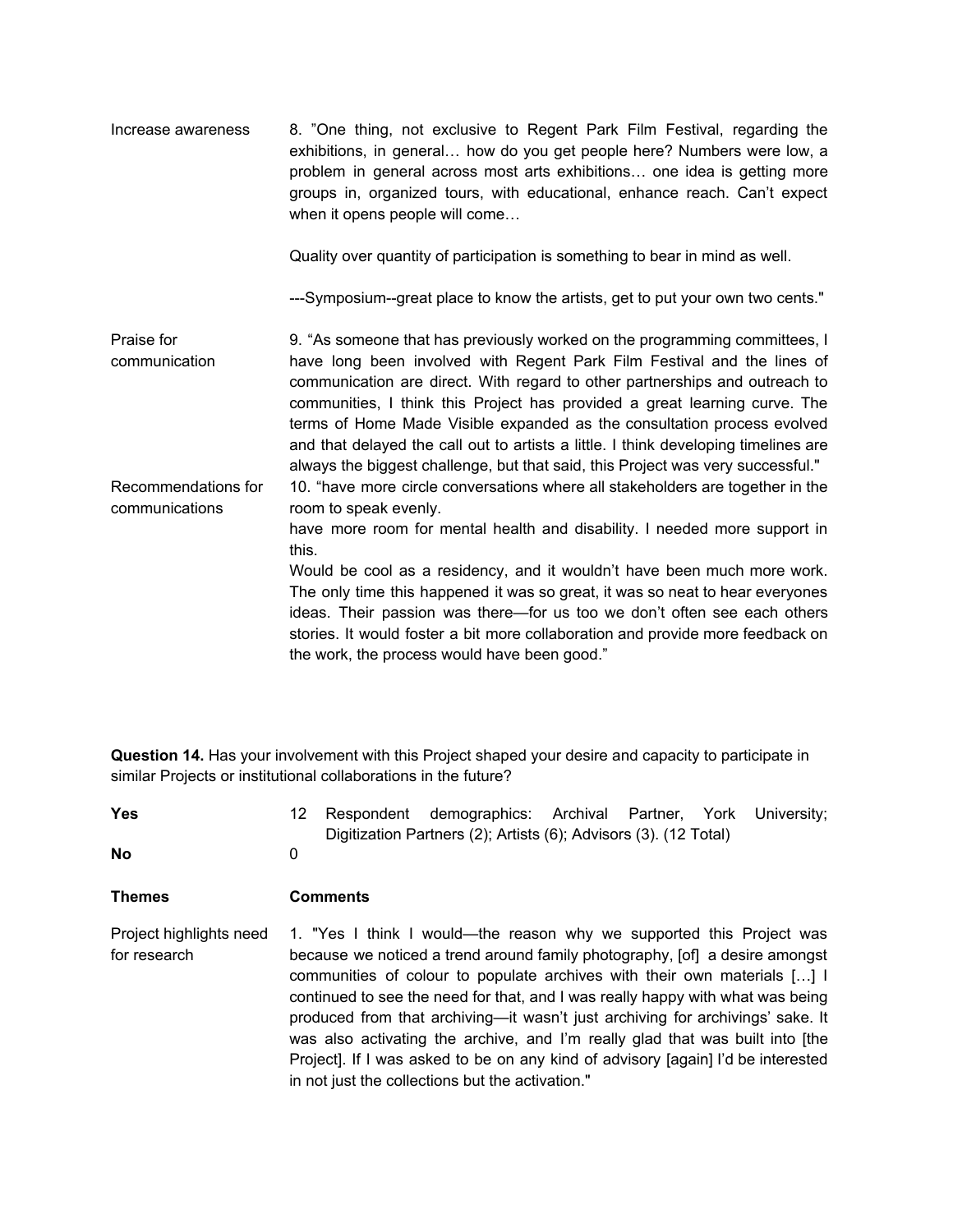Shaped by this experience 2. "Ananya Ohri and Elizabeth Mudenyo were so organized and on track, that they made this Project a pleasure and point of pride to be a part of. I would love to be a part of future Projects for any consultation expertise I have to offer as well as have to gain from collaborating with a stellar group of people."

Shaped by this experience 3. "It definitely helped and gave me a great experience. It was pretty much a practice install, and I've gotten much better from it. The Project gave me a lot of confidence on what I can create. Because this project was over the course of such a long time, it gave me a generative and explorative process. It expanded my understanding of working with institutions, and my value as an artist. Liz's stamina really was a real insight — and she was always so pleasant.

> This is not the first institutional project I've worked with. Institutions have a lot of rules/expectations on how things should go—they like how art looks and relates to the community but they don't always know the value: art is political, especially this project.

> There should have been more Indigenous people in the design process of the Project. I wouldn't say RPFF was oppressive, I didn't experience this. I didn't experience this from anyone in particular at the library, it was just the institutional processes [which were oppressive]. It seemed the library representative was burnt out and overworked. When the power needs to flex, it does and when it does, you see it coming. De-colonial process really needs to happen.

> [As for alternative spaces] to hold the exhibitions—libraries were a good choice for access. But another thing to consider is that you could always pair up with installations/events that are already happening in communities, which would enhance reach. You would have to diversify the events— although you may not reach people who wouldn't come out to specific events. You might not have a wide reach like at a library. "

**Question 15.** Do you have any other final comments you would like to share?

Respondent demographics: Library partners (8); Archival Partner, York University; Digitization Partners (2); Artists (7); Advisors (3). (21 Total)

**Themes Comments**

Improve communications with northern/rural communities

1. "When working with northern communities, there needs to be more commitment to engagement with these locations."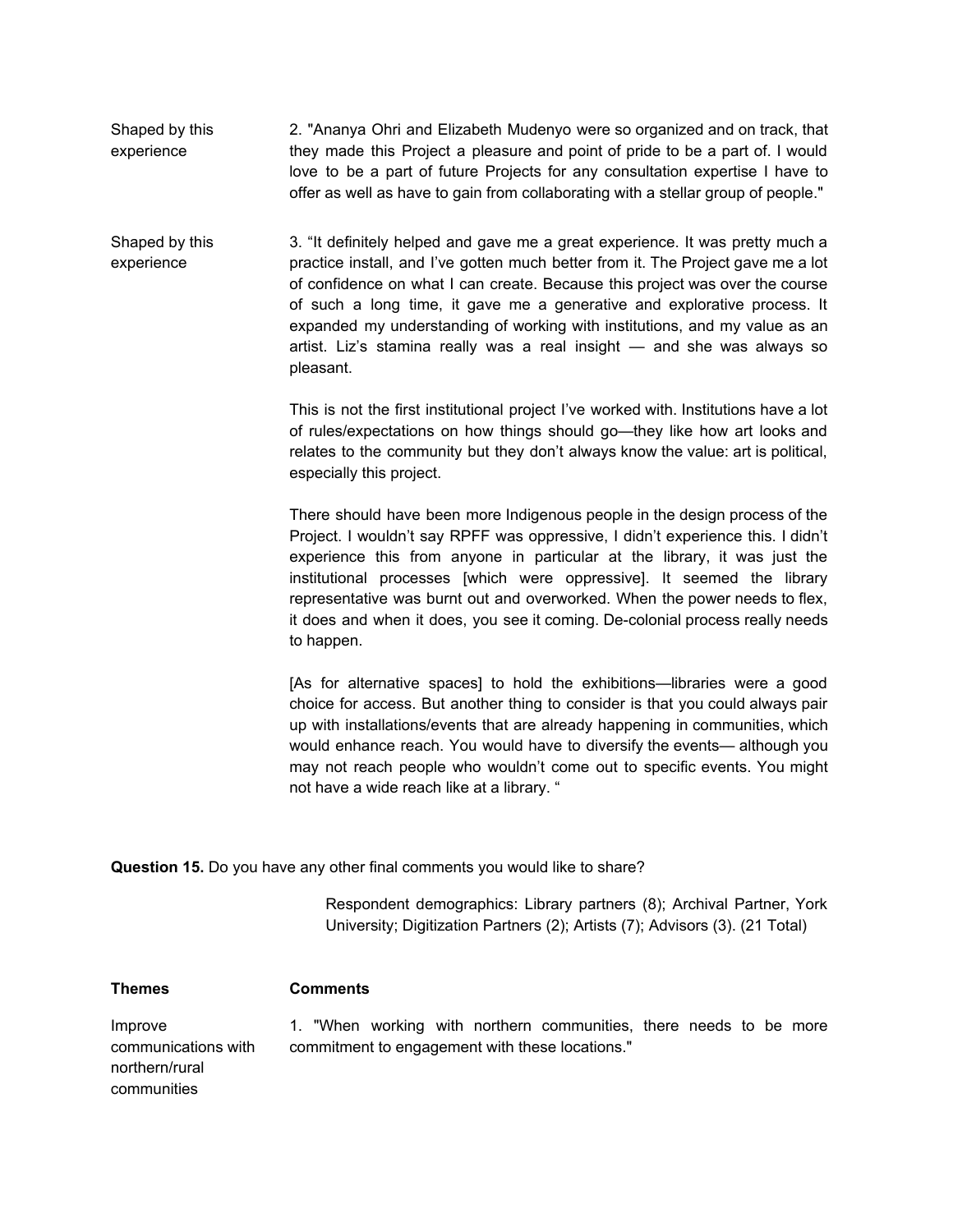Congratulations 2. "I'd like to congratulate Regent Park Film Festival on a very successful Project, the resulting work is both culturally significant and artistically rigorous. Absolutely stellar!" Congratulations 3. "Keep up the great work!" Congratulations 4. "CSV would love to to sit down and talk abut next steps and new ideas! Follow up!" Congratulations 5. "It's been an absolute pleasure working on this Project!" Congratulations 6. "I am entirely grateful and thank the Regent Park and the and coordinators of the home made visible commission. It was wonderful and has resulted in some incredible friendships with my co-filmmakers." Congratulations 7. "Thank you so much! What an incredible experience, I'm sad to see it end." Congratulations 8. Thank you very much for the partnership! Congratulations 9. "Thanks for partnering with EPL on this! We've learned lots and hope to work with you again. Thanks, Elizabeth!" Congratulations 10. "Congratulations on the Project!" Congratulations 11. "Elizabeth Mundenyo, Special Projects Manager for Home Made Visible was a great representative and a pleasure to meet. She was very professional, courteous and inspirational. It was a great experience to collaborate with Regent Park!" **Congratulations** Insurance policy 12."Thanks for the important work that you do and I hope you keep VPL in mind for future Projects!" "A suggestion for working with artists. Any physical materials that can't be replicated (ie., digital files, CDs, etc.), should have an insurance policy. Some of my work was destroyed and can be recreated, but if the other works had been destroyed I would have been devastated."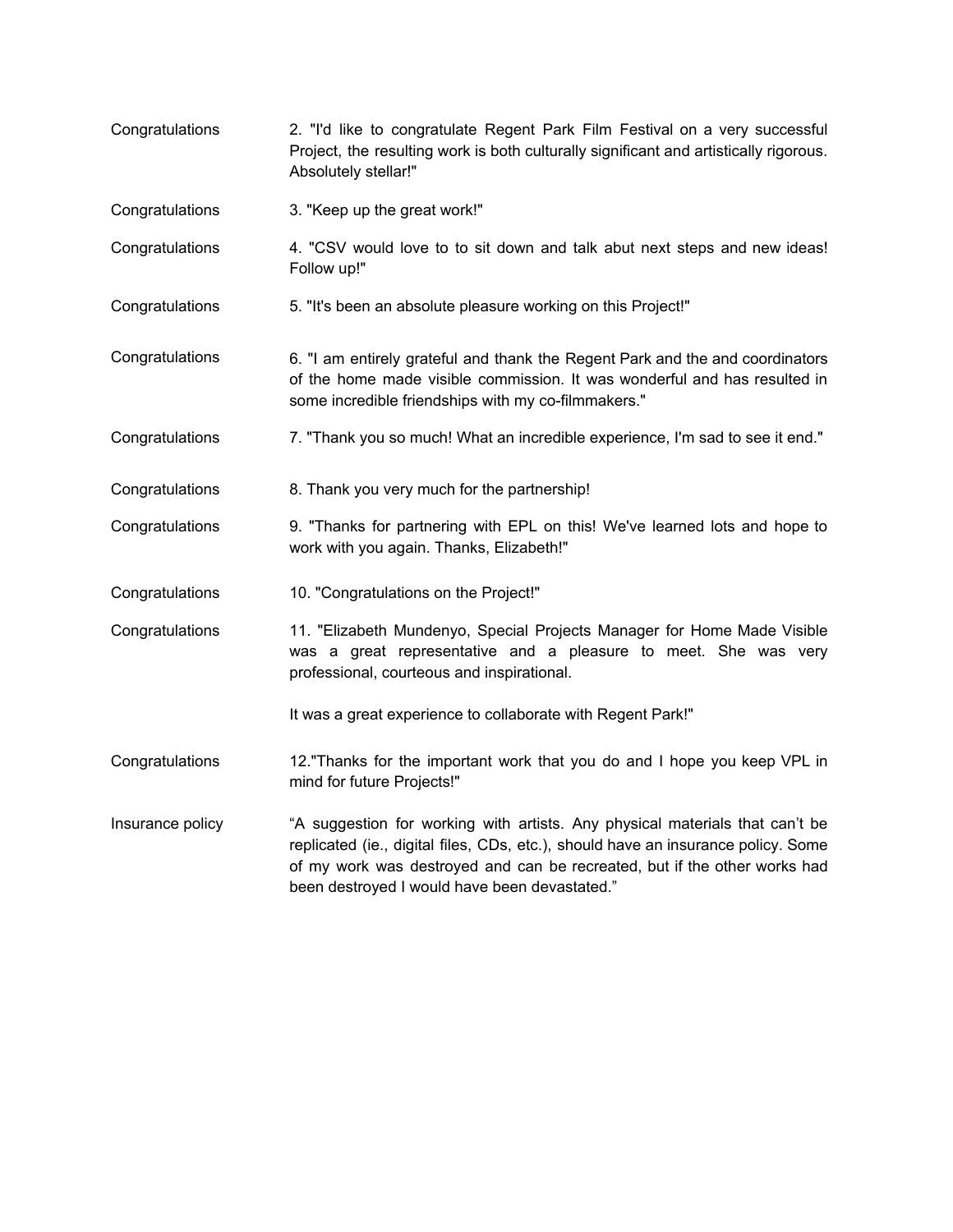# **Artist Specific Questions**

**Question 1.** Does the work you created for this Project reflect your larger body of work? How is it similar/dissimilar? If dissimilar, will you continue to work in this style in the future?

| Yes             | 6<br>Artists (7)                                                                                                                                                                                                                                                                                                                                                                                                                                                                 |
|-----------------|----------------------------------------------------------------------------------------------------------------------------------------------------------------------------------------------------------------------------------------------------------------------------------------------------------------------------------------------------------------------------------------------------------------------------------------------------------------------------------|
| No              | 1                                                                                                                                                                                                                                                                                                                                                                                                                                                                                |
| <b>Themes</b>   | <b>Comments</b>                                                                                                                                                                                                                                                                                                                                                                                                                                                                  |
| Artistic growth | 1. "The work I created doesn't entirely reflect my body of work. I have done<br>one other experimental documentary in addition to the one created for HMV. I<br>have utilized archival images for most of my work in the past but the style I<br>used for this Project was a departure. The technique is one that I would like to<br>incorporate into my story telling style."                                                                                                   |
| Artistic growth | 2. "Yes it does, although it is the first time that I have featured my own<br>story/family in my work. I will definitely continue to look at my own family<br>stories in the future."                                                                                                                                                                                                                                                                                            |
| Artistic growth | 3. "Yes it was a departure for me. I used a more traditional documentary<br>approach. Creatively I am more drawn to experimental film making. However,<br>I feel it was very beneficial experience and I will and I am incorporating this<br>new approach in my next film Project."                                                                                                                                                                                              |
| Artistic growth | 4. "The work I made in collaboration with Parastoo Anoushahpour, in many<br>ways is the continuation of my film practice that has been evolving in the past<br>few years, with the difference that Home Made Visible gave me the time and<br>space to deal with much more sensitive and personal Project. We both believe<br>that this Project is a new chapter in a series of works that we'll be producing in<br>the future, that will deal with similar issues and concerns." |
| Artistic growth | 5. "The work produced as part of this Project is a continuation of my practice<br>in terms of form and genre but the subject matter is much more intimate and<br>in that sense could be considered a slight departure from my practice, one<br>that I am intending to continue."                                                                                                                                                                                                 |
|                 | 6. "It is similar to my personal practice, although very personal this time-it<br>was very interesting to explore and create an archive. It kicked off a new way<br>of working for me that is archival, and exploring what that means outside of<br>colonial ways of keeping."                                                                                                                                                                                                   |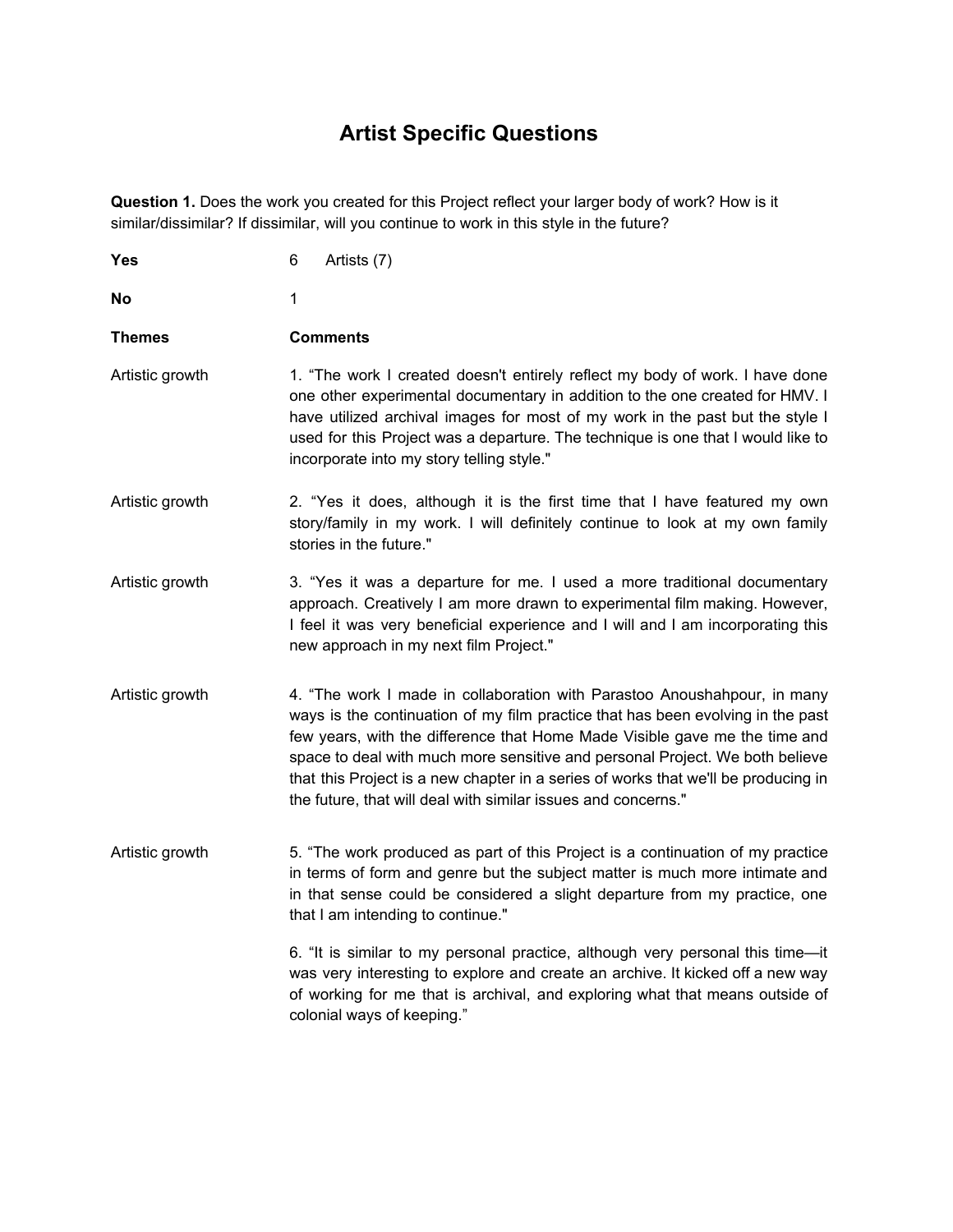7. "Yes, it is similar to other work with originating themes of archives and home movies. I already operated in these themes with plans to work with materials from my personal archives."

**Question 2.** Have you received greater engagement or exposure of your work through participating with Project Home Made Visible? If so, how?

| <b>Yes</b>        | 6<br>Artists (7)                                                                                                                                                                                                                                                                                                                                                                        |
|-------------------|-----------------------------------------------------------------------------------------------------------------------------------------------------------------------------------------------------------------------------------------------------------------------------------------------------------------------------------------------------------------------------------------|
| No                | 1                                                                                                                                                                                                                                                                                                                                                                                       |
| <b>Themes</b>     | <b>Comments</b>                                                                                                                                                                                                                                                                                                                                                                         |
| Enhanced exposure | 1. "Yes, my HMV film has screened at other film festivals as a result of<br>exposure from the HMV screenings."                                                                                                                                                                                                                                                                          |
| Artistic growth   | 2. "The opportunity to develop a workshop with two of my co-participants,<br>helped me to have a better understanding of archive as a tool and memory<br>trigger. It is a gate way to untold stories."                                                                                                                                                                                  |
| Enhanced exposure | 3. "Yes, our work has been showing in different festivals and programs around<br>the world. In particular, our film is playing in an outdoor screening in Hamilton<br>tomorrow as part of SAVAC's Monitor series."                                                                                                                                                                      |
| Enhanced exposure | 4. "Yes. HMV Project has enabled me to reach a completely new audience,<br>one that I had been trying to reach with my work and engage in dialogue with<br>but was not always successful. Also through the very impressive tour I<br>manage to show my work across Canada which I consider an unbelievable<br>achievement at this point in my career."                                  |
| Enhanced exposure | 5. "This Project programmed my work in many new ways, which has been<br>really great. Here's a list of where this work has been programmed after the<br>tour: Pleasure Dome, Toronto; Skabmegovat Indigenous Film Festival,<br>Finland; Reframe Film Festival, Peterborough; Montreal First People Film<br>Festival; A potential showing and presentation in 2020 in Sydney, Australia. |
|                   | The exposure was a different type of exposure than I'd previously<br>experienced. For example, Pleasure Dome could be considered a more elite<br>level of art in Toronto-this Project has opened up new paths."                                                                                                                                                                         |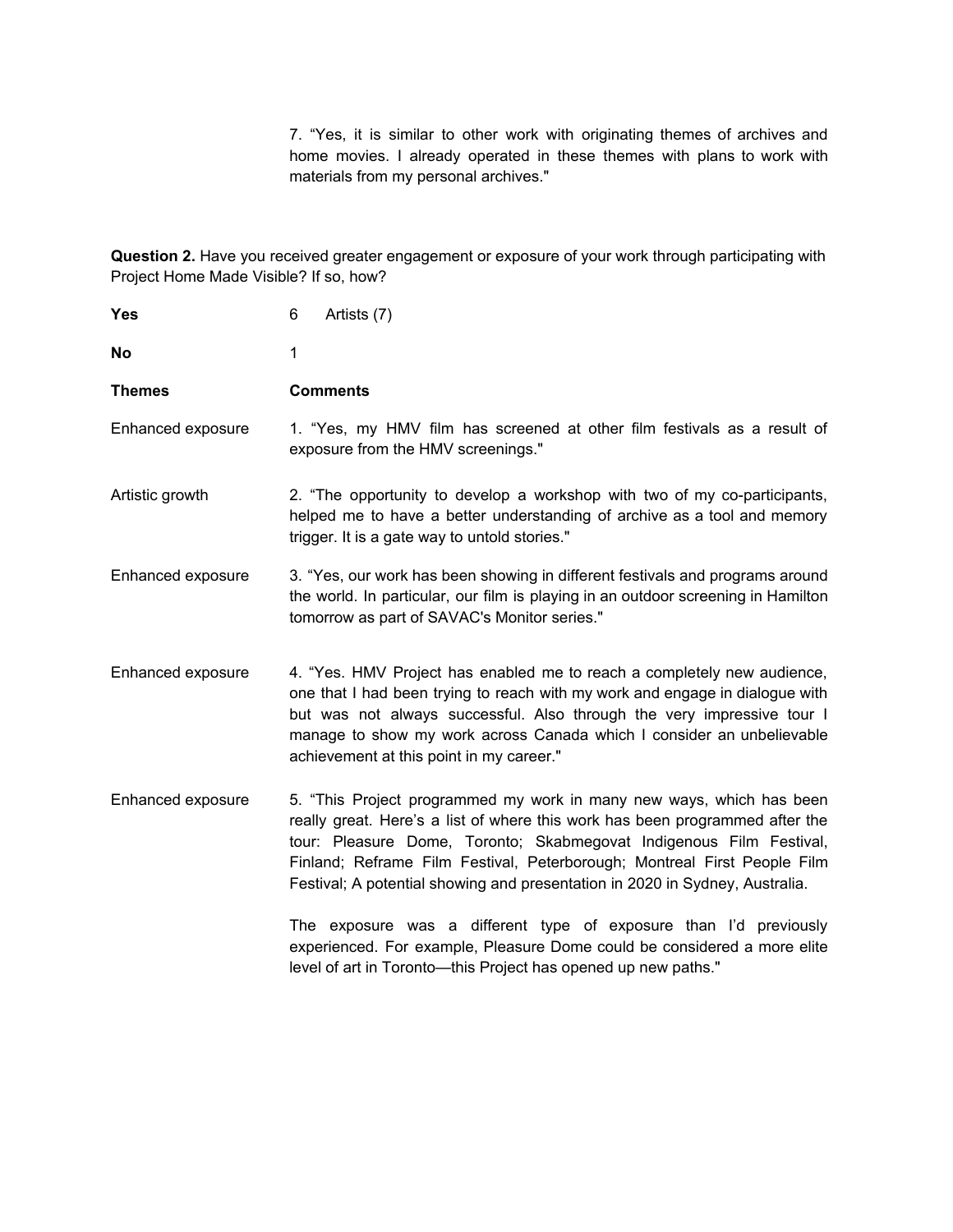Enhanced exposure 6. "I think so. People have seen it, but I haven't been reached out to. I was asked to be in two different shows with the work created, one of which I couldn't participate due to time, and one that took place at Humber Archive on display for a month."

**Question 3.** What was your experience like being a team of 50% POC and 50% Indigenous filmmakers? Did this shape you experience in any way, and if so, how?

| <b>Yes</b>                    | 7<br>Artists (7)                                                                                                                                                                                                                                                                                                                                                            |
|-------------------------------|-----------------------------------------------------------------------------------------------------------------------------------------------------------------------------------------------------------------------------------------------------------------------------------------------------------------------------------------------------------------------------|
| <b>No</b>                     | 0                                                                                                                                                                                                                                                                                                                                                                           |
| <b>Themes</b>                 | <b>Comments</b>                                                                                                                                                                                                                                                                                                                                                             |
| Positive experience           | 1. "I found being part of a team of POC and Indigenous filmmakers very<br>supportive."                                                                                                                                                                                                                                                                                      |
| Desire for more<br>mentorship | 2. "We didn't have a ton of opportunity to really be together, other than the first<br>symposium. It was less like an artist residency, with more focus on working<br>alone. When you were working alongside each other it was really<br>valuable-our discussions with each other were all on the same page."                                                               |
| Positive experience           | 3. "I always feel so grateful when I am placed in such conditions which of<br>course very rarely happens. Being part of the HMV Project and the team felt<br>like a gift to me and I felt extremely privileged to have access to the rest of the<br>group and the other participating artists and to have focused conversations<br>around race, belonging and the archive." |
| Positive experience           | 4. "Because I was partnered with two other indigenous filmmakers I believe<br>we were able to make a greater impact on the communities where workshops<br>and screenings were held. Working as an indigenous the front In our own<br>territories was a great way to connect with a broader indigenous audience."                                                            |
| Positive experience           | 5. "Absolutely! It created a safe and nurturing space to develop the idea. I<br>learned so much more about indigenous issues/film and felt empowered to<br>continue to tell my own stories."                                                                                                                                                                                |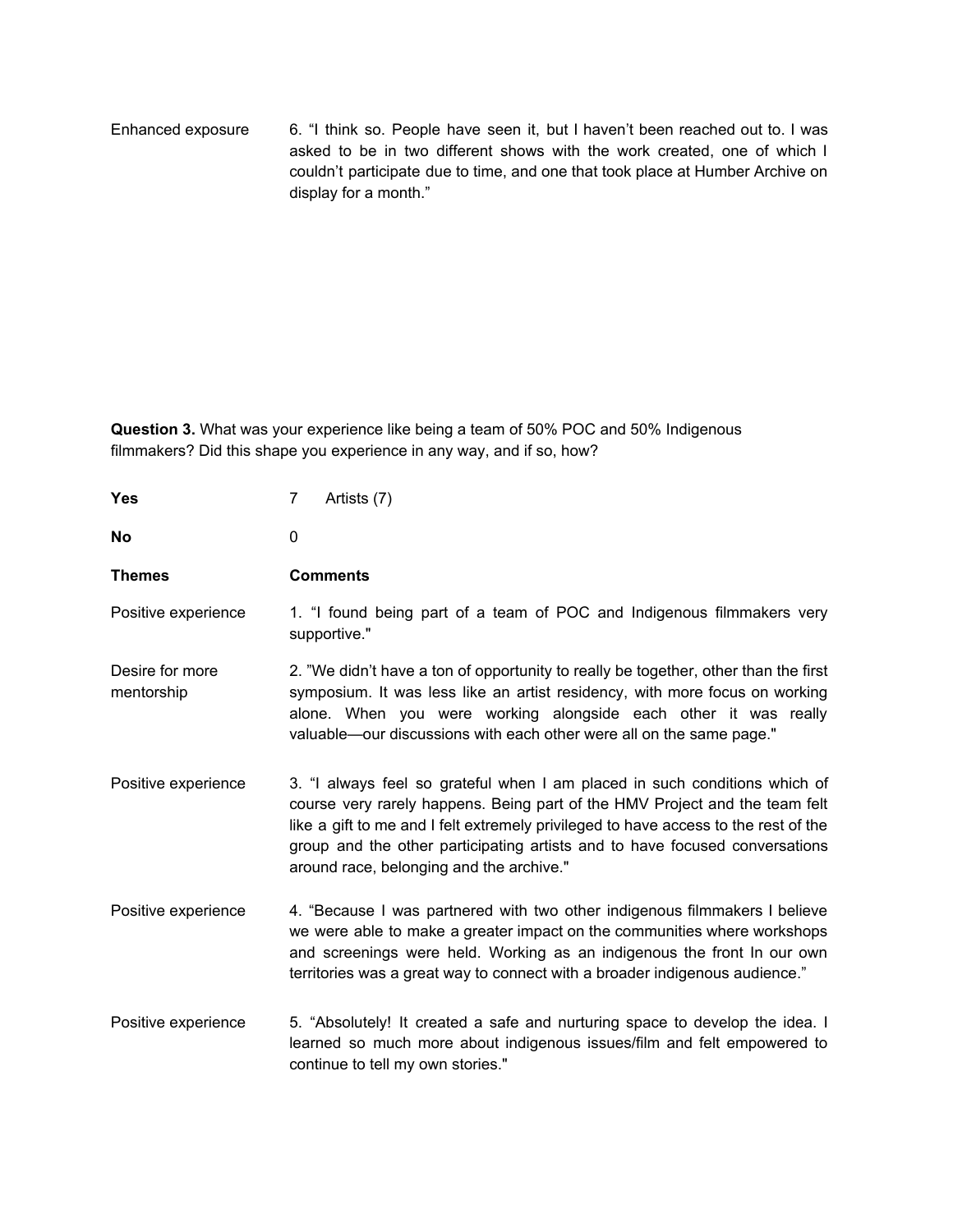| Positive experience | 6. "This has been a crucial part of this Project for me. The spirit of both the<br>organizing team and the artists, have been such a wonderful experience to be<br>a part of."                                                                                                                                                                                                     |
|---------------------|------------------------------------------------------------------------------------------------------------------------------------------------------------------------------------------------------------------------------------------------------------------------------------------------------------------------------------------------------------------------------------|
| Positive experience | 7. "It was definitely refreshing, but we didn't work close together. It would have<br>been nice to have regular meetings once a month to discuss our practice and<br>have more support. I worked in isolation in studio where I met one other artist<br>and developed a bond. Everyone's project reflected the need for these stories<br>and archives to be imagined and created." |

**Question 4.** This Project explicitly sought to engage IBPOC artists. Being an artist who is a person of colour and/or Indigenous, how was it being an artist involved with this Project?

| <b>Yes</b>          | $\overline{7}$<br>Artists (7)                                                                                                                                                                                                                                                                                                                                                                                                                                                                                                                                                                            |
|---------------------|----------------------------------------------------------------------------------------------------------------------------------------------------------------------------------------------------------------------------------------------------------------------------------------------------------------------------------------------------------------------------------------------------------------------------------------------------------------------------------------------------------------------------------------------------------------------------------------------------------|
| No                  | 0                                                                                                                                                                                                                                                                                                                                                                                                                                                                                                                                                                                                        |
| <b>Themes</b>       | <b>Comments</b>                                                                                                                                                                                                                                                                                                                                                                                                                                                                                                                                                                                          |
| Positive experience | 1. "It was very rewarding to be a part of this Project and share stories from<br>different perspectives."                                                                                                                                                                                                                                                                                                                                                                                                                                                                                                |
| Positive experience | 2. "It was wonderful, a first for me but not the last."                                                                                                                                                                                                                                                                                                                                                                                                                                                                                                                                                  |
| Positive experience | 3. "It was a fantastic honour to be able to participate in regent parks<br>homemade visible commission. I have immense respect for the thoughtful<br>approach to this Project development."                                                                                                                                                                                                                                                                                                                                                                                                              |
| Positive experience | 4. "I felt I had the support we needed throughout the Project. HMV gave us the<br>space to feel safe to pursue this Project, which is very very crucial."                                                                                                                                                                                                                                                                                                                                                                                                                                                |
| Positive experience | 5. "I was very happy and excited to be engaged in this Project since it<br>presented a new art scene and a completely different audience for me. Also<br>because of the nature of the Project I felt encouraged and supported to<br>embark on a much more personal and sensitive Project that I wouldn't have<br>done in a different context."                                                                                                                                                                                                                                                           |
| Positive experience | 6. "it was great, the opportunity was one of the most reasonably paid<br>commissions I've experienced. Artists aren't really paid adequately for their<br>work in this city, or anywhere for that matter, and this has raised the bar on<br>valuing my time. Felt great not to work myself to the bone during the process,<br>I was able to focus on the art. Having the resources available was big success<br>through CSV, it felt great to be appreciated for the stories I had and wanted to<br>share, and not having them be a method of tokenization—this project was<br>genuine and responsible." |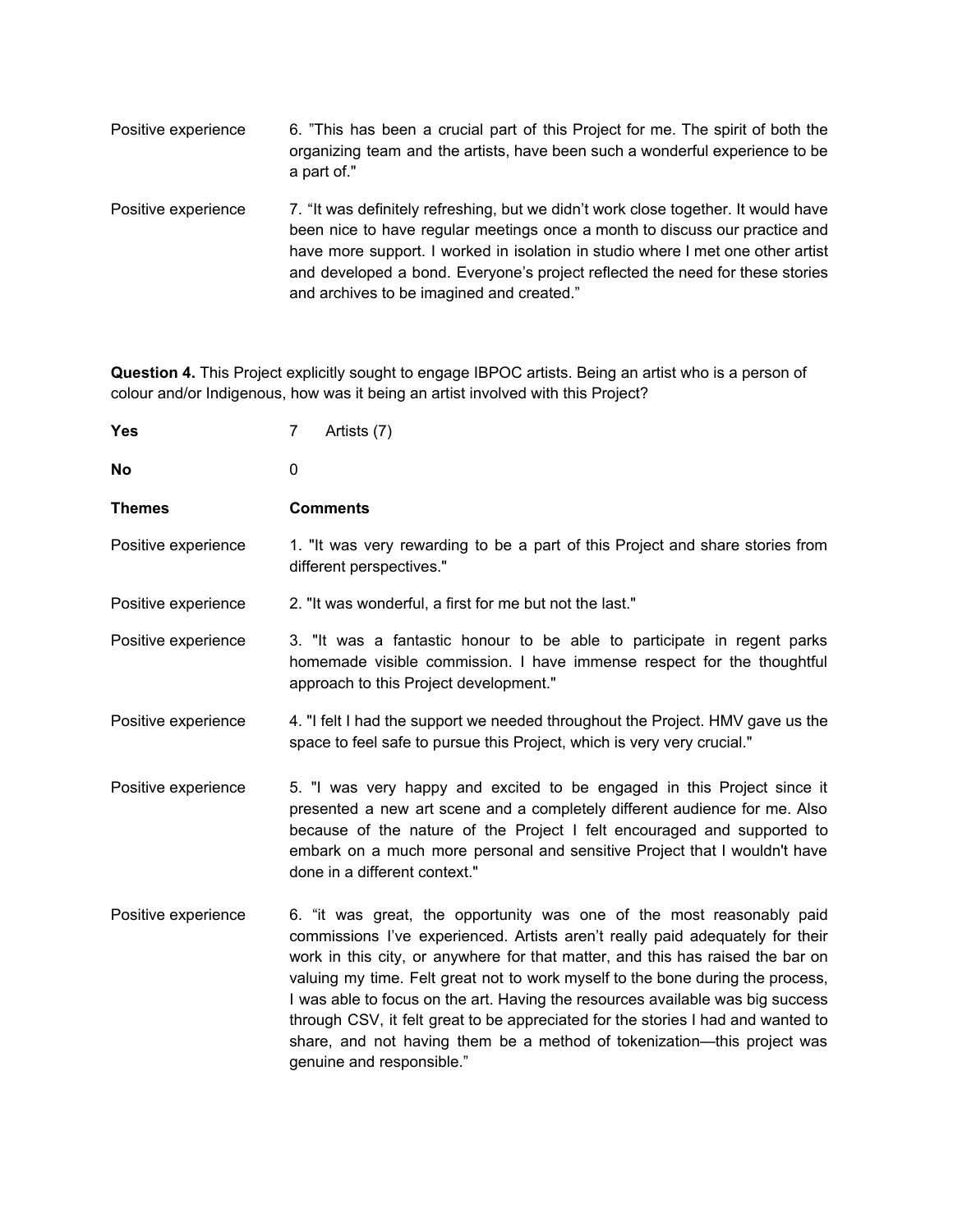Positive experience 7. "It was a great opportunity to work with personal materials from home movies and to show how our voices are really relevant not just to ourselves, but to a wider Canadian audience."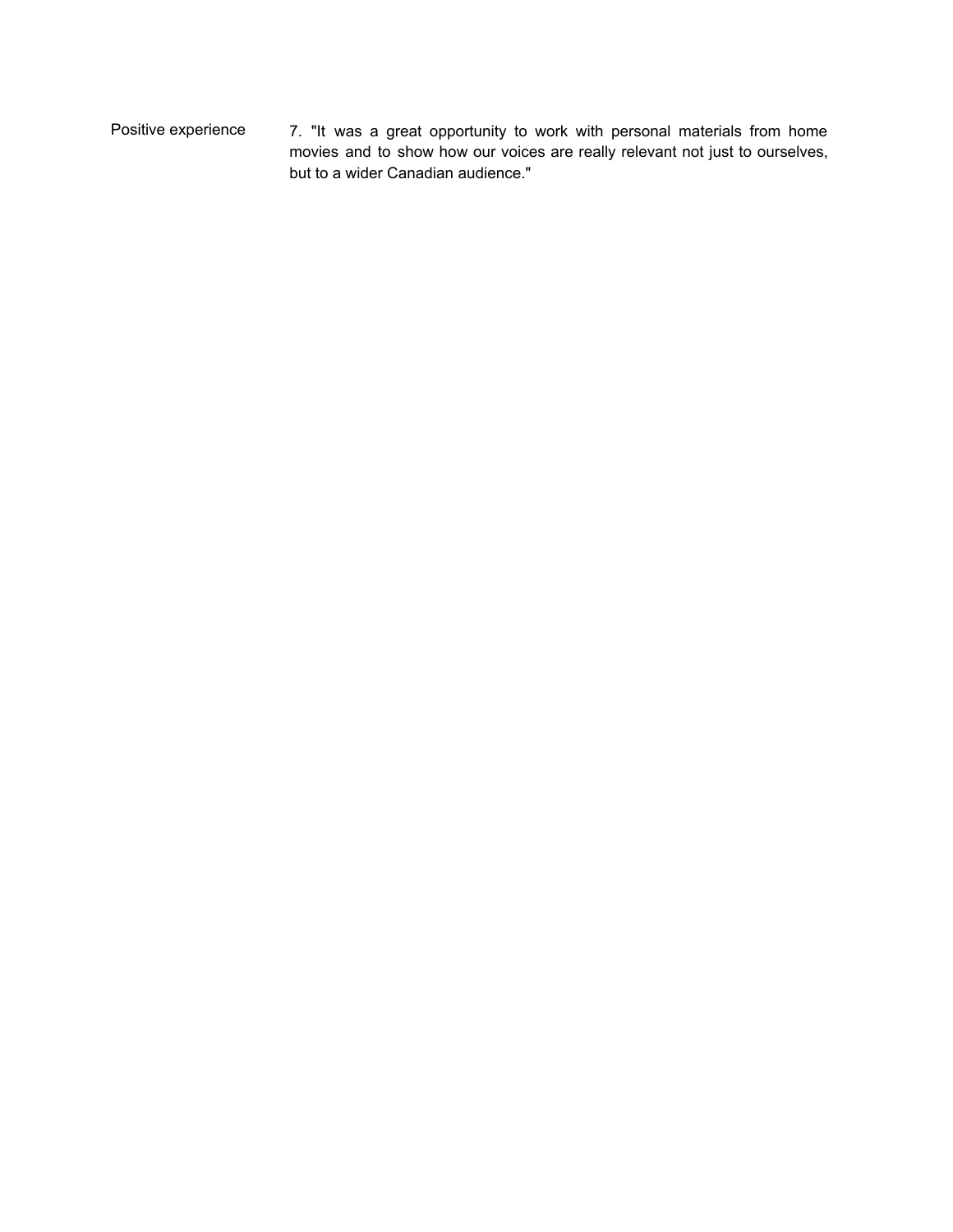# **Charles Street Video Specific Questions**

**Question 1. With this Project, there were other digitization partnerships (FAVA, Centre for Art Tapes, Videographe, Afcoop, and Niagara Custom Lab). From CSV's perspective, what was the nature of this agreement? What were some advantages/disadvantages? Would you do it this way again, or had you done it this way before?**

Workflow details 1. Niagara Custom Lab did all film, and they digitized second most amount of footage. CSV did vast majority, which has ben constant in the last few weeks. We are always pleased CSV can play a substantial role [so taking on this much of the workload was no issue]. This is what CSV is about--we bought into the HMV Project right from the beginning, with helping Ananya write the grant proposal, so we wanted to play a substantial role. There was concern of falling behind, but with the addition of a summer student on the staff, time could be more focused to the HMV Project.

#### **Question 2. What technologies are you using for digitization? What brand of equipment are you using?**

**Technologies** 

1. Black Magic capture system with 4K Capabilities. York U's standards call for uncompressed video, which would have been unrealistic for our small organization. We used ProRes422 HQ [visually lossless, still lossy].

#### **Question 3. Any additional comments/recommendation in accordance to your workflow?**

Minor time-code issue 1. "Some issues when donors time-codes did not match the time-codes on the footage, had to rely on using their descriptions of the footage.

This process was highly emotional and moving at times.

The workflow was very thought out the Project was sensitively handled."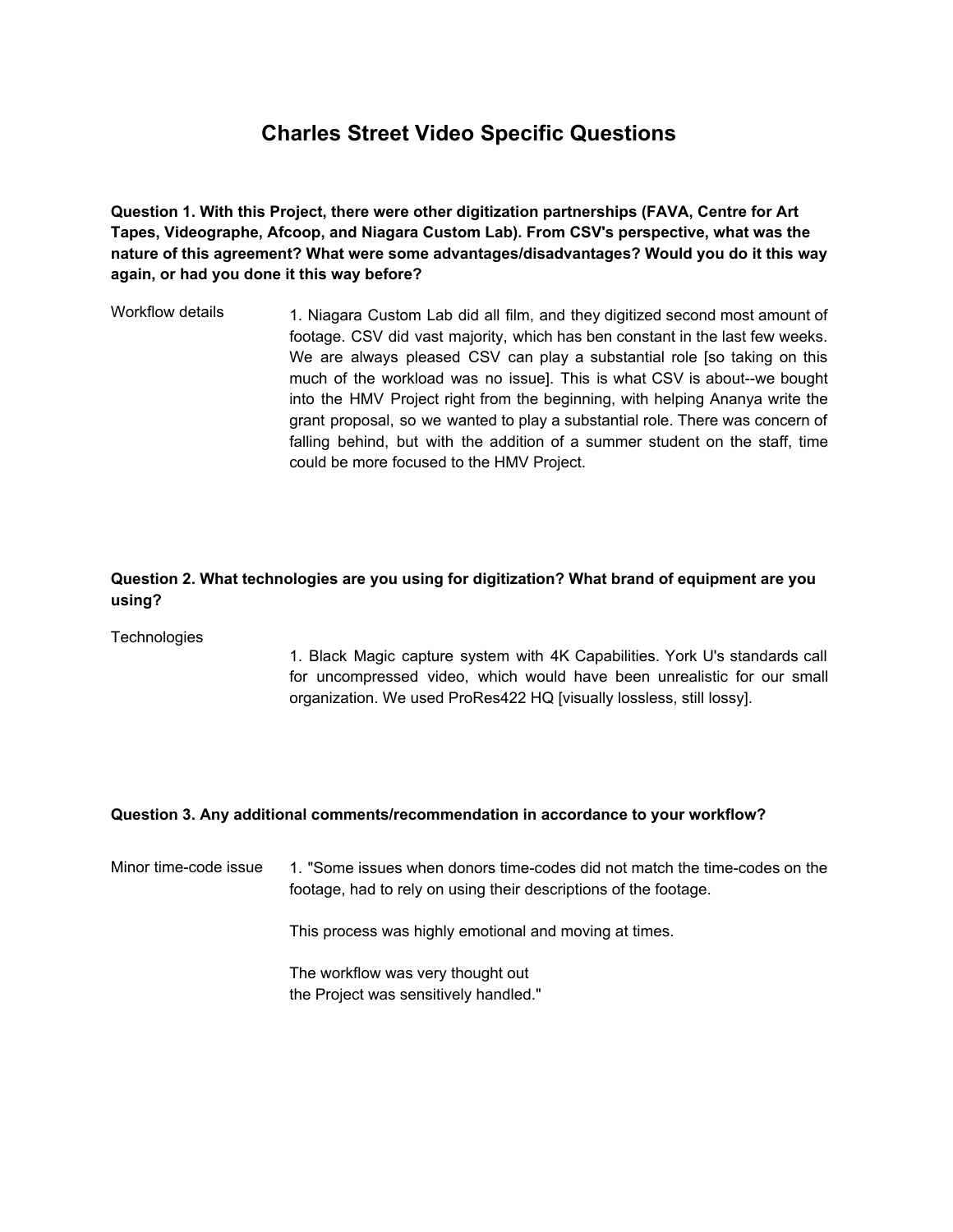# **Advisor Specific Questions**

#### **Question 1. Now that the Project is coming to a close, could you please detail how you advised the Project?**

Wanda Vanderstoop 1. "I recommended considerations for the contract agreement to be developed with artists for the Project residency and potential follow up distribution. I also recommended partner organizations and wrote a few introductory email/letters. I continued to participate in the ongoing consultation process to problem solve in meetings and by email and phone.

At the beginning of the Project advising on dealing with creating visibility with Regent Park to maintain as archival Project as a part of Regent Park Film Festival with nonexclusive rights. Artists maintained all copyright (\*which is significant for funders\*).""

#### Indu Vashist

2. "There were different meetings that we had in person one-on-one, and I thought that that was a really good way of doing it. That 1:1 meeting right at the beginning was a good way of getting in-depth information out of the different advisors—I think that it was a good combination of the staff relying on the different advisors guidance.

There was definitely some items done over email about budget allocations, etc., that were not just strictly about budget allocations, but about representation. I think it was the right group of people to come together and people were really thoughtful in what they provided. For me, it was a very easy process to be a part of, and that is always a thing when you're on these advisory committees, that it feels like a time suck, but this definitely didn't; I thought they approached people individually with specific questions and I thought that was really smart as well.

The one question that I remember most actively engaging with was around allocation of resources when one of the artists was from a northern community, so there was this question of equity vs. Equity—that person required more resources and how to be fair about that, so I weighed in on those ideas—how do you do all different kinds of representation, regional representation [for example] and just knowing that if you're interested in actually doing regional representation than you actually do need to put in different kinds of resources to support people who don't live in city centres."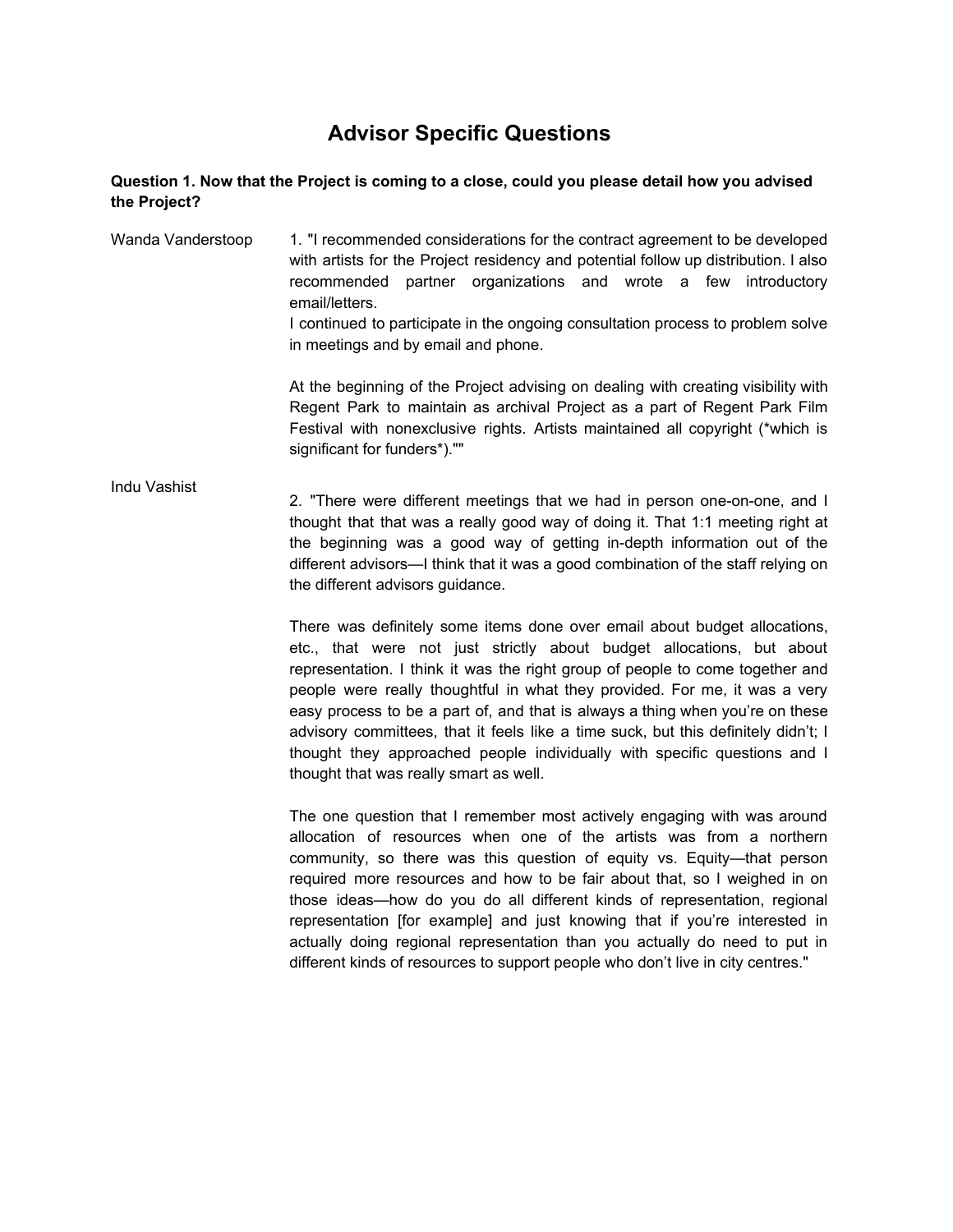**Appendix C: Staff Interviews**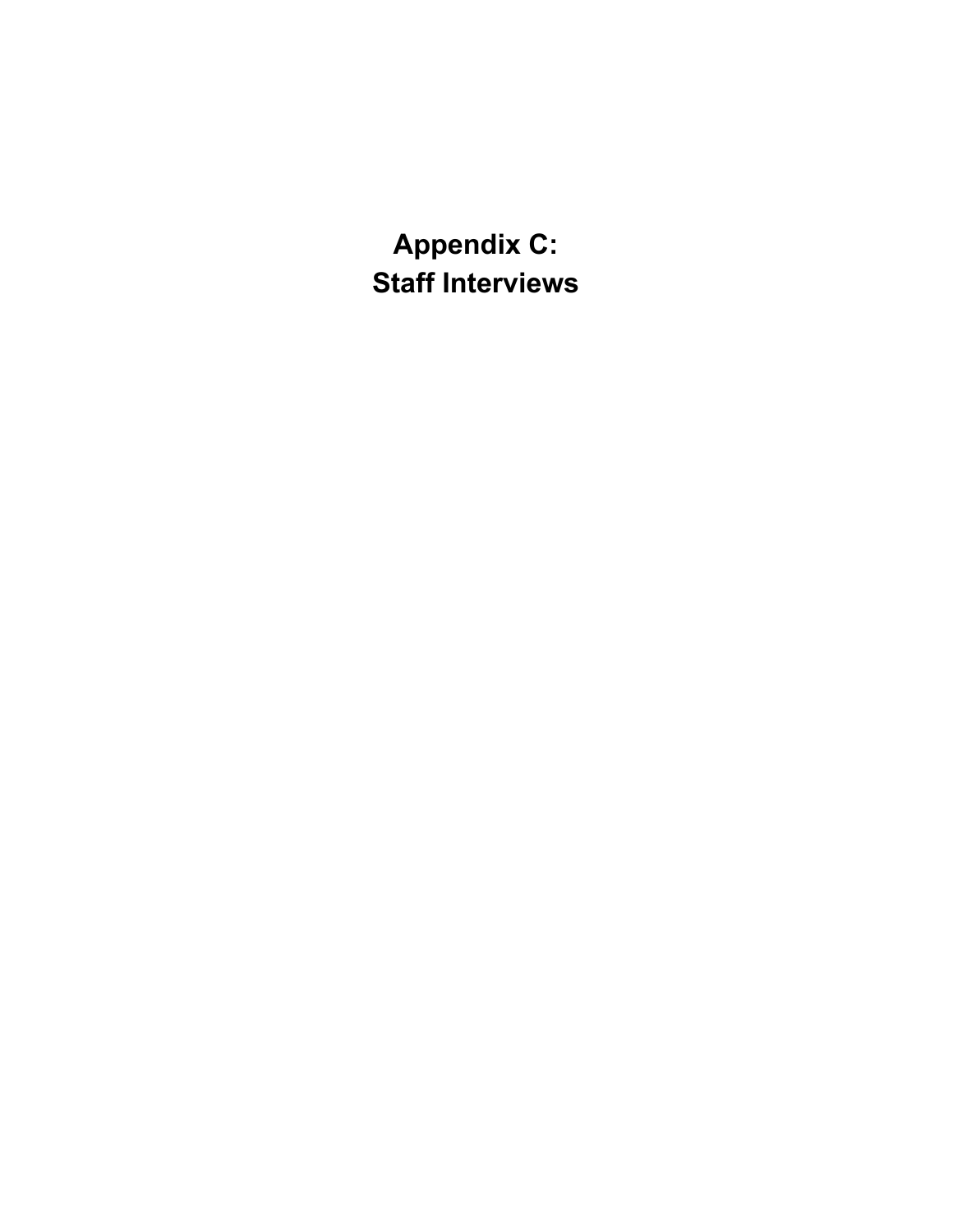### **Transcript of Interview with Ananya Ohri and Elizabeth Mudenyo**

*How did your goals shift over the course of the project?*

Ananya: In regards to our original goal on engaging Public housing: we reached public housing communities through RPFF festival, but through this project we wanted to engage through public libraries. Outreach had to deal with so many other specifics, couldn't engage through housing in the same way. Maybe we could have done it through the exhibition in the third section of the project. If you want to reach Public Housing, you have to do things a little differently; ie., we did do childcare but that might not be enough—its not compelling to go and watch videos with headphones, its daunting. It would have to be set up differently. That goal changed according to capacity—just getting videos in was so hard. The symposium, our goal our artists were BIPOC, not from public housing. It was taken into consideration during the jury process. That being said the aspects, free, accessible, were maintained. The goal changed—at one point we were really conscious of it. No one in [bipoc] communities could afford these recording materials, but in public housing this would be limiting even further. A whole additional goal was to engage biopic communities was to add Indigenous artists into the scope of the project. We had decided by the point of picking the artist roster that this would include Indigenous Peoples.

#### *What is the 'roster' you refer to?*

- Ananya: For the grant application, the engagement of the artists was always a big part of the creation portion of the project and names were required for this grant. So Ananya reached out to 12 POC artists and confirmed a lot. According to me , they were going to be part of it, full intention of having them be involved. They were going to be paid less, which is why there were so many of them. There were going to be 12 artists, and they were going to be the commissions. We had had conversations, signed contracts which stated things could change. And then, with the advisory, as the Project was shaping up it didn't make any sense. IBPOC artists needed to be the focus, and we [the Festival] were in agreement.
- Elizabeth: It also really changed because at that point we knew that the original roster only consisted of People of Colour, and we needed Indigenous artists. We decided to create an Indigenous call-out, and the advisors said we should just make a call out for *everyone*.
- Ananya: and I asked, how many artists, as they would all be paid less; the advisory pointed out that \$3,000 was too little, you should really be paying \$6,000. And if that's the case, we could really hire six artists total, so that no matter *what* we would have to cut down folks in the roster, and then we would need to get three Indigenous artists, which would mean even *more* folks in the roster would get cut down, so who in the roster were we going to keep? And so, the fairest thing was to distribute a new call.

*Which advisory team was this for, was it everyone or specifically the indigenous advisory?*

Ananya: it was the whole advisory.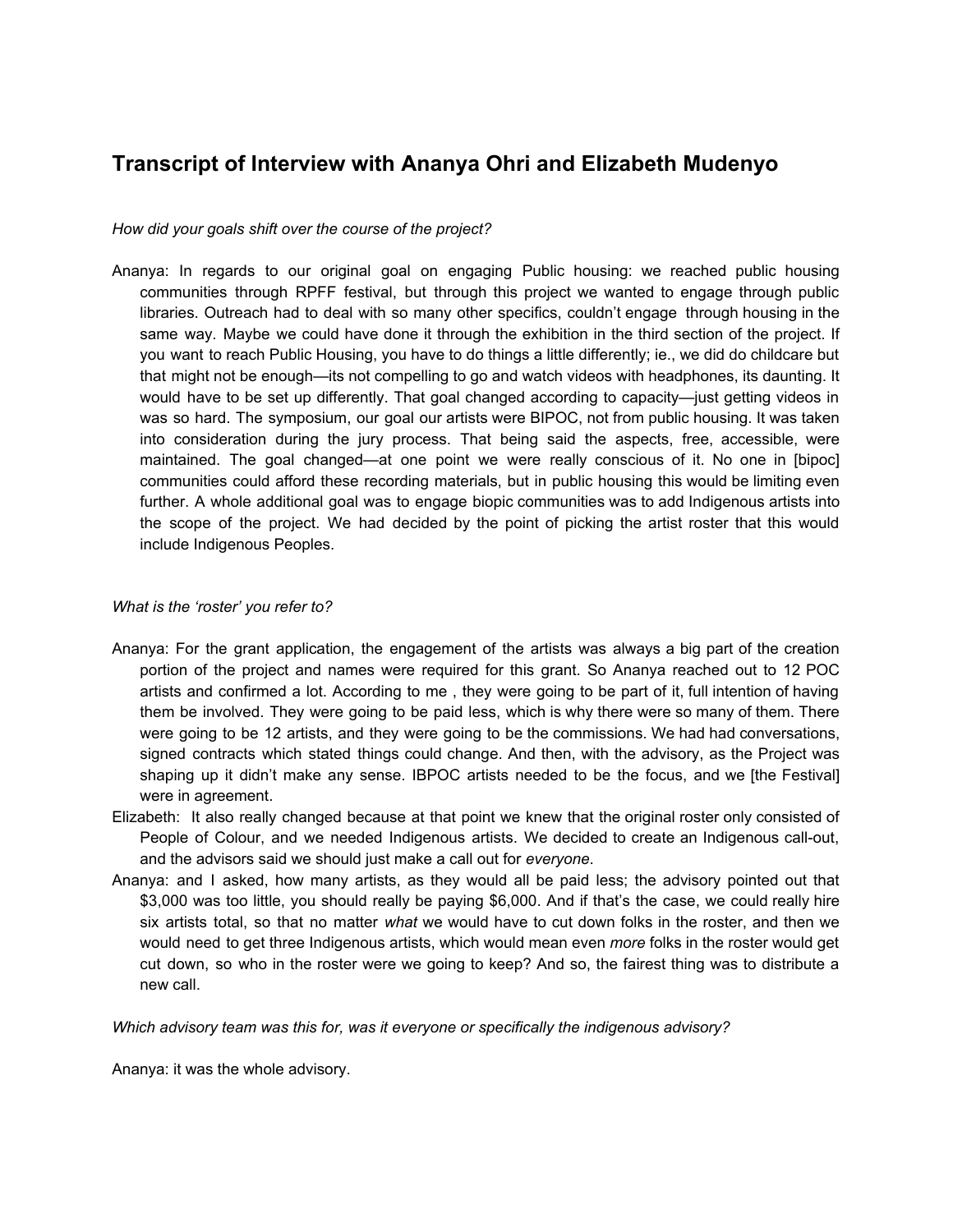Elizabeth: because the advisory only has one Indigenous person, Ariel Smith, and Kerry Swanson came on later.

Ananya: we didn't add anyone to the advisory.

Elizabeth: We added Teresa and Deanna, who were originally on the board.

Ananya: They were just the board reps, and as they left the board they joined the advisory.

- Elizabeth: I think those were the only later additions. But, clearly our advisory is predominantly POC heavy, but it was also determined early on in the project.
- Ananya: the advisory was determined through people I spoke to when forming the project, including Ariel, she wasn't added later, she was added early. Because the whole part of the project was to interrogate settler/indigenous relationships of people in Canada—that intention was always there, but it was in a way that black POC people need to deal with that themselves, before they go out and start doing things about it. That was the spirit in which it was created. But, then we realized we could do this with Indigenous people. That's why Ariel was always part of the advisory.

#### *I'm just thinking more for Kerry.*

Ananya*:* Actually, an Indigenous consultant was always in the budget, and that was because we were going to be dealing with certain content, and the whole point of the project was to educate ourselves and we might need some help, in which case we would pay someone, that was the idea.

#### *How were you measuring success during the course of the project?*

- Elizabeth: there were three parts to the project. The first part of the project had the initial gaols to digitize 50 materials, not realizing with 8mm reels of film, people have seem to have like ten. So that was one way of measuring it. The other was, measuring the number of indigenous, POC and Black submissions in the nation-wide callout. The content within the home movies themself was also reflective of regions. We did outreach for so, so long and exploring different tactics for outreach and making sure that before we even started outreach the first thing we did was look at census data of where populations were, tried to be both thorough and thoughtful with outreach; calls, postcards, just engaging people through the project. We definitely sent out thousands of posters and postcards, definitely helped with putting out the word but it didn't feel like there was a lot of traction. So, that was another way we measured outreach was that we sent it to X many people, sent out X pieces of material.
- Ananya: One thing that I would add is that a lot of this project when it started, we like didn't even know if we were going to get 50—50 was ambitious for us. So part of our understanding was that this question was worth asking, and what happens when you ask this question. And we didn't formally track this, but I think it was good to see how peoples' imagination was sparked by the project, and the interesting framework. And I think that it demonstrated that the question is still worth asking.

#### *So the first part was measured primarily quantitatively. What was the second part?*

Ananya: it's important to note that there's a quantitative part to all of these.

Elizabeth: the second part was the artist commission, and I think our first thing was also looking at the different ways of measuring representation in our applications—we got so many applications, many from Toronto. WE were looking at the make of both how many indigenous, POC, indigenous-POC, looking for diversity—I think that Ananya noticed right off the bat that none of our commissioned artists were black, and it felt like we were targeting a Canadian narrative and that was a part of it, so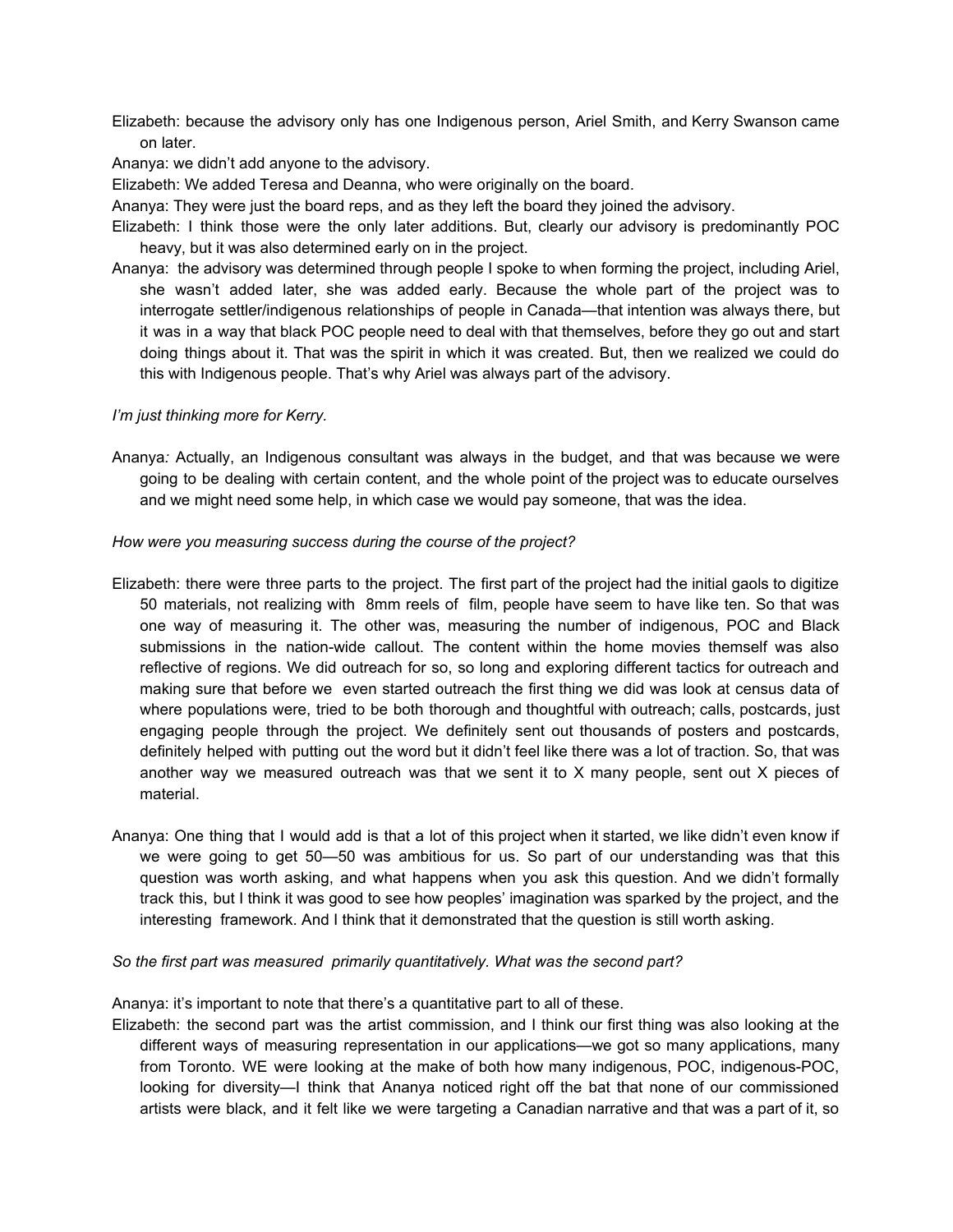we decided to commission this special commission that could also incorporate a different medium which was nice, to balance off the commission differently. And then for that, the Jury balanced the POC/Indigenous representation. Quantitatively, they all had the same budget unless they requested special needs.

Ananya: I mean in some cases it was simple as 7 completed projects.

- So I guess the first part was outreach, figuring out goals, and those were related to quantities in that way, *but then you had the artists commissions and those were different sort of quantities.*
- Elizabeth: yes, and definitely more qualitative, more about reflect and trying to engage [the artists] in discussion with each other.
- Ananya: yes, and one of the big things about this is the symposium and getting people to start thinking about using archival footage in their own ways, apart from [institutional methods], we invited artists to tell different stories and encouraged that discourse. And then, from the POC side, part of the internal symposium had indigenous presence and the idea was to expose some of the POC artists to lending their mind a bit more and think through, in the stories they're telling, the ideas of what it means to be here rather than just talking about migration and diaspora. And I did think the symposium was excellent in raising those questions, but the success of actually getting peoples films I'm afraid is a different story.
- Elizabeth: Yeah I think it had impact for sure, Maya is a good example. But yeah, qualitatively, I think the symposium helped.
- Ananya: people had those questions in mind and they didn't know how to incorporate it into their projects but we certainly talked about it.
- Elizabeth: And the third part of the project was the tour and that can also be a mix of quantitative and qualitative goals. What's harder is that participant feedback wasn't something that was super guarded, in terms of people that went to the screening, or participated in the workshops, or the exhibition, or etc., so the quantitative [was measured in] attendance, numbers of libraries involved. And then you could maybe define something, or discern something from where those libraries were located in terms of the kinds of populations they might involve, but we didn't capture demographics in participants. Part of the qualitative here was in what was made, which was more anecdotal, with the workshop facilitators.
- Ananya: For the project, one of the things was the nationwide nature of it, with connecting RPFF to more partners and increasing the capacity of a very local organization. I'm thinking with Vancouver and DOXA

These three parts deal mostly towards the exhibition, but where did the archival fit into your benchmarks?

Elizabeth: In the second part we were very clear that you would not one engaging with the home made visible collection but we want to teach you how to meaningfully engage with archives and also your engagement can be an example to the broader Canadian public, and by touring the of works. Between January and may we were both asking for submissions while the tour was happening, like the bookmarks for example had a dual ask as an invite to the program but also submit your home movies if you have them.

*So the submissions were mostly in that third stage?*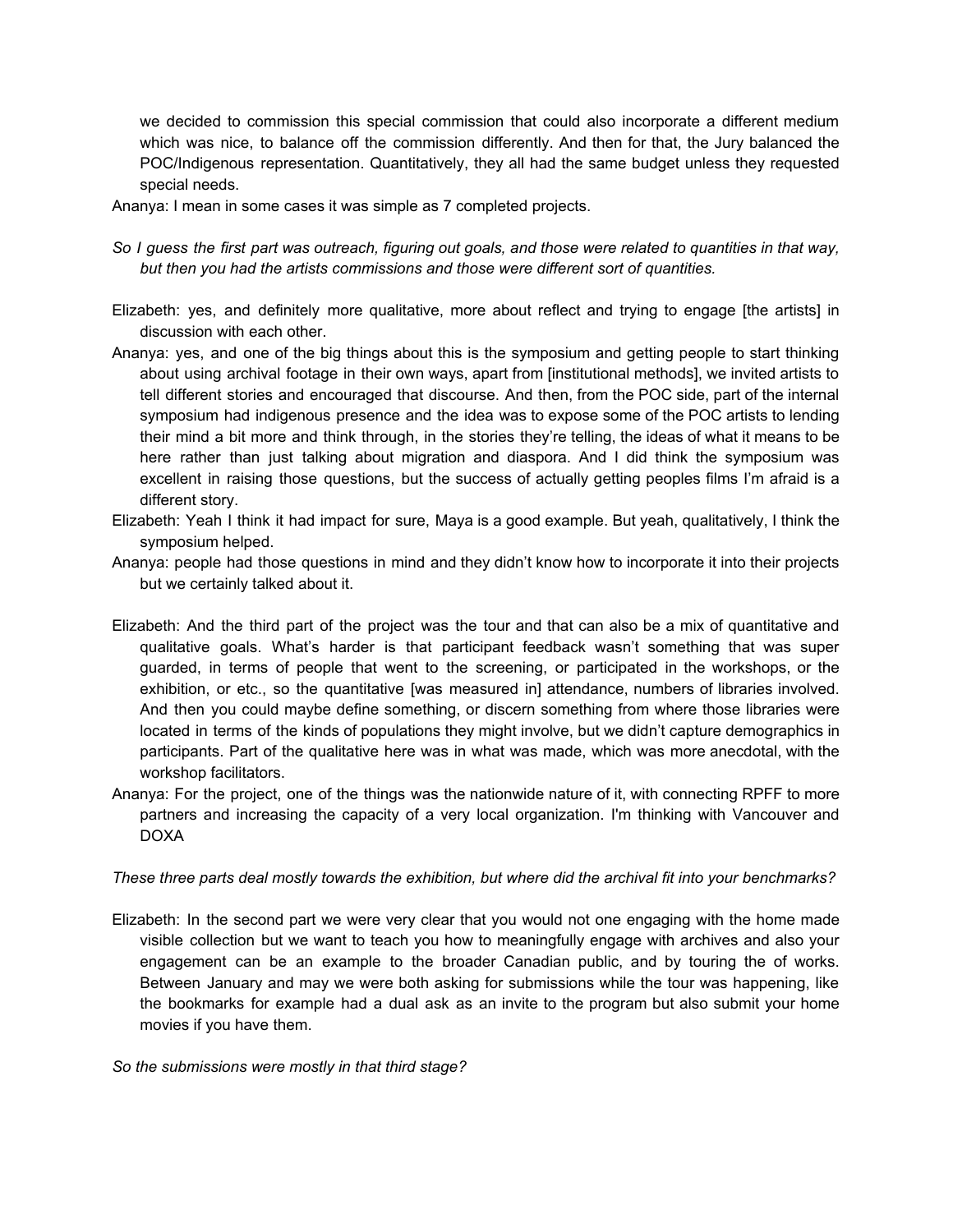Elizabeth: They were throughout, I think the tour definitely helped communicate that the submissions were ending and provided a date, whereas at the beginning there wasn't a definitive deadline and I think that does impact outreach. There was a time in the callout that we felt we were getting a lot of Toronto submissions, and that was a lot of how we changed our communications. It was part on e and part three the most, and part two, not at all.

#### *Stemming from that, how did these benchmarks fit into the Regent Park Film Festival operations ?*

- Elizabeth: One benchmark I actually didn't talk about was media coverage, which is a benchmark the festival has every year and obviously HMV is part of that. It was nice because I feel we were able to engage media in every part of the project, starting off pretty strong with Metro Morning to launch the project.
- Ananya: but mostly, the project speaks to the vision of Regent Park Film Festival. We wanted to inspire different kinds of stories and this was how to do that, and maybe they will inspire future stories to be shared.
- Elizabeth: There are three big goals of the Festival, Access, Representation, and Diversity. It takes our smaller values to a broader audience.
- Ananya: I think one thing that we were hoping to engage with later through the project is increasing the engagement with the Indigenous communities. I think the project demonstrates that we have some kind of relationship with that community, and that we should really step up our game.

#### *Were there any logistical challenges/changes/ or developments that took place over the course of the execution of this project? And if so, did they shape the outcome of the HMV project?*

Ananya: number one was the adding of the indigenous community-in, which was a good thing.

- Elizabeth: The ROM— there was a period in June and October where we were very eager to launch the project, but it was so hard because of all of the partners, it just felt like there was a delay on partnerships, and the ROM and Western university worked together through the family camera network, and they had shared their documentation with us to create our permissions and figure out how we were going To develop the logistics of the submissions. I think at first they were going to be a partner—Ananya, do you know exactly what happened to that partnership?
- Ananya: Yes, so I had talked to Deepali about the project, and asked what he thought, he asked me questions, and then they really liked our project, and they were kind of coveting us, they truly wanted to support us and were truly very supportive and they invited us to their training night on Oral History. And then we started figuring out if we were partnered or not, we met with them. Eventually Deepali emailed me saying they were more interested in when people donate movies for digitization to have there actual artifacts in the museum; they could do that, but they were requesting maybe \$2,000 for the shelving space. I apologized saying we couldn't do that. Im not saying that was the deciding factor but it could have been, and that we were just different, we weren't as oral histories based as they were, we were not going to put all our resources into that. Because of these differences we thought it might not be a good partnership to have. Which was funny for us because Deepali is followed by a giant network, we expected their support on the HMV webpage, specifically recognizes Deepali as being really supportive. So in that way it was just tricky because they were an important support.

*Was the ROM going to be the main archival partnership ?*

#### Ananya: No

Elizabeth: York was always going to be the main archival partnership.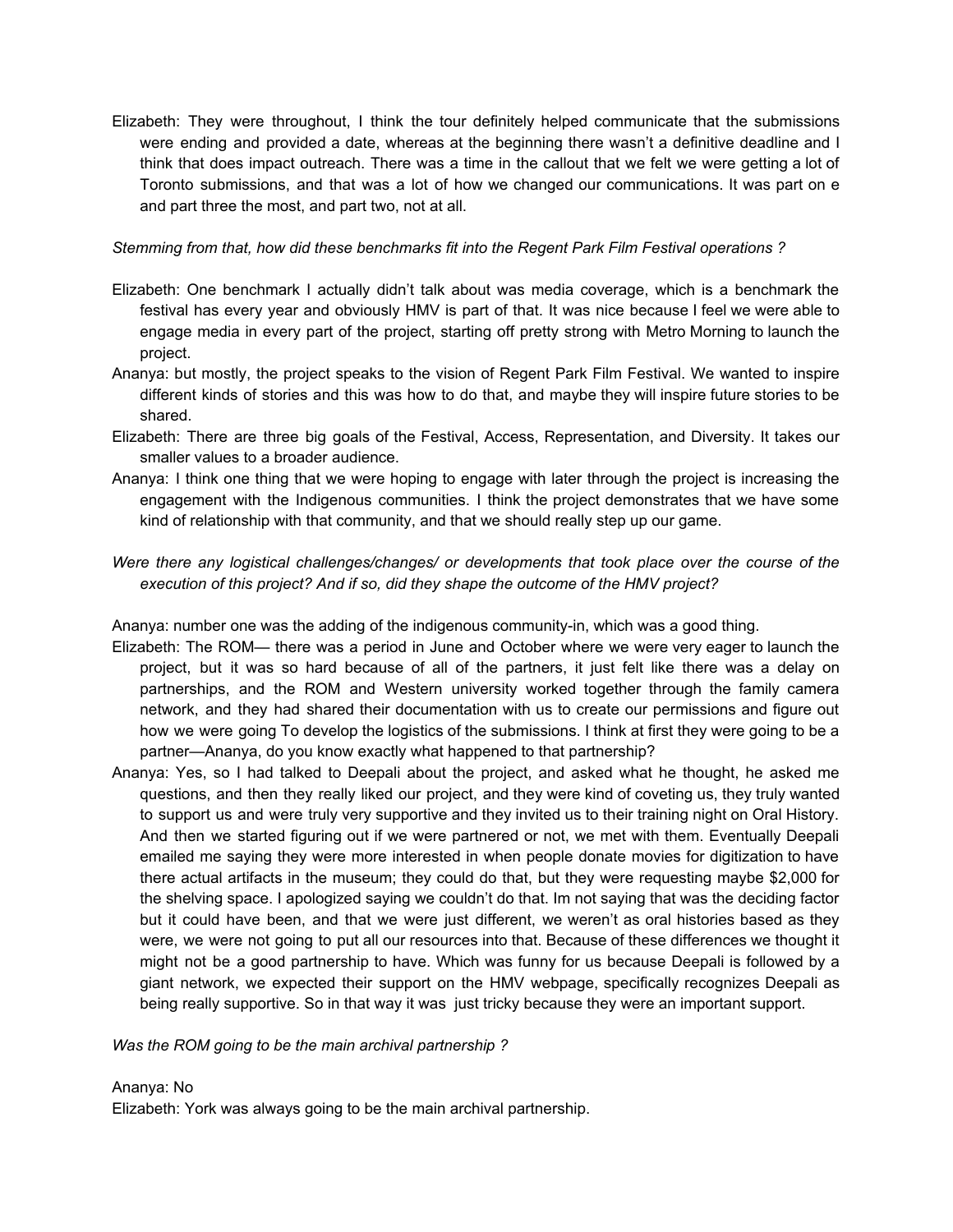- Anyana: I think the ROM would have been the wrong place, they need to be publicly accessible, and the museum has strained relationships with these communities, it was never going to be the main archive. York university was a challenge, because of a lack off communication which held up the launch of the project, which was eventually addressed and resolved.
- Elizabeth: I think the nationwide part of the Project—we had always had CSV in our agreement as a particular partnership and at some point we decided that we were going to get regional digitization partners. This was hard because you try to do outreach everywhere, then when people aren't biting you tell them "what if theres a regional digitization partner in their area that they can send their footage to, to make things easier". So CSV's role was to set up provincial partners, and from there we would push [outreach]. There were some instances where, for FAVA for example, they were never used.

#### *Why do you think that is? Why don't you think people from Edmonton utilized this service?*

Ananya*:* I think the people who submitted footage of Edmonton were actually located in Toronto.

- Elizabeth: In BC, the one partner we reached out to there, had a very specific reason not to participate (VIVO). Which is weird, because BC ended up being our second highest location to receive submissions from outside of Toronto.
- Elizabeth: It was nice that at FAVA we were still able to partner with them for setting up the exhibition page. It was just a different sort of partnership to what was outlined originally. Videographe had agreed to partner, but their machines broke, so CSV ended up digitizing their material and CVAC and AFCOOP there was an inactive partnership.

#### *So that was added later, do you think that was maybe why they didn't get as many submissions?*

- Ananya: I think it also has to do with the vibrancy of the IBPOC community in these areas and if they will trust this random institution with their vulnerable material. Whereas we had a lot more exposure in Vancouver—we were there for longer and the partners there already knew us well.
- *I think thats also the nature of arts communities in Canada, somehow theres a closer relationship between Vancouver and Toronto than Montreal and here.*
- Elizabeth: Yeah, and I think that with aFCOOP it helped that they also had a lot of back-and-forth between Toronto and other arts organizations.
- Ananya: I think there was more community building needed for those reasons.

#### *Any other logistical challenges?*

- Elizabeth: The discrepancies between inquiries and submissions [should be addressed]. The fact that it turned out to be 39 people and 80 people reaching out to us over the span of the project is interesting—not all of those 80 people had submissions, but certainly a significant amount did but for some reason were unable to follow through during the span of the project. A lot of people know they have home movies but don't have them in their bedroom drawer.
- We tried to stress the whole five hours, five minutes [submission to the archive] and that most of the footage was for [the donor] but there were some people who specifically said, "does it have to be in the archives?" and that was their barrier.

Ananya: And that's fair enough. One person did get it digitized and then refused to submit to the archive. Elizabeth: They just could not get the permission of anyone who was on the tapes.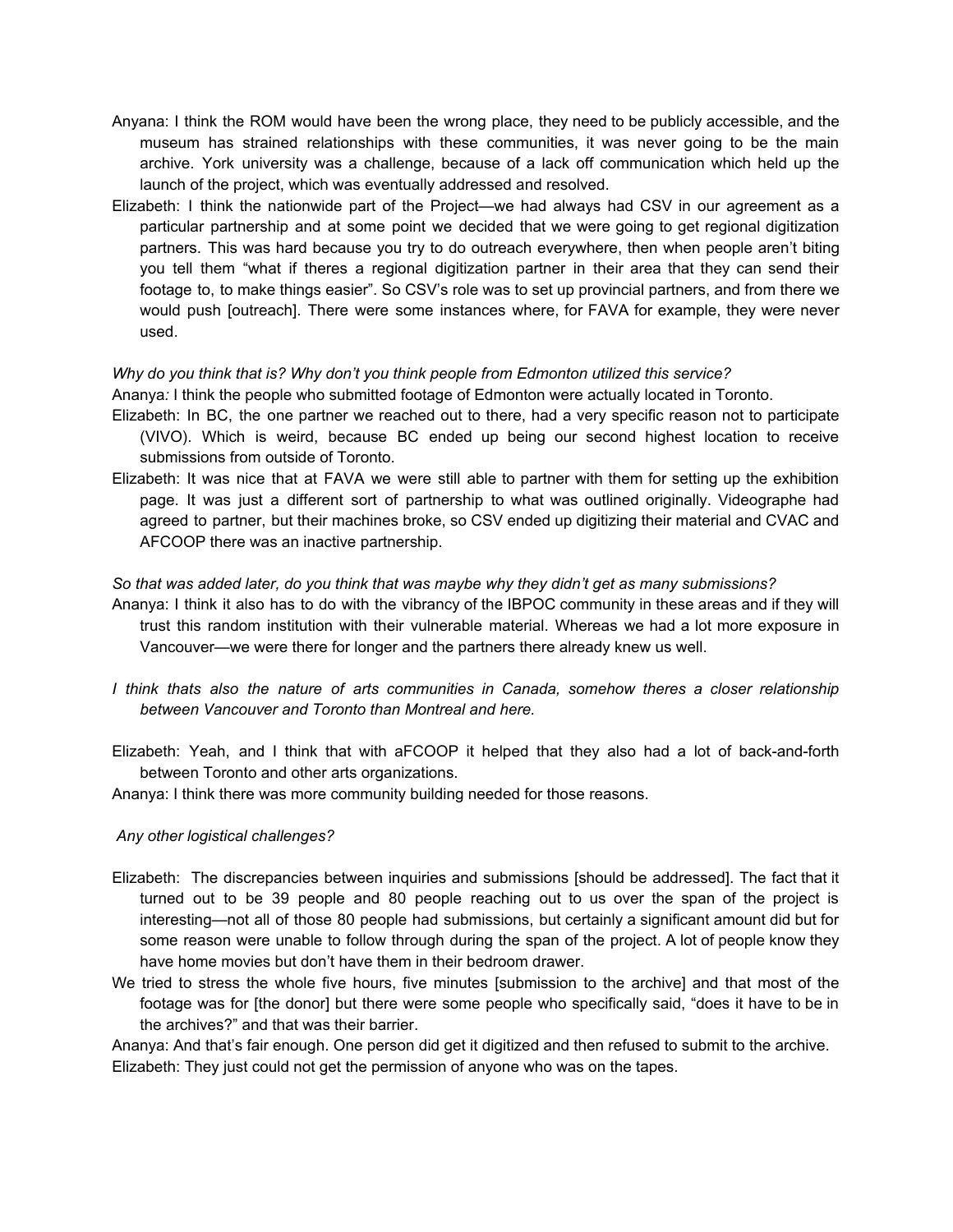- Elizabeth: [In Regards to] developments or changes to the artist commissions. I feel like the biggest one was the addition of Melisse [Watson]. It was first the six artists selected and then the Special Commission.
- Ananya: On the whole, we had said we would digitize 50 materials, commission 12 artists, and we would tour to five libraries. We've done 294 objects, 7 artists, 16 libraries. The final metrics are significantly different. We've done a lot more generally speaking. With the artists, even though we had proposed 12 and ended up doing 7, the money was much more per artist.
- *An advisor had mentioned their participation on the distribution of funds to the artist, based on their specific needs.*

Ananya: We did do that with Jennifer Dysart, her film received more than the others.

Elizabeth: She needed to go further away inorder to make her film

Ananya: and it wasn't that she just needed to go there to make her film, she needed to go there to connect with her community in order to make that film. Whereas Nadine needed to go far as well, but didn't need to go anywhere.

#### *Any other logistical developments?*

- Ananya: Well, I left [the Festival]. I don't think much has changed to be honest, except I wasn't in the same building.
- Elizabeth: I think the need of having an assistant coordinator, I think that was a logistical challenge. I think there were times where we had to reconsider the budget
- Ananya: I think we would have needed to do that no matter what.With all the things Elizabeth needed to do, we would have needed the team that we ended up with. I think given how far above and beyond we went over the original metrics, that should also be considered budgetary. More money should have gone to RPFF because so much of our people put their work into it. We got the additional 30 grand from the TAC grant.
- E: We already had 5 partners for libraries before the new year in 2018: we had made 5 partners and we had wanted 10 and we knew that once we knew who our artists were we would also want to engage artist communities. What that did was that of the 10 there wasn't a strong Indigenous community engaged. Ananya applied for TAC funding so that we could have exhibitions at 5 more Toronto locations, and push the rest of our funding towards more rural communities, like Whitehorse, Kahnawake.
- One thing that was mentioned was that there needed to be more funds allotted to staffing. What is your *response to that? CSV for example said there is always a want to have more people involved*

A: yeah, they were just two people. And I think at York University Libraries it was just one person.

- *That seems to be an undercurrent—if there was more money it should be going to having more people. Another offshoot of that was that the artists wanted to have the advisors more accessible to them throughout the project, maybe with a midpoint critique during the creative process, more like an artist residency structure with feedback as well as the commission.*
- A: I think that's a good point. We had given them feedback, but I think feedback from artists you respect, whose work you've seen would mean something entirely different.
- A lot of people said they loved the symposium but wanted more of that thought to carry the commission a *bit more.*
- A: I think that's really great feedback that we should take. I found myself thinking, I'm giving you important feedback and you need to take it, but I have no authority from being the ED of this organization. Thankfully people were pretty open and at points they did get a chance to speak to mentors.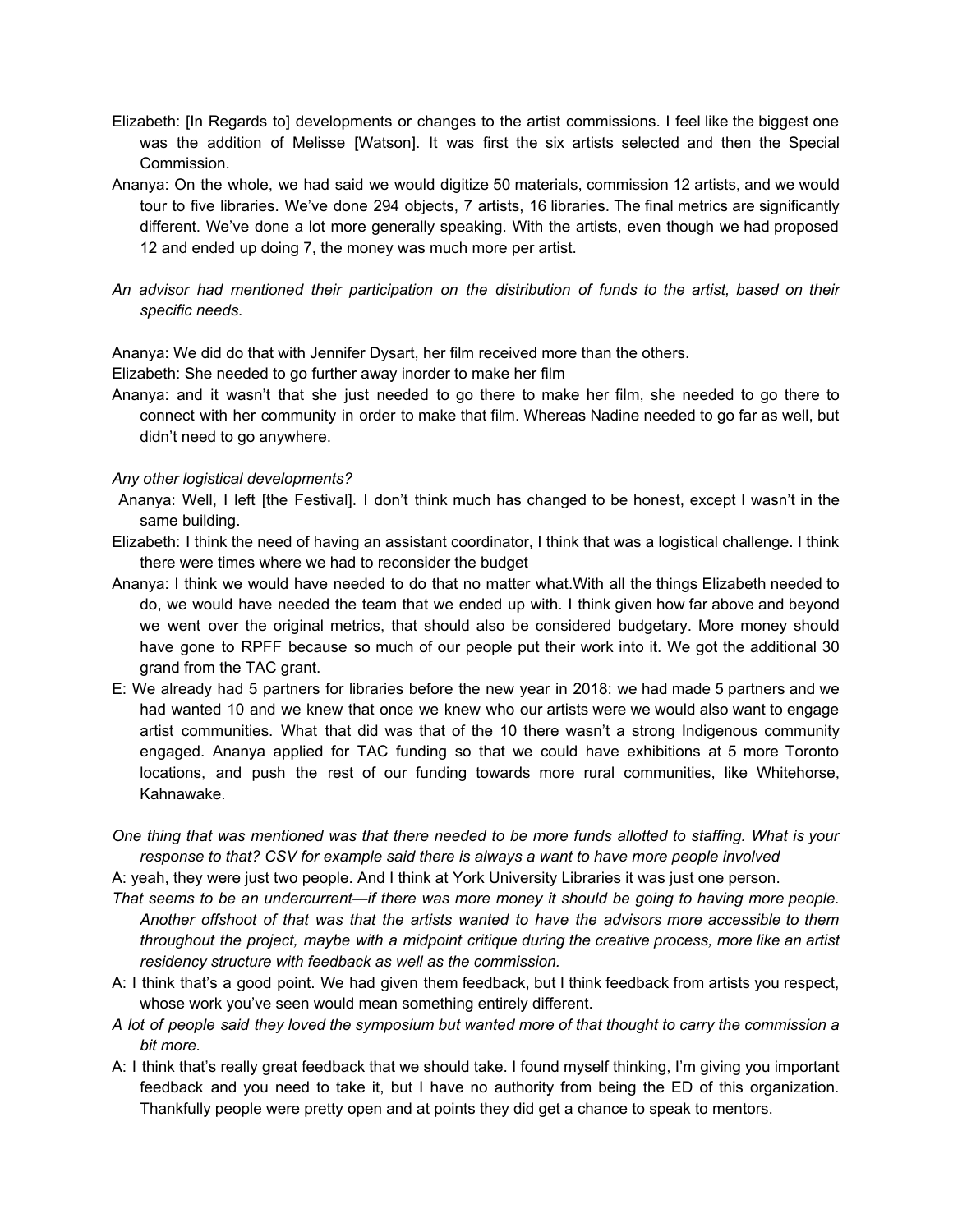- E: Timeline wise, it was hard. We had debated whether the advisory should give feedback on the projects but I dont think there was enough time.
- A: Yes, it was too late. But the artists didn't want feedback from the advisory, they wanted it from the symposium mentors. So like Ali, Michelle, Lisa and Denise, I got the feeling that who they wanted. I think we had paid the mentors enough to ask them for that, it wasn't a thing of budget, it was more a thing of foresight to ask that question. Some of them volunteered that. Michelle and Lisa did end up volunteering that and some of the artists took them up on that. So we could have just formalized it a bit more. Ultimately they appreciated the feedback we gave them, but it would have been way easier to absorb the feedback [if it came from a mentor].
- *If you could, would you have hired more staff for the Project?*
- E: I think so. It would have been great to have the coordinator throughout the Project. I think there was a process of reacquainting new staff with the project; to have a second person in-office that I could refer to would be amazing. And it was and did happen.
- A: I think this is a really important learning to take back. When I was writing this grant, and proposed one full time coordinator, I didn't allot money for an artistic director, so money for my time, which was ridiculous. Clearly this project needed a volunteer coordinator, a full-time manager, and an artistic director. Its so important to know that. Its something hard to gauge at the beginning, and im glad we were able to make it happen. Part of that was because we got the TAC grant. I think it is so easy to understaff and I do feel for Charles Street Video. I feel like any money we ultimately save on this project should go to them.
- *Reflecting specifically on your institutional partnerships, what were the biggest successes and challenges?*
- A: I would say CSV was a big success. Greg was so generous, and how willing he was to be flexible. I think all of them were a big success. Katrina's incredible—the *people* were invaluable, and now there is a tangible collection at the York, it's amazing.
- E: Without expertise it would have been a useless project.
- In regards to the workflow, some of the responses mentioned a conflict between York and CSV. CSV is a small organization and they wanted to get the materials off the premises and back to the donors right *away. But at York, they wanted all of the materials and digitized files as one submission/batch.*
- E: There wasn't also a lot of conversation between York and CSV.
- A: I feel like their working styles were also very different. It felt really difficult to be a go-between.
- They were both suggesting to have RPFF as the location where the files/objects were held. That way it could still be a mix of their working styles, where CSV could do small batches, deposited to you, and *then delivered as one package at the end of the project to York.*
- E: I think that would be possible if it was just digitizing material, but I think the other thing is that there was so many other parts. Ideally, you want to digitize as fast as possible so that they can be interviewed and the write-up can be created, and send the materials back within the span of the project. I felt more comfortable with having the materials.
- A: One thing I want to mention in regards to staffing is how out of control our expectations were initially. The first year (20 Elizabeth's title was Special Projects Coordinator, thinking HMV wouldn't be full-time, and she was in charge of all special projects at the festival. An Elizabeth did it—she ran all of Under The Stars, Program coordinating for the Annual Festival. At the time that HMV was still launching and there was a lot of waiting so thankfully it was indeed possible, but very quickly as soon as that year ended we decided to never do that again. And that does have to do with funding.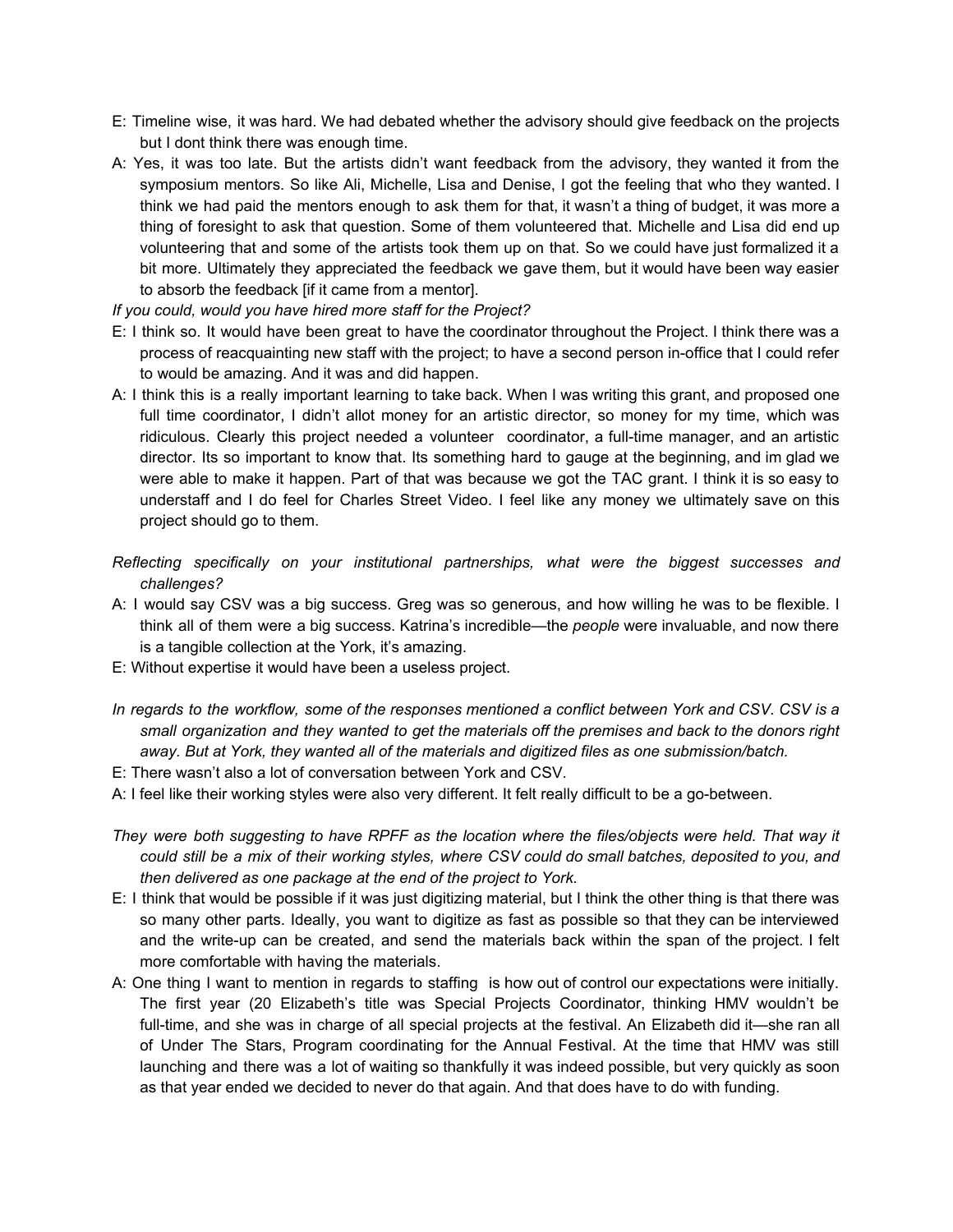*Would you be interested in collaborating with partners in the future?* A: yes as long as they're interested in collaborating with us.

#### *Do you have any ideas of how you would like to collaborate in the future?*

- A: I think we could run workshops with CSV through the annual Festival. Using the Library's as locations for the festival because they're accessible. Libraries are where we should go.
- E: CSV would be an amazing partnership for another artist commission, because they provided technical support to our artists as well.

#### *How could RPFF improve in the future when fostering collaborative partnerships?*

A: I wish we had more money to give CSV, and we will If we do.

- E: it's always good if there's a way to anticipate/align peoples expectations more.
- *Most commonly it was mentioned financial support. One artist said that they wish the commission had been paid out differently, as they couldn't apply for more funding from the CCA.*
- A: we couldn't have changed that. Thats where we got our funding, and if that money wasn't received, the commission wouldn't have been possible.
- One artist said that their MOU's varied largely from the Library Exhibition partners, which allowed for some errors in communication.
- E: I felt like going from Vancouver to Thompson, I was very hands-off with Thompson, I think I made an assumption about the level of communication between an artist who knew the Library staff. For Vancouver, the both of us were there, along with artists. It felt like there was a discrepancy in how the events were treated. It would be great to have physical presence at all places and have cross-partnerships across all of them. It would be nice to to have three partners across everything. I think at some point, communicating with that many libraries got difficult.
- A: I think having a coordinator present would have been really important

#### *What existing organizational models aided in the deliver of this project?*

- E: Following the critical path within RPFF every week, MOU's which ere very legible*.*
- Do you hope that an iteration of this project will continue now that funding is complete, how so, and will *this be sustained now that the funding is done?*
- E: I think the value of digitizing home movies is never going to go away; it would be great for someone to keep up that mantel, as long as they have that capacity. The value of the commission, keeping it available through individual distribution and through educational packages and perhaps having the collection partnered with educational institutions to carry on those discussions. And the Archive will live.
- In the future what changes would you make to the framework of this project? What would you suggest for *other projects operating in a similar vein?*
- A: Sometimes I wished that the digitization part was even more dominant than the creation part, and that there was some other way of engaging the digitized items. The longer lasting contribution is the digitization, although I was happy that the creation part was done as it lead to the tour. I would have liked to intensify the workshops, into something that is actually very technical and formal, and also publicly engaged. Like we could have set up tools for people to conduct archival research, but it would have required a lot more funds.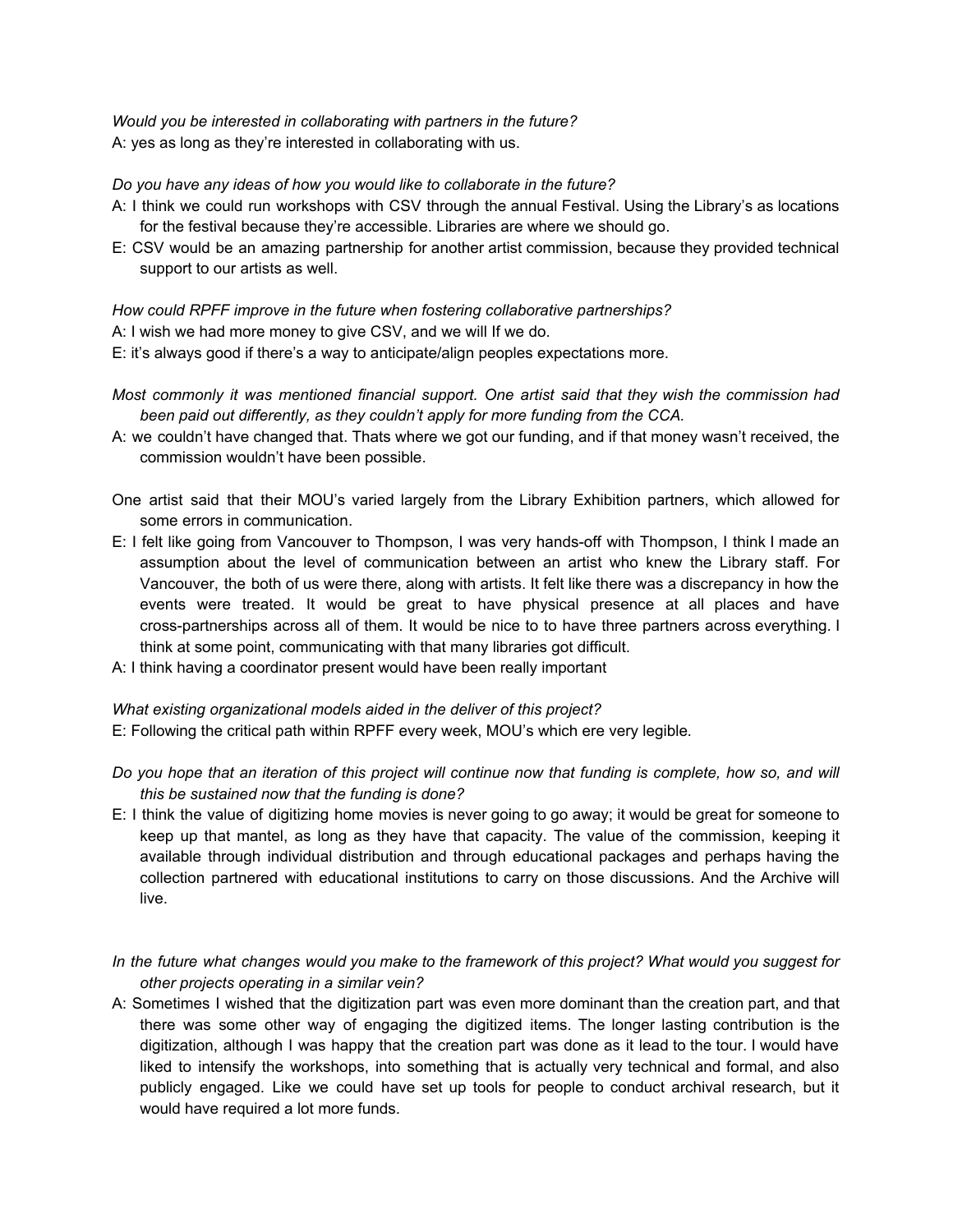# **Transcript of Interview with Safia Abdigir (Special Projects Coordinator)**

#### *Please explain your role for the HMV project*

Safia: Special projects coordinator on HMV project. Position was to process intake of materials from participants, coordinate materials from digitization partners, set up interviews with participants and do write-ups and also coordinating the HMV tour, talking to facilitators, libraries, buying food for catering, coordinating events themselves. Coordinating with HMV special projects manager, coordinating w. Venue through them as wells main partners. January — August; two other people we were in the role, but they were assistants, no coordination of events.

- *How were you measuring success during the course of this project/role? ie., did you follow benchmarks, critical paths, etc.*
- Safia: Internal benchmarks continuously striving towards, revaluated each month. Initially to reach 50 participants, but that takes a lot of resources and communications to each one. In ideal form, 2.5 months with each participants. Some were handed off which was a bit hard. Getting participants engaged at the beginning was a lot more difficult than expected, for getting people to hand over submission. Trust needed to be built. Brought down 39 but a lot more materials across them, so benchmark of initial objects was 100…. Third benchmark was 200.

*Did any logistic developments affect your contribution to the Home Made Visible project?*

Safia: Outreach for hmv tour—trying to engage public with the tour. That was a part that we needed to find new ways of engaging public, but also allow them to view materials in library context, took away from processing. Toronto and Ontario events easier to conduct than remote locations, no direct contact. Donors falling out—tedious task of following up; the process heavily relied on waiting to see if their commitment was genuine. Outreach in remote locations—process for participants and intake, could have been a full position. Main task at beginning of role was coordinating events, and the intake would end up on the backburner. More funds should have been allocated to digitization partners as well—relied on in-kind exchange, but that means they were left on the back burner on their end as well. Allowing time for human error, and transferring between institutions. Need central intake document, sign off between institutions. Konrad created his own internal intake document with his own workflow, but missing steps for the next step (ie., not indicating if it was sent to York). Document of transfer across all involved partnerships. A lot of time spent figuring out where the bottleneck was.

*What were the biggest challenges working with donors?*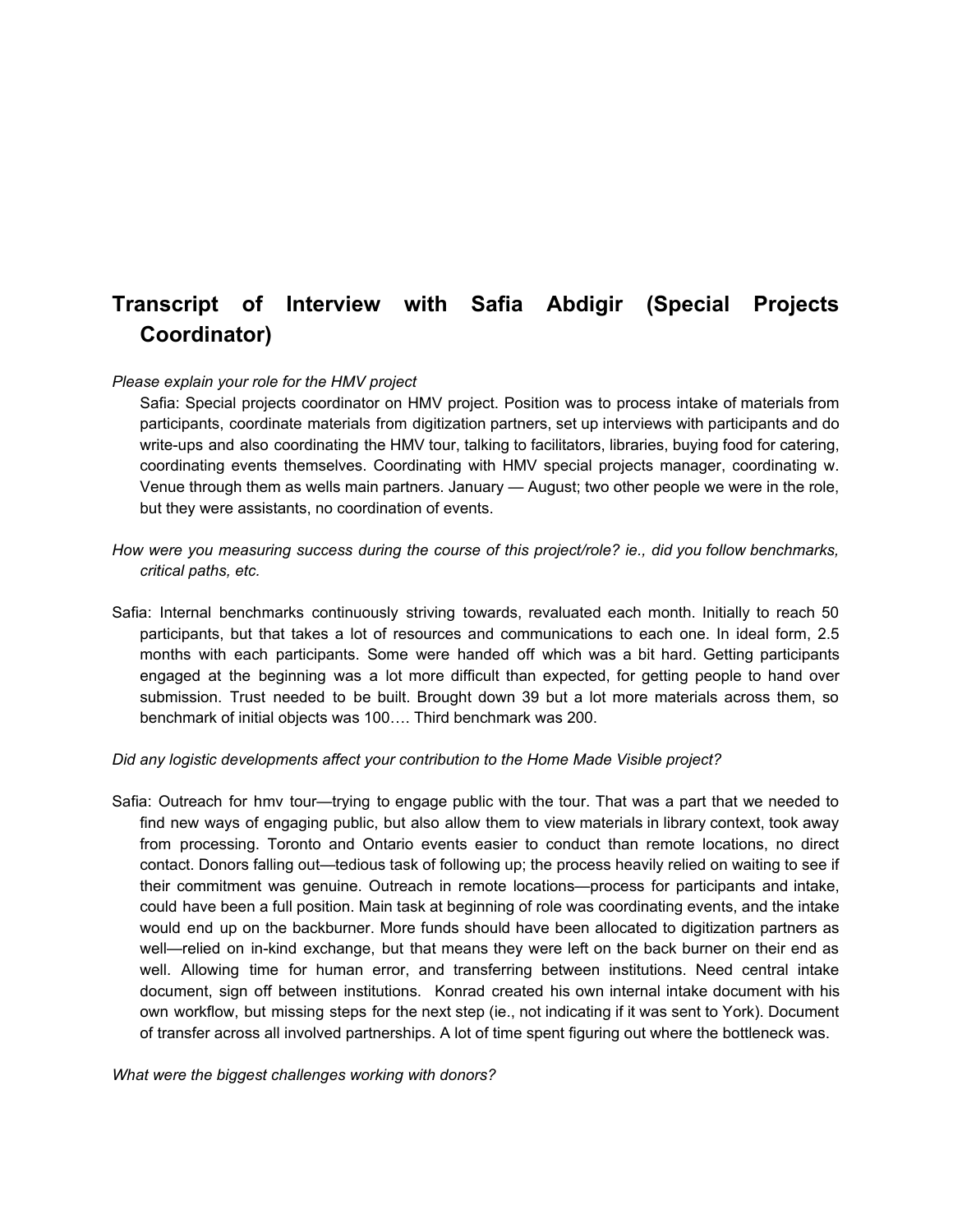Safia: Time spent building trust with donors. Also, establishing the main forms of communication and archival process for interviews—figuring out the software, should be beforehand. Didn't start doing phone interviews until this month, were relying on Skype. Should have been in place since inception. Less time spent figuring out which options are viable.

#### *What were your hopes for participating In this project? Would you say they were achieved?*

Safia: Interested in project because had a growing interest in archival functionality, but lacked formal education. Combined art and archives, got to engage with donors in an extremely moving and thoughtful way. First interview was with a participant who had father in video via Skype interview—touching to see reactions. Doesn't know if this chance will ever come up again, of doing archival work that is so personal and making it accessible so quickly (to participants to the public as well). Having this free service to donors was quite beneficial didn't feel parasitic; talking to these people, they got a lot out of it. Translation of cost is quite high, with their commitment being quite low, but outcome extremely high.

#### *Overall, what was the lasting impact of this project on you as an individual as a whole?*

Safia: It was great. Made connections with so many people I would be friends with, and professionally—everyone was committed. People did an amazing amount of work despite what they were paid, and their mandates matched RPFF. High buy-in for all partners. Answered question s about ethics and archives, helped point her into a career surrounding archives. Also, its going to have a long historical impact, and continue to look back on engaging previously forgotten communities in archives, viable on all ends of a project

#### *Do you have any comments on workflow?*

Safia: Didn't realize how much space was needed on hard drives for this project. Should have been a conversation on what digitization process looks like at the beginning of project so that the materials (like hard drives) were made at inception. Understand what CSV is saying about batch uploads—should have been a person hired who was trained about files and formats on our end… I read a lot about these things, but there was no way of catching issues on our end and that was relied on CSV. Needed more hardware like this, so that they could maybe keep it. Conversation on where things would be stored [physical materials and digital storage]. Could be tied into this sheet of tracking ownership, on where materials should be kept.

#### *What were the major strengths and weaknesses of this project from your perspective?*

Safia: Give organizers more time than you think they need. amount of time is always under estimated; allow for buffers for most deadlines, especially people from the public. You will be doing more work than you initially think you will be doing Capacity building is important within the organization. Personally felt she was never overwhelmed

#### *Any Final Comments?*